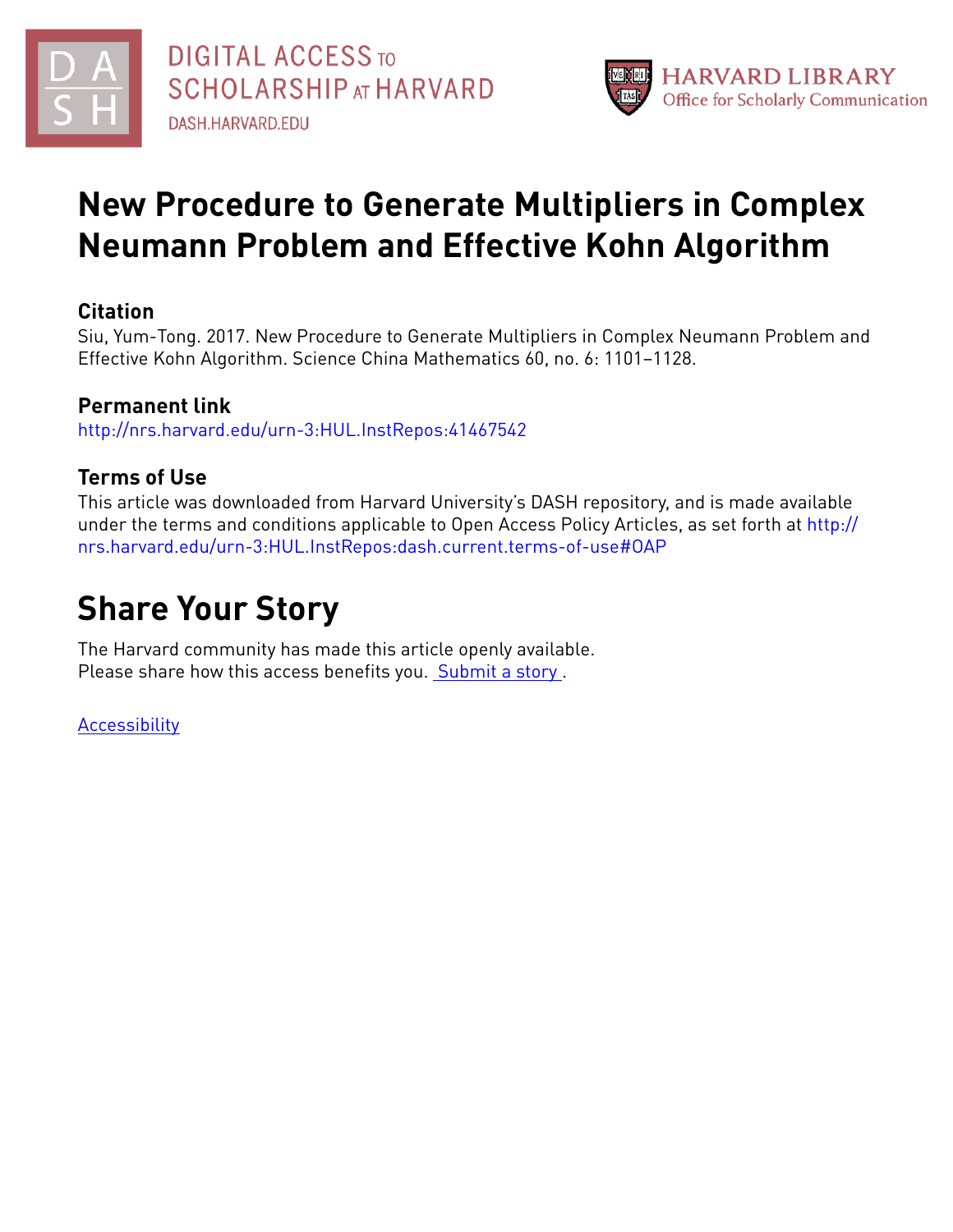## New Procedure to Generate Multipliers in Complex Neumann Problem and Effective Kohn Algorithm

Dedicated to the Memory of Professor Lu Qikeng

#### Yum-Tong Siu

The purpose of this note is threefold. (i) To explain the effective Kohn algorithm for multipliers in the complex Neumann problem and its difference with the full-real-radical Kohn algorithm, especially in the context of an example of Catlin-D'Angelo concerning the ineffectivness of the latter. (ii) To extend the techniques of multiplier ideal sheaves for the complex Neumann problem to general systems of partial differential equations. (iii) To present a new procedure of generation of multipliers in the complex Neumann problem as a special case of the multiplier ideal sheaves techniques for general systems of partial differential equation.

For a priori estimates in the theory of partial differential equations some of the standard techniques are the following. (i) Using integration by parts to get  $L^2$  estimates of derivatives in certain directions, for example,  $L^2$  estimates of all first-order partial derivatives of a function with compact support from applying integration by parts to its inner product with its Laplacian. (ii) Using Lie bracket of two vector fields to conclude, from given derivative estimates of fractional orders along each of the two vectors, the derivative estimates of lower fractional order along their Lie bracket, for example, Hörmander's work on the sum of squares of vector fields [Hörmander1967].

The technique of multiplier ideal sheaves introduced by Kohn for the complex Neumann problem is a new method to conclude, from  $L^2$  estimates of derivatives along certain complex-valued vector fields, the derivative estimates of lower fractional orders in all directions by introducing the notion of multipliers. In a system of partial differential equations where the estimate is for a vector-valued test function with components  $\psi_{\nu}$ , for given complexvalued vector fields  $Y_j$ , when the estimates for several linear combinations  $\sum_{j,\nu} \rho_{j,\nu} Y_j \psi_{\nu}$  with some given smooth functions  $\rho_{j,\nu}$  are known, the multipliers are the smooth coefficients  $a_{\nu}$  of a linear combination  $\sum_{\nu} a_{\nu} \psi_{\nu}$  such that there is an estimate of the Sobolev  $L^2$  norm of  $\sum_{\nu} a_{\nu} \varphi_{\nu}$  of some positive fractional order. The goal is to derive differential relations among the multipliers to obtain some geometric condition to solve the regularity problem for the given system of partial differential equations, by the method of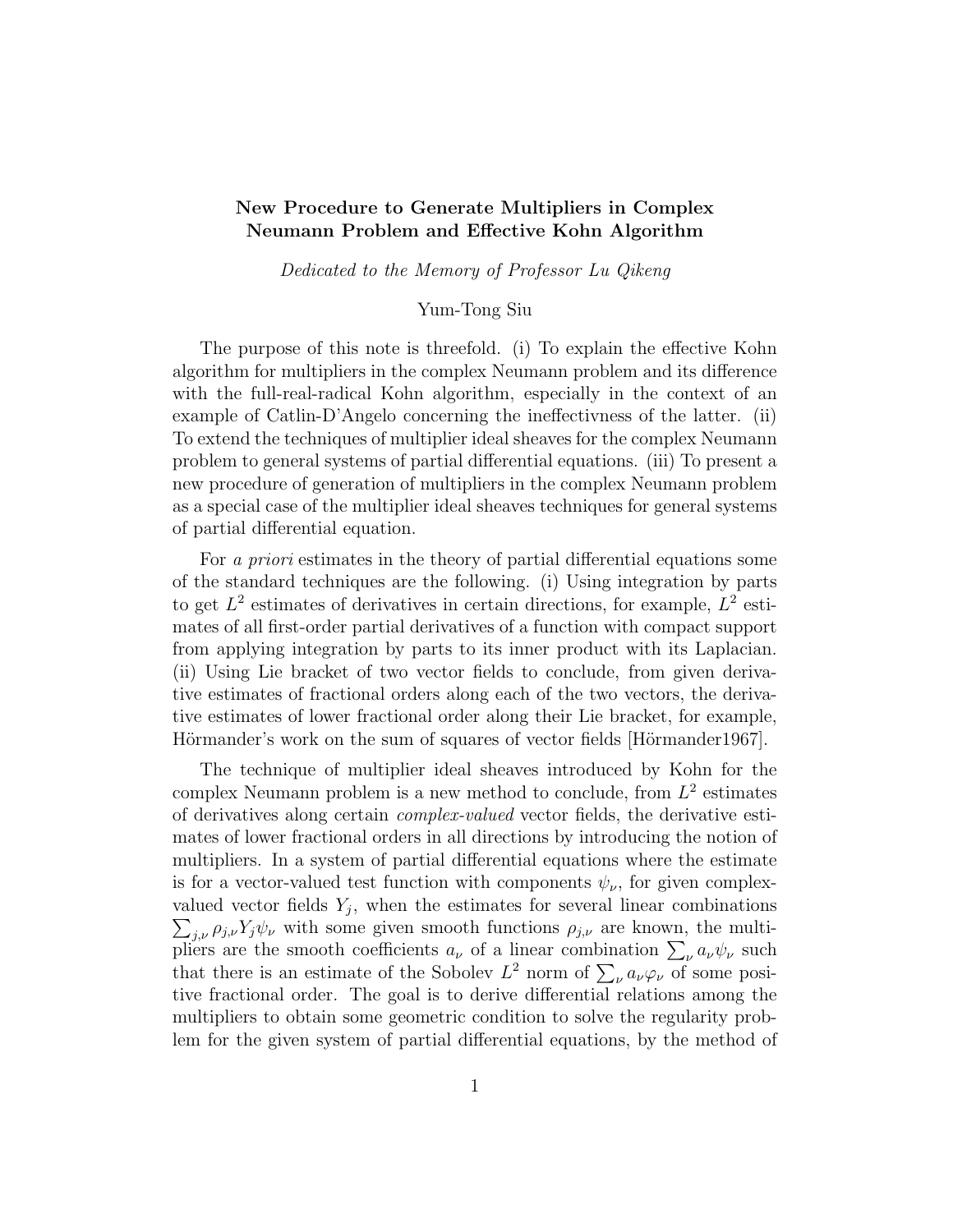using the differential relations and some initial multipliers to conclude that the function which is identically 1 is a scalar multiplier.

For Kohn's original setting of a bounded weakly pseudoconvex domain  $\Omega$  in  $\mathbb{C}^n$  the vector fields  $Y_j$  are the vector fields  $L_1, \cdots, L_{n-1}$  of type  $(1,0)$ tangential to the boundary  $\partial\Omega$  of  $\Omega$  together with their complex conjugates  $\bar{L}_1, \dots, \bar{L}_{n-1}$ . The test function is a  $(0, 1)$ -form in the domains of  $\bar{\partial}$  and  $\bar{\partial}^*$  whose  $n-1$  tangential components are  $\varphi_{\bar{1}}, \cdots, \varphi_{\bar{n-1}}$ . The given linear combinations  $\sum_{j,\nu} \rho_{j,\nu} Y_j \psi_\nu$  are the  $(n-1)^2 + 1$  linear combinations  $\bar{L}_j \varphi_\nu$  (for  $1 \leq j, \nu \leq n-1$ ) and  $\sum_{\nu=1}^{n-1} L_{\nu} \varphi_{\nu}$ .

The structure of this note is as follows. We start out with the background and motivation for the technique of multiplier ideal sheaves. We then discuss the two Kohn algorithm of generating multiplies. One is the full-real-radical Kohn algorithm. The other is the effective Kohn algorithm. We explain the algebraic geometric techniques in the effective Kohn algorithm, with special attention paid to the effectiveness of the orders of subellipticity in each step. The effective Kohn algorithm is then applied to Catlin-D'Angelo's example to highlight the difference in effectiveness between the full-real-radical Kohn algorithm and the effective Kohn algorithm. We present the generalization of the technique of multipliers to general systems of partial differential equations. Finally we apply the generalized techniques to the complex Neumann problem to obtain a new procedure to generate vector multipliers from matrix multipliers for special domains.

The notations  $\mathbb{N}, \mathbb{R}$ , and  $\mathbb{C}$  mean respectively all positive integers, all real numbers, and all complex numbers. The notations  $\mathcal{O}_{\mathbb{C}^n,P}$  and  $\mathfrak{m}_{\mathbb{C}^n,P}$  mean respectively all holomorphic germs on  $\mathbb{C}^n$  at P and the maximum ideal of the local ring  $\mathcal{O}_{\mathbb{C}^n,P}$ . Unless specified otherwise,  $\|\cdot\|$  denotes the  $L^2$  norm and  $(\cdot, \cdot)$  denotes the  $L^2$  inner product. The notation  $\lVert \cdot \rVert_{L^2(U)}$  is also used to more clearly specify that it is the  $L^2$  norm over U. The notation  $(\cdot, \cdot)_{L^2(U)}$ is also used to more clearly specify that it is the  $L^2$  inner product over U. The notation  $L_k^2$  means the Sobolev norm defined by using the  $L^2$  norm of derivatives up to order k. The notations  $\partial_j$  and  $\bar{\partial}_j$  mean respectively  $\frac{\partial}{\partial z_j}$  and ∂  $\frac{\partial}{\partial \bar{z}_j}$ , where  $z_1, \cdots, z_n$  are the coordinates of  $\mathbb{C}^n$ .

#### TABLE OF CONTENTS

§1. Background and Motivation for Multiplier Ideal Sheaves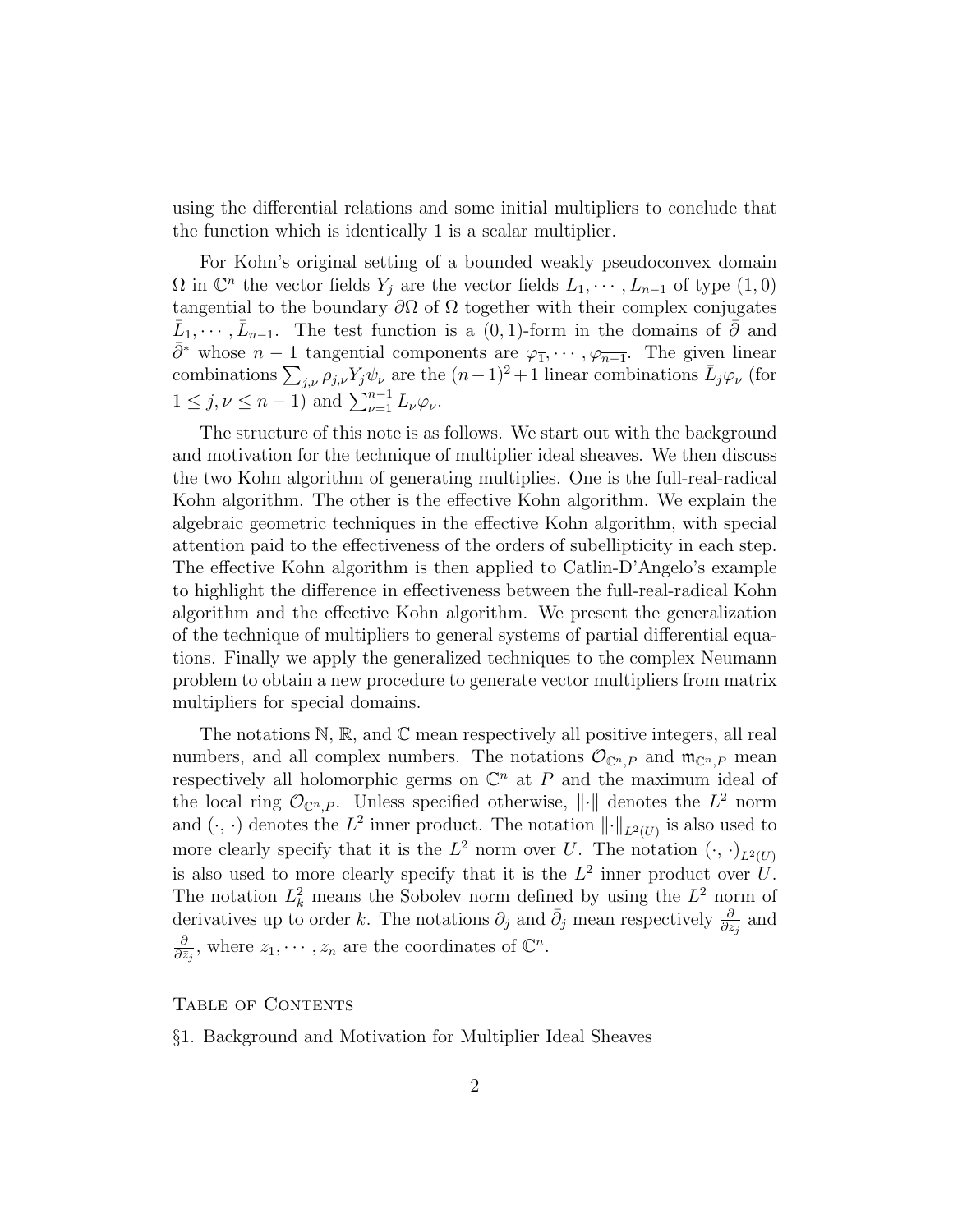§2. Generation of Multipliers in Kohn's Algorithm

§3. Orders of Subellpiticity in Algebraic Geometric Techniques for 3-Dimensional Special Domain

§4. Effective Kohn Algorithm Applied to Catlin-D'Angelo's Example

§5. Multipliers in More General Setting

§6. New Procedure to Generate Vector Multiplier from Matrix Multiplier in Complex Neumann Problem of Special Domain

#### §1. Background and Motivation for Multiplier Ideal Sheaves

In regularity problems of local or global systems of partial differential equations, multiplier ideal sheaves describe the location and the extent of the failure of a priori estimates. There are two ways to introduce such multiplier ideal sheaves. The first way is from the continuity method of solving partial differential equations (which are usually nonlinear partial differential equations defined on compact Riemannian manifolds) where a multiplier ideal sheaf arises as the limit of rescaling of local coordinate charts to make possible the use of Ascoli-Arzela techniques for convergence. The second way is just to directly introduce multiplier ideal sheaves as factors required in the integral norms to make a priori estimates hold for the regularity problem. We very briefly describe both.

(1.1) Multiplier Ideal Sheaves from Limit of Rescaling of Local Coordinate Charts. One method to solve nonlinear partial differential equations is to use the continuity method which uses a family of partial differential equations parametrized by  $t \in [0, 1]$  so that

- (i)  $t = 1$  is the given partial differential equations,
- (ii)  $t = 0$  can be solved (which means solvability of partial differential equation at initial parameter), and
- (iii) from the solution for  $t = t_0 < 1$  it is possible to solve for  $t < t_0 + \varepsilon$  for some  $\varepsilon > 0$  (which means that the *openness* property is assumed).

The difficulty is to prove the *closedness* property that for  $0 < t^* \leq 1$  solutions  $s_{\nu}$  for the parameter value  $t = t_{\nu}$  for  $t_{\nu} \nearrow t^*$  can be used to construct a solution s for the parameter value  $t = t^*$ .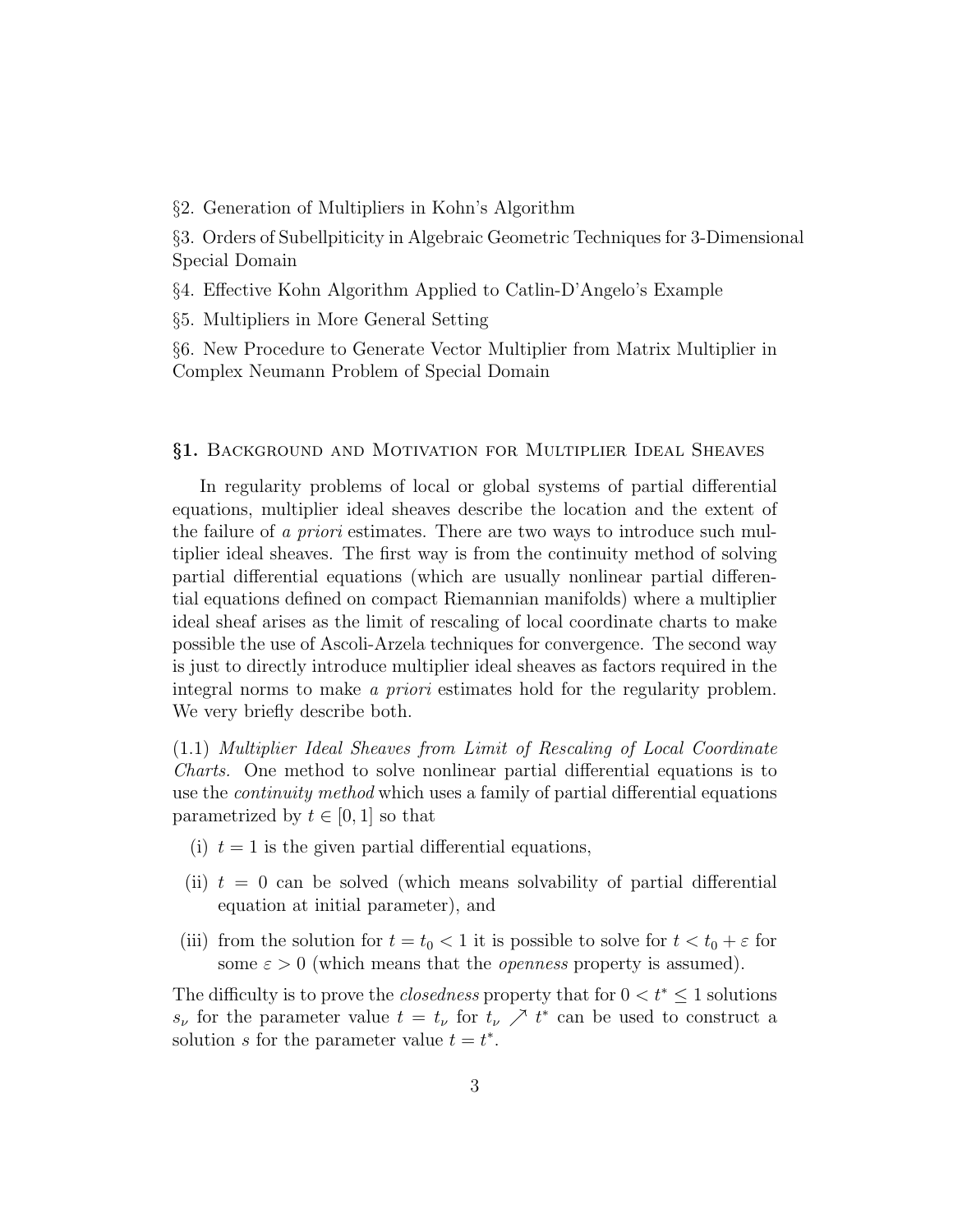The natural approach is to obtain s by taking the limit of  $s_{\nu_k}$  for some subsequence  $\{\nu_k\}$  of the sequence  $\{\nu\}$ . Usually the boundedness in some weak norm for  $s_{\nu}$ , for example,  $L^2$ , can be derived from the setup of the given partial differential equation. The method of Ascoli-Arzela calls for boundedness in some stronger norm for  $s_{\nu}$ , for example,  $L_1^2$  defined by the first-order derivatives being  $L^2$ .

In the setting of a manifold the derivative involved in  $L<sub>1</sub><sup>2</sup>$  depends on the choice of local coordinates so that  $L_1^2$  is determined up to equivalence (of sandwiching between its products with two constants). One can always cheat by using different rescaling of local coordinates for each  $s_{\nu}$ , but one has to pay the price that at the end the variable rescaling of local coordinates results in a factor (or multiplier) which is the limit of the Jacobian determinant in coordinate change in the integral for  $L^2$ .

The limit s of  $s_{\nu_k}$  from the Ascoli-Arzela argument is  $L^2$  only after the insertion of the multiplier in its  $L^2$  integral. This can be interpreted as transforming the requirement in the the method of Ascoli-Arzela for two norms  $L^2$ and  $L_1^2$  (with difference in orders of differentiation in their definitions) to two norms which are the  $L^2$  norm and the multiplier-modified  $L_1^2$  norm. Multipliers form an ideal sheaf, called the multiplier ideal sheaf. Global conditions, such as topological conditions, can be used to conclude that the multiplier ideal sheaf must be the full structure sheaf, giving the solvability of the partial differential equation from global conditions. Examples are (i) the existence of Hermitian-Einstein metrics for stable holomorphic vector bundles over compact algebraic (or Kähler) manifolds, where the method of limit of rescaling of local coordinates was first applied by Donaldson in [Donaldson1985] for the surface case and (ii) the existence of Kähler-Einstein metrics for certain Fano manifolds, where the method of multiplier ideal sheaves as defined by taking limit of metrics of the anti-canonical line bundle was first applied by Nadel in [Nadel1990].

We now look at the second way of introducing multiplier ideal sheaves, which is best described by using, as an example, the problem of the regularity of the Kohn solution for the complex Neumann problem on a bounded weakly pseudoconvex domain in  $\mathbb{C}^n$  with smooth boundary.

(1.2) Regularity Problem of Kohn Solution for Complex Neumann Problem on Weakly Pseudoconvex Domain. Let  $\Omega$  be a bounded weakly pseudoconvex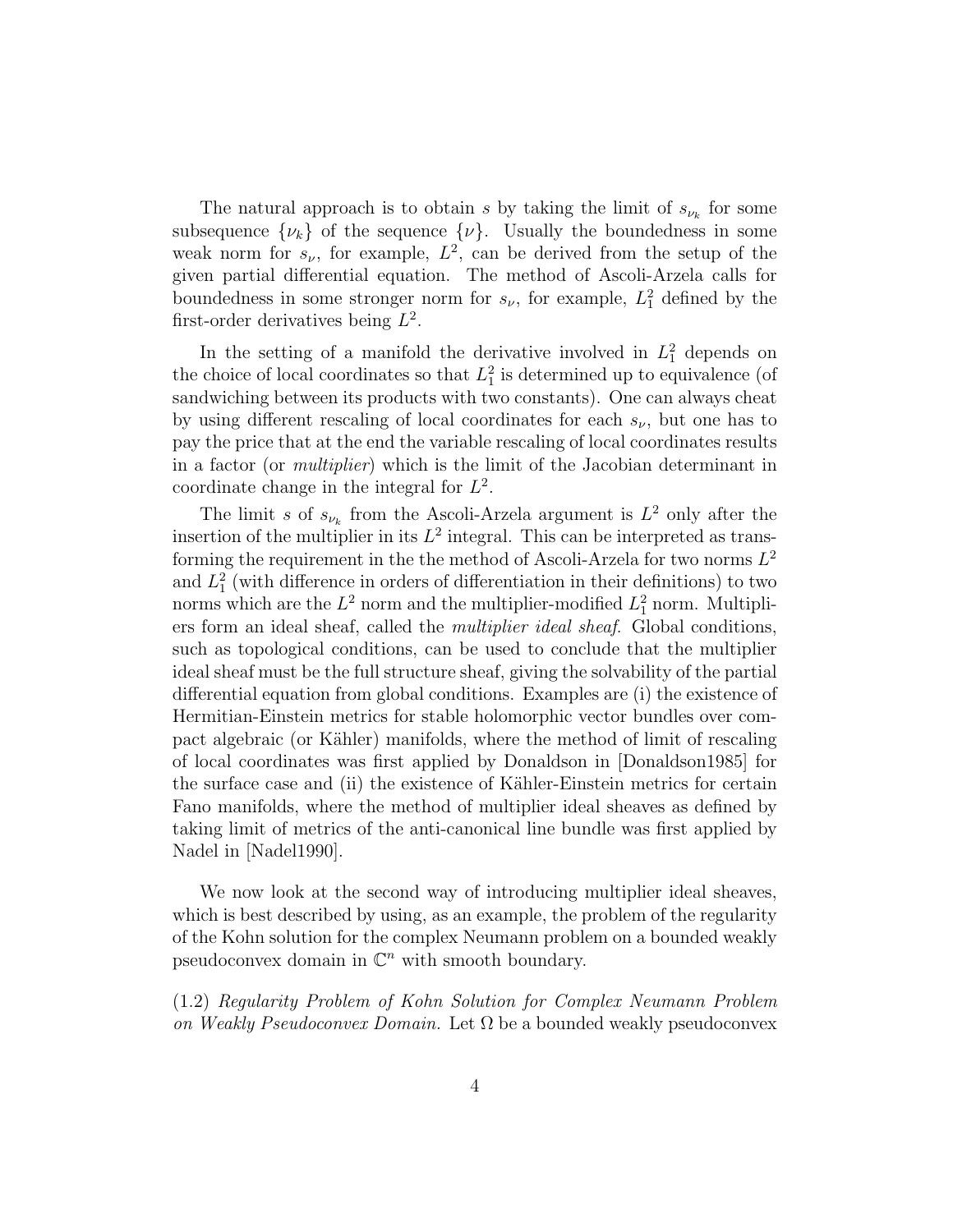domain in  $\mathbb{C}^n$  with smooth boundary  $\partial\Omega$ . It means that there is a smooth function r defined on some open neighborhood W of  $\partial\Omega$  in  $\mathbb{C}^n$  such that

- (i)  $\Omega \cap W = \{ z \in W \mid r < 0 \},\$
- (ii) dr is nowhere zero on  $\partial\Omega$ , and

(iii) the (1, 1)-form  $\sqrt{-1} \partial \bar{\partial} r$  on W assumes nonnegative value when evaluated at  $(\xi, \bar{\xi})$  for  $\xi \in T_{\partial\Omega}^{(1,0)}$  $\eta_{\partial\Omega}^{(1,0)}$ , where  $T_{\partial\Omega}^{(1,0)}$  $\frac{\partial Q}{\partial \Omega}$  is the bundle of all tangent vectors  $\xi$ of  $\mathbb{C}^n$  of type  $(1,0)$  at points of  $\partial\Omega$  which are tangential to  $\partial\Omega$  (in the sense that  $\xi(r) = 0$ ).

For notational simplicity we will consider only the complex Neumann problem in the case of  $(0, 1)$ -forms (instead of  $(0, p)$ -form for  $1 \leq p \leq n$ ). For a  $\bar{\partial}$ -closed (0, 1)-form f on  $\Omega$  which are smooth on the closure  $\bar{\Omega}$  of  $Ω$ , the Kohn solution u for the  $\bar{\partial}$ -equation  $\bar{\partial}u = f$  on  $Ω$  means the unique smooth function u on  $\Omega$  such that  $\partial u = f$  on  $\Omega$  and u is perpendicular to all  $L^2$  holomorphic functions on  $\Omega$  with respect to the usual Euclidean volume form of  $\mathbb{C}^n$ .

The regularity problem of the Kohn solution for the complex Neumann problem on a bounded weakly pseudoconvex domain with smooth boundary is to study under what additional assumption on  $\Omega$  the Kohn solution u is always smooth on  $\Omega$  when the given  $(0, 1)$ -form f is smooth on  $\Omega$ .

(1.3) Regularity from Subelliptic Estimate. The subelliptic estimate of order  $\varepsilon > 0$  is said to hold at a point P of  $\partial\Omega$  if there exist an open neighborhood U of P in  $\mathbb{C}^n$  and positive numbers  $\varepsilon$  and C satisfying

$$
\||\varphi|\|_\varepsilon^2 \leq C \left( \|\bar{\partial}\varphi\|^2 + \|\bar{\partial}^*\varphi\|^2 + \|\varphi\|^2 \right)
$$

for all smooth (0, 1)-forms  $\varphi$  on  $U \cap \overline{\Omega}$  with compact support which belong to the domain of the *actual* adjoint  $\bar{\partial}^*$  of  $\bar{\partial}$  (with respect to the usual  $L^2$  inner product), where

(i)  $\|\cdot\|_{\varepsilon}$  is the Sobolev  $L^2$  norm on  $\Omega$  involving derivatives up to order  $\varepsilon$  in the boundary tangential directions of  $\Omega$ , and

(ii)  $\|\cdot\|$  is the usual  $L^2$  norm on  $\Omega$  without involving any derivatives.

See [Kohn1979, p.92, (3.4)] for a detailed definition of the Sobolev norm  $\|\cdot\|_{\varepsilon}$ . In this note we will also use the notation  $\Lambda^s$  introduced in [Kohn1979,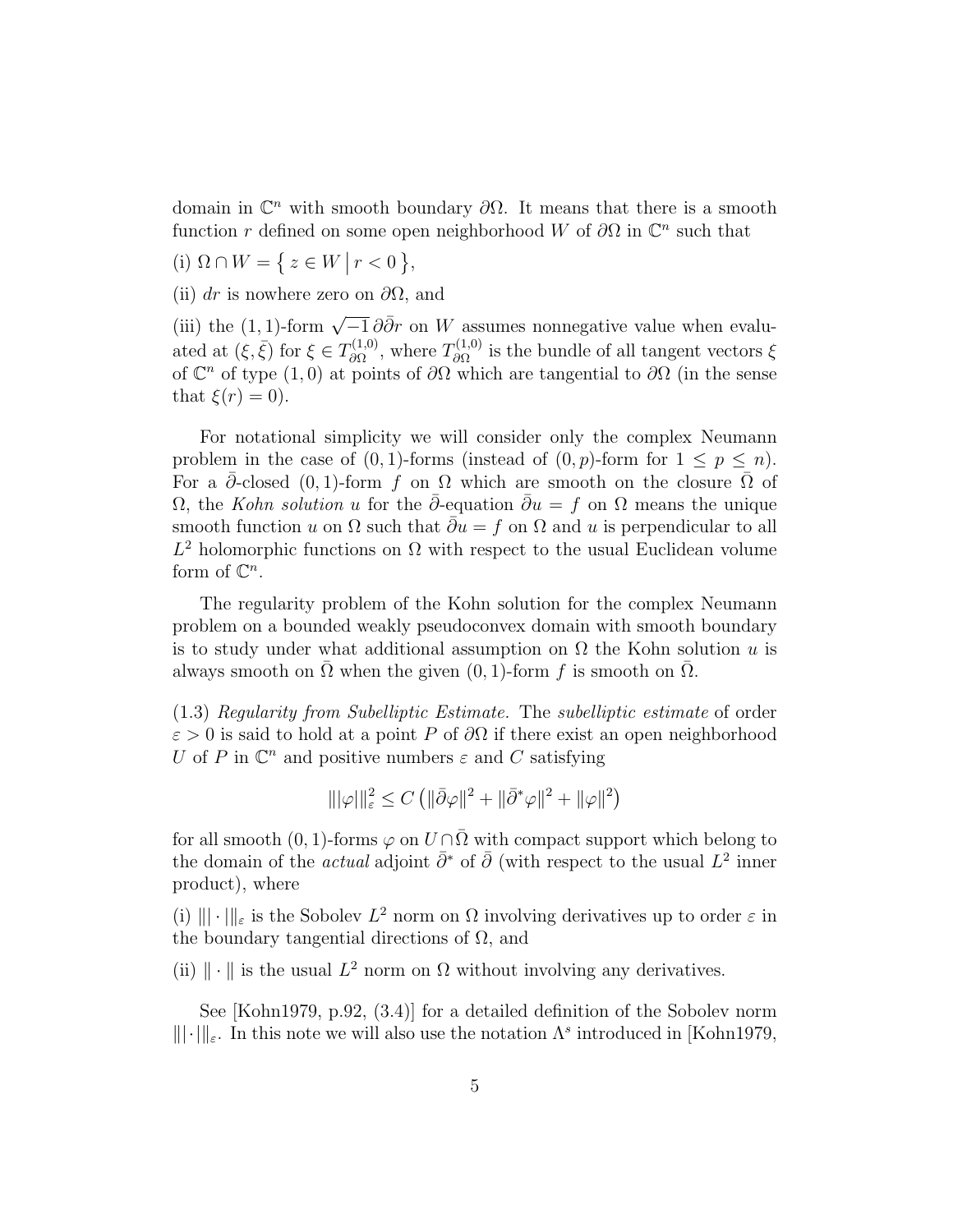p.92, (3.3) which is the pseudo-differential operator corresponding to the  $\left(\frac{s}{2}\right)$  $\frac{s}{2}$ )th power of 1 plus the Laplacian in tangential coordinates of the boundary of Ω.

We would like to comment on the reason for the use of the Sobolev norm  $\| \cdot \| \varepsilon$  in whose definition only derivatives along the tangent directions of  $\partial\Omega$  is used. The condition for a smooth (0, 1)-form g on  $\overline{\Omega}$  to belong to the domain of the *actual* adjoint  $\bar{\partial}$ <sup>\*</sup> of  $\bar{\partial}$  (instead of the *formal* adjoint of  $\bar{\partial}$ ) is that the components of q normal to  $\partial\Omega$  vanish at all points of  $\partial\Omega$  (which, in other words, means that the pointwise inner product of g and  $\partial r$  vanishes at every point of  $\partial\Omega$ ). When g is in the domain of  $\bar{\partial}^*$ , the derivative of g along tangent directions of  $\partial\Omega$  still belongs to the domain of  $\bar{\partial}^*$ , but if g is differentiated in the normal direction of  $\partial\Omega$ , the result in general will no longer belong to the domain of  $\bar{\partial}^*$ . That is the reason why we would like to avoid using differentiation along the normal directions of  $\overline{\partial}$  in the Sobolev norm of order  $\varepsilon$  adopted in the definition of the subelliptic estimate.

Sobolev norms involving derivatives are used to enable us to conclude the order of differentiability of the solution u of the ∂-equation  $\partial u = f$  from the order of differentiability of the right-hand side  $f$  of the equation. Though we do not include the differentiation in the normal direction of  $\partial\Omega$  in the Sobolev norm used, from the order of differentiability of the solution  $u$  along the tangent directions of  $\partial\Omega$  we can still conclude the order of differentiability of u along the normal direction of  $\partial\Omega$  because the equation  $\partial u = f$  itself provides us directly the differentiability of u along the real normal direction of  $\partial\Omega$  from the differentiability of u along the (0, 1) component of the *complex normal* direction of  $\partial\Omega$ .

It was proved by Kohn-Nirenberg in 1965 [Kohn-Nirenberg1965, p.458, Theorem 4 that if for some  $\varepsilon > 0$  the subelliptic estimate of order  $\varepsilon$  holds at every point of  $\partial\Omega$ , then the smoothness on  $\Omega$  of the Kohn solution u of  $∂u = f$  follows from the smoothness of the ∂-closed (0, 1)-form f on  $\overline{\Omega}$ .

(1.4) Multipliers to Measure Location and Extent of Failure of A Priori Estimates. A smooth function germ F at a point P of  $\partial\Omega$  (defined on some open neighborhood  $U_F$  of P in  $\mathbb{C}^n$  is called a *scalar multiplier* if for some positive number  $\varepsilon_F > 0$  and some positive constant  $C_F$  the subelliptic estimate

(1.4.1) 
$$
\| |F\varphi|\|_{\varepsilon_F}^2 \leq C_F \left( \|\bar{\partial}\varphi\|^2 + \|\bar{\partial}^*\varphi\|^2 + \|\varphi\|^2 \right)
$$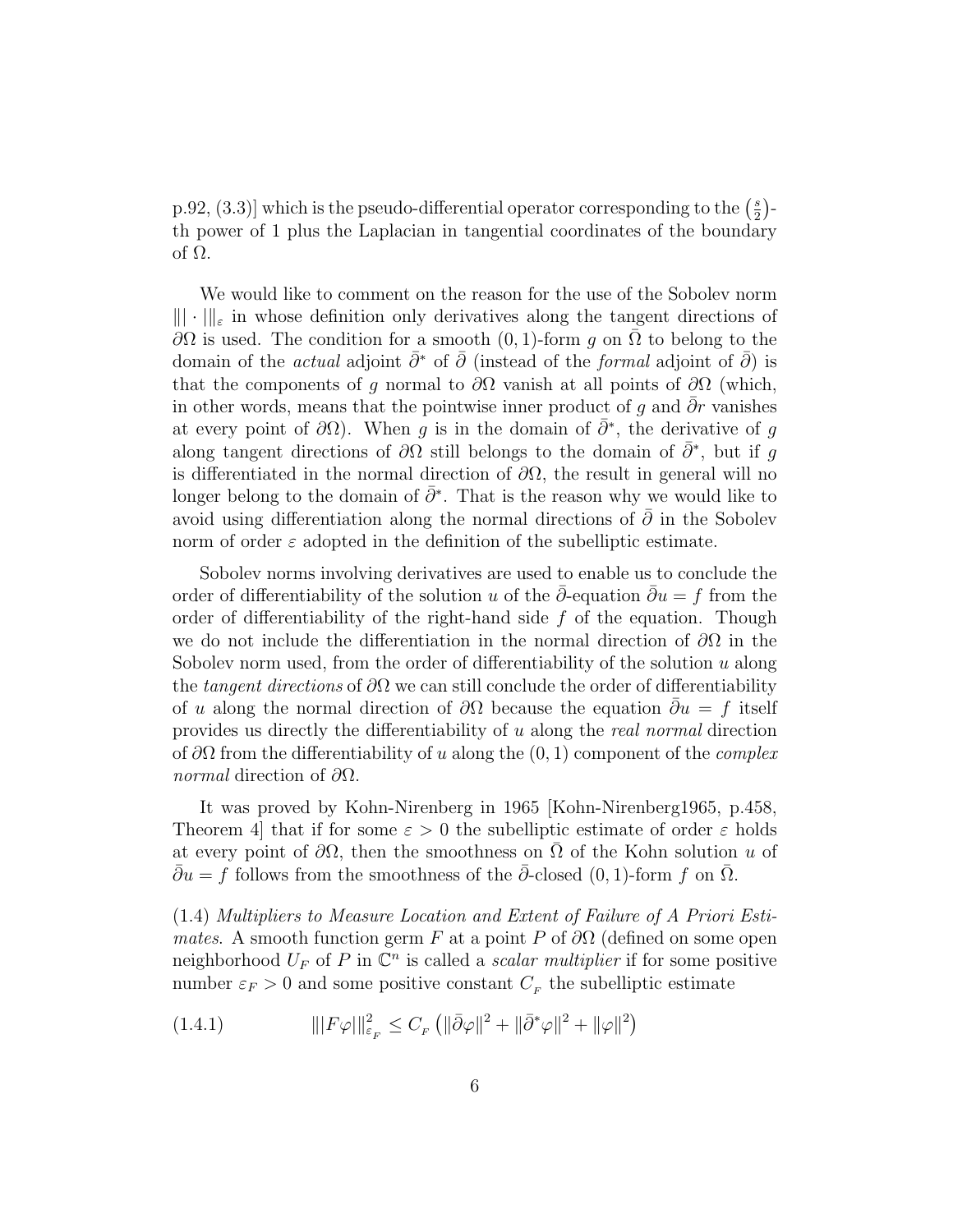of order  $\varepsilon_F$ , modified by the factor F, holds for for all smooth (0, 1)-forms  $\varphi$ on  $U_F \cap \overline{\Omega}$  with compact support which belong to the domain of the *actual* adjoint  $\bar{\partial}$ <sup>\*</sup> of  $\bar{\partial}$ . We say that the *order of subellipticity* for the scalar multiplier F is  $\geq \varepsilon$ . We are only interested in an effective lower bound for the order of subellipticity  $\varepsilon_F$  and will not study the supremum of all possible such  $\varepsilon_F$ .

The collection of smooth function germs at  $P$  which are scalar multipliers at P forms an ideal. This ideal is called the multiplier ideal at P and is denoted by  $I_P$ . The precise definition of the multiplier ideal makes precise the intuitive motivation that the direction and the order of vanishing of the multiplier ideal measures the location and extent of the failure of the a priori subelliptic estimate.

The test function  $\varphi$  which is multiplied by the scalar multiplier F to yield the modified subelliptic estimate  $(1.4.1)$  is not a scalar and is a  $(0, 1)$ -form with n components (of which the normal component is 0). It is possible to get more information by using vector multipliers instead of just scalar multipliers. A smooth germ of  $(1, 0)$ -form  $\theta$  at a point of  $\partial\Omega$  (defined on some open neighborhood  $U_{\theta}$  of  $P$  in  $\mathbb{C}^n$ ) is called a vector multiplier if for some positive number  $\varepsilon_{\theta} > 0$  and some positive constant  $C_{\theta}$  the subelliptic estimate

$$
\||\theta\cdot\varphi|\|_{\varepsilon_{\theta}}^2\leq C_{\theta}\left(\|\bar{\partial}\varphi\|^2+\|\bar{\partial}^*\varphi\|^2+\|\varphi\|^2\right)
$$

of order  $\varepsilon_{\theta}$ , modified by the dot product with  $\theta$ , holds for for all smooth  $(0, 1)$ -forms  $\varphi$  on  $U_{\theta} \cap \overline{\Omega}$  with compact support which belong to the domain of the *actual* adjoint  $\bar{\partial}^*$  of  $\bar{\partial}$ . Here the dot product  $\theta \cdot \varphi$  means the pointwise inner product  $\langle g, \bar{\theta} \rangle$  of the two  $(0, 1)$ -forms  $\bar{\theta}$  and g with respect to the usual Euclidean Hermitian inner product of  $\mathbb{C}^n$ . In other words, if  $\theta = \sum_{j=1}^n \theta_j dz_j$ and  $\varphi = \sum_{j=1}^n \varphi_j d\bar{z}_j$  (where  $z_1, \dots, z_n$  are the global coordinates of  $\mathbb{C}^n$ ), then  $\theta \cdot \varphi = \sum_{j=1}^{n} \theta_j \varphi_j$ . The convention to introduce a vector multiplier  $\theta$  as a (1,0)-form and the dot product  $\theta \cdot \varphi$ , instead of introducing a (0,1)-form  $\psi$  and the pointwise inner product  $\langle \varphi, \psi \rangle$ , is chosen so that, in the case of a special domain described in (2.8.1) below, one needs only consider scalar multipliers and vector multipliers which are holomorphic (see (2.9.3) below).

We say that the *order of subellipticity* for the vector multiplier  $\theta$  is  $\geq \varepsilon_{\theta}$ . Again we are only interested in an effective lower bound for the order of subellipticity  $\varepsilon_{\theta}$  and will not study the supremum of all possible such  $\varepsilon_{\theta}$ .

The collection of smooth germs of  $(1,0)$ -forms at P which are vector multipliers at P forms a module over the algebra of all smooth function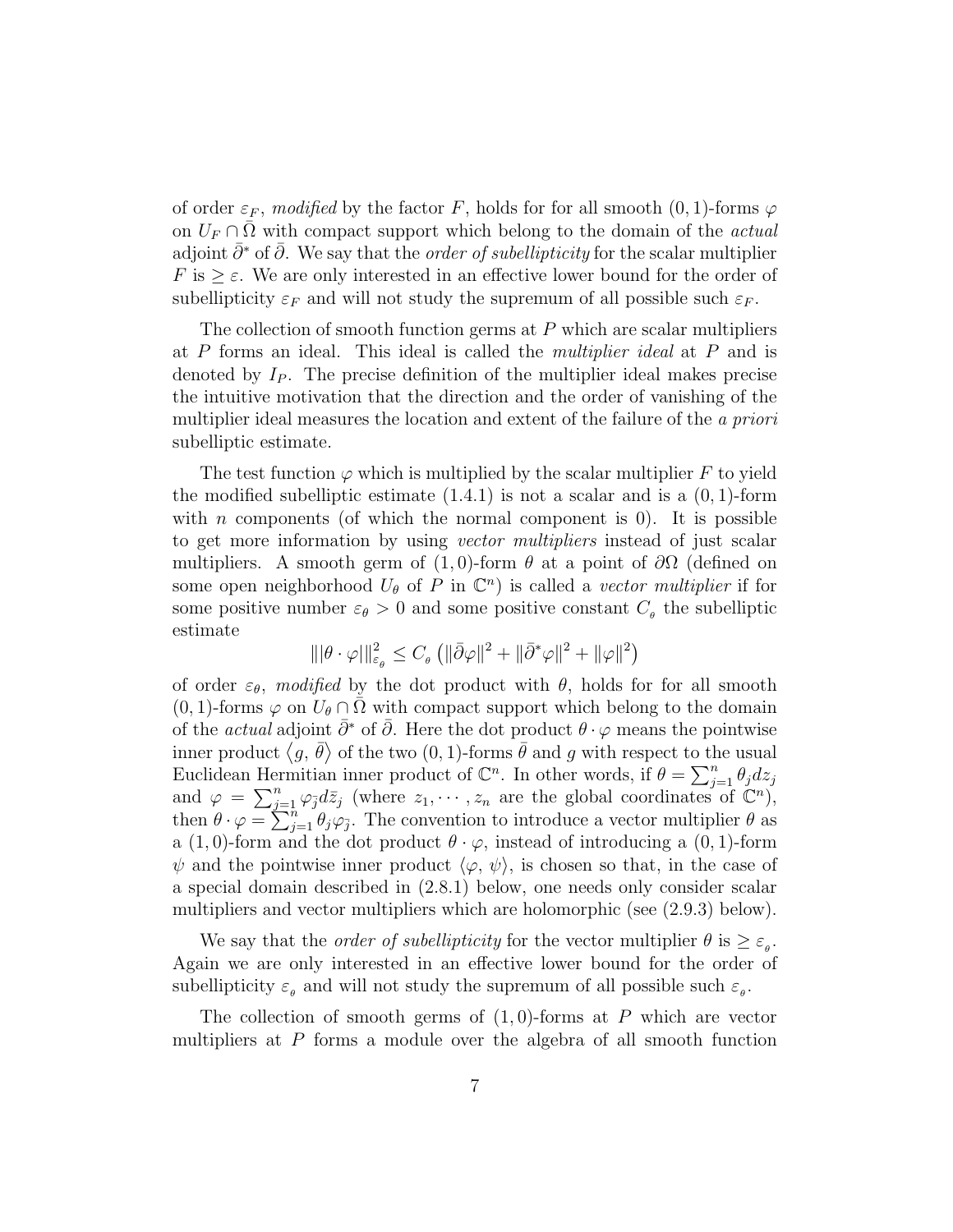germs at P. This module is called the module of vector multipliers at P and is denoted by  $A_P$ .

#### §2. Generation of Multipliers in Kohn's Algorithm

It is easy to define multipliers to describe the location and the extent of failure of subelliptic estimates, but it is difficulty to use multipliers to find easily verifiable conditions on the weakly pseudoconvex domain  $\Omega$  to obtain subelliptic estimates and thereby the smoothness of the Kohn solution  $u$  on  $Ω$  from the smoothness of the right-hand side f on  $Ω$ . The most important part of the theory of multipliers for the complex Neumann problem is the generation of scalar and vector multipliers by Kohn's algorithm which makes it possible to study subelliptic estimates from the geometric condition (known as finite type) of the finiteness of the maximum normalized order of contact between the boundary  $\partial\Omega$  of  $\Omega$  and a local holomorphic curve  $f: \Delta \to \mathbb{C}^n$ (where  $\Delta$  is the open unit disk in  $\mathbb{C}$ ). Here the normalized order of contact means that the vanishing order of the pullback by  $f$  of the defining function r of  $\partial\Omega$  divided by the vanishing order of f. The precise definition of finite type condition and its history will be given later in (2.3) below.

(2.1) Kohn's Algorithm to Generate Scalar and Vector Multipliers. The following three procedures constitute the Kohn algorithm of generating scalar and vector multipliers at a boundary point P of  $\partial\Omega$ .

(A) Initial Multipliers

- (i) The function r belongs to the ideal of multipliers  $I_P$  at P. Its order of subellipticity for the scalar multiplier  $r$  is  $\geq 1$ .
- (ii) For any germ of smooth vector field  $\xi = \sum_{k=1}^{n} a_k \frac{\partial}{\partial z_k}$  $\frac{\partial}{\partial z_k}$  at P of type  $(1,0)$ which is tangential to  $\partial\Omega$ , the (1,0)-form

$$
(\partial \bar{\partial}r) = \bar{\xi} = \sum_{j,k=1}^{n} \overline{\xi_k} \frac{\partial^2 r}{\partial z_j \partial \bar{z}_k} dz_j
$$

(which is the interior product of the  $(1, 1)$ -form  $\partial \bar{\partial}r$  and the  $(0, 1)$ vector field  $\xi$ ) belongs to the module  $A_P$  of vector multipliers at P. The order of subellipticity for the vector multiplier  $\partial \bar{\partial}_j r$  is  $\geq \frac{1}{2}$  $rac{1}{2}$  for  $1 \leq j \leq n-1$  at points P where  $\partial r$  is normalized to be  $dz_n$ . (See  $[Kohn1979, p.97, (4.29)]$ .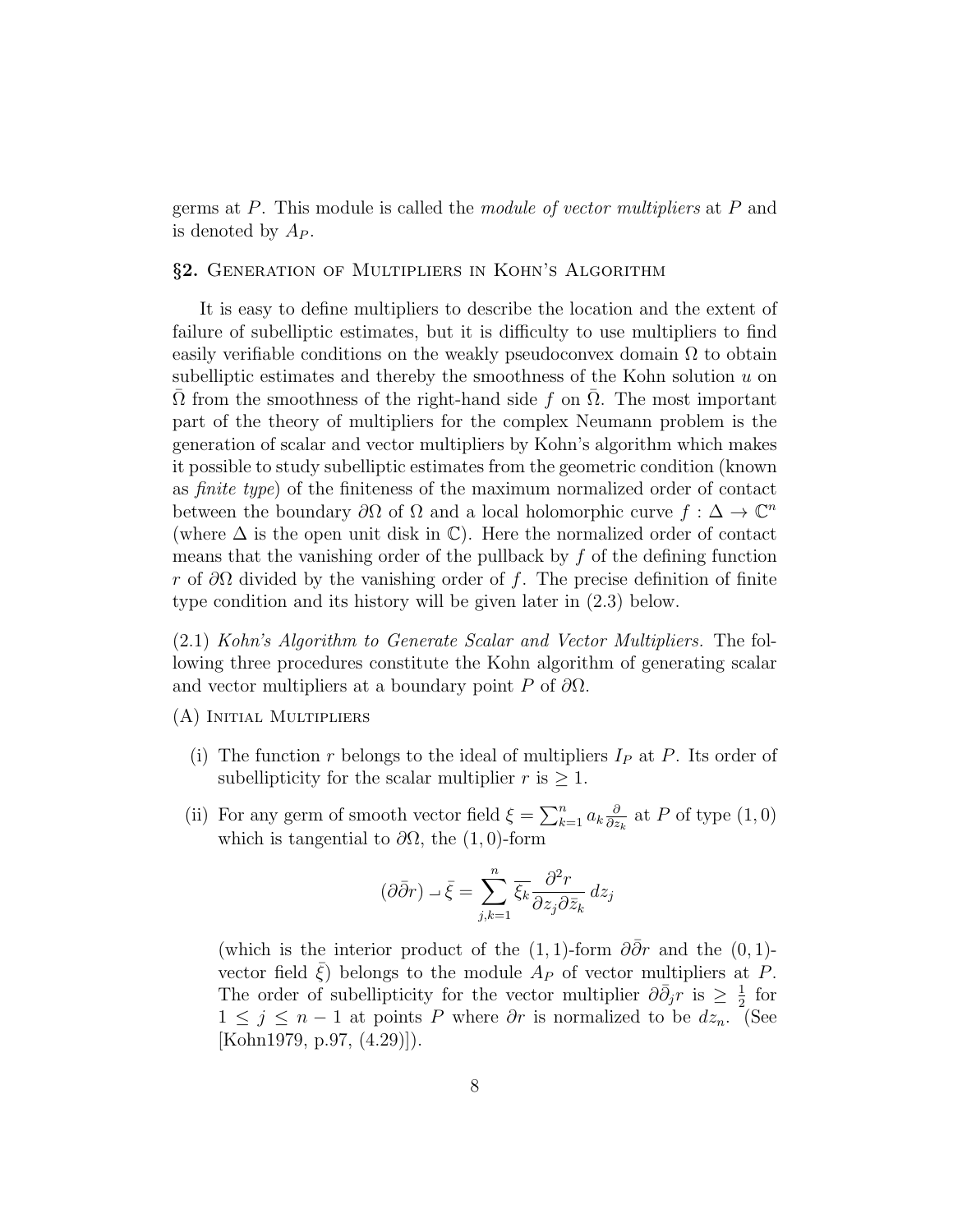- (B) Generation of New Multipliers
	- (i) If  $f \in I_P$ , then  $\partial f \in A_P$ . The order  $\varepsilon_{\partial f}$  of subellipticity for the vector multiplier  $\partial f$  is  $\geq \frac{\varepsilon_f}{2}$  $\frac{\varepsilon_f}{2}$  if the order of subellipticity of f is  $\geq \varepsilon_f$ . (See [Kohn1979, p.99, (4.42)].)
	- (ii) If  $\theta_1, \cdots, \theta_{n-1} \in A_P$  and

$$
\theta_1 \wedge \cdots \wedge \theta_{n-1} \wedge \partial r = f_{\theta_1, \cdots, \theta_{n-1}} dz_1 \wedge \cdots \wedge dz_n,
$$

then  $f_{\theta_1,\dots,\theta_{n-1}} \in I_P$ . In other words, for vector multipliers  $\theta_1,\dots,\theta_{n-1}$ the coefficient of  $dz_1 \wedge \cdots \wedge dz_n$  in  $\theta_1 \wedge \cdots \wedge \theta_{n-1} \wedge \partial r$  is a scalar multiplier. Moreover, if the order of subellipticity of each  $\theta_j$  (for  $1 \leq j \leq n-1$ ) is  $\geq \varepsilon$ , then the order of subellipticity of  $f_{\theta_1,\dots,\theta_{n-1}}$  is  $\geq \varepsilon$ . We denote the scalar multiplier  $f_{\theta_1,\dots,\theta_{n-1}}$  by  $\det_{n-1}(\theta_1,\dots,\theta_{n-1})$ .

(C) Real Radical Property

If  $g \in I_P$  and  $|f|^m \leq |g|$  for some  $m \in \mathbb{N}$ , then  $f \in I_P$ . The order of subellipticity for the scalar multiplier  $f$  is  $\geq \frac{\varepsilon}{n}$  $\frac{\varepsilon}{m}$  if the order of subellipticity of g is  $\geq \varepsilon$ . (See [Kohn1979, p.98, Lemma 4.34].)

For the purpose of discussing the effectiveness of Kohn's algorithm later, we introduce now two terms concerning the radicals of ideals. For an ideal J of smooth function germs at  $P$ , we call the ideal of all smooth functions  $f$  such that  $|f|^m \leq |g|$  for some  $m \in \mathbb{N}$  and for some  $g \in J$  the full real radical of J. If  $q \in \mathbb{N}$  is given, we call the ideal of all smooth functions f such that  $|f|^q \leq |g|$  for some  $g \in J$  the real radical of root order q.

(2.2) Key Features of Kohn's Algorithm. The subelliptic estimate holds at a point P of  $\partial\Omega$  when there is a scalar multiplier which is nonzero at P. Kohn's algorithm seeks to reduce the vanishing order of scalar multipliers by differentiation and by root-taking. The procedure of differentiation described in (B) in (2.1) above would only allow certain differential operators to lower the vanishing order of multipliers, namely only  $(1,0)$ -differentiation is allowed and only the determinants of coefficients of  $(1,0)$ -differentials of scalar multipliers (from Cramer's rule) can be used to produce new scalar multipliers. The procedure of root-taking described in (C) in (2.1) above identifies a smooth function germ as a scalar multiplier when a positive integral power of its absolute-value is dominated by the absolute-value of some known scalar multiplier.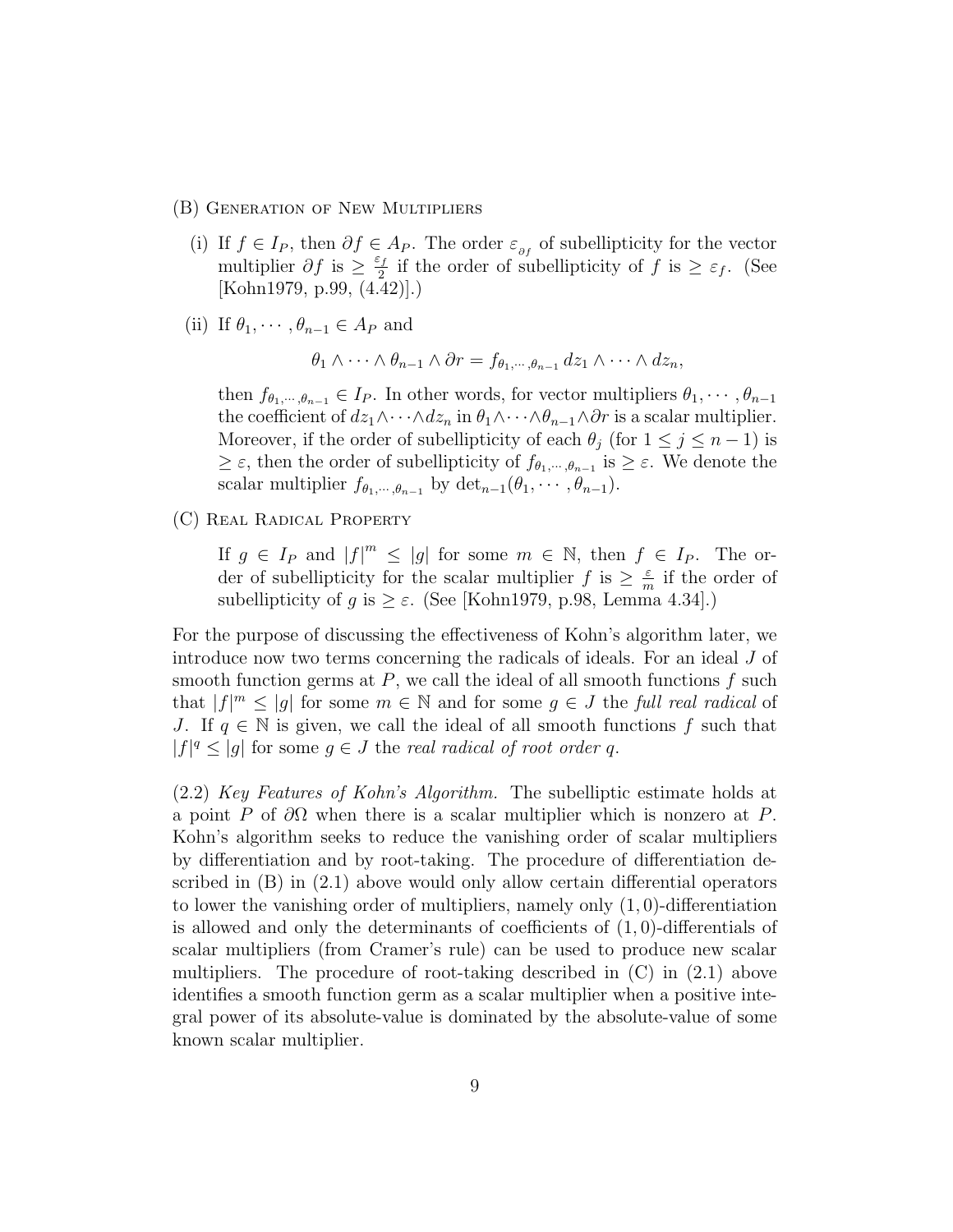$(2.3)$  Condition of Finite Type. The type m at a point P of the boundary of weakly pseudoconvex  $\Omega$  is the supremum of the normalized touching order

$$
\frac{\mathrm{ord}_0\left(r\circ f\right)}{\mathrm{ord}_0 f},
$$

to  $\partial\Omega$ , of all local holomorphic curves  $f: \Delta \to \mathbb{C}^n$  with  $\varphi(0) = P$ , where  $\Delta$  is the open unit 1-disk and ord<sub>0</sub> is the vanishing order at the origin 0. The notion of finite type was first introduced by Kohn in 1972 [Kohn1972, p.525, Def.2.3] for the case of  $n = 2$  where the formulation is in terms of the nonvanishing of  $\partial r$  on the iterated Lie brackets of tangential vector fields to  $\partial\Omega$  of types (1,0) and (0,1). It was extended to the case of a general *n* by D'Angelo in [D'Angelo1979, p.59] in terms of finite algebraic obstructions to the existence of a nontrivial holomorphic complex curve germ in  $\mathbb{C}^n$  tangential to  $\partial\Omega$  and then in the formulation in terms of normalized touching order in [D'Angelo1982 , p.625, Definition 2.16 and Definition 2.18].

(2.4) Kohn's Conjecture. The goal of the theory of multipliers for the complex Neumann problem is to prove by using the procedures of generating new multipliers to prove that the function identically 1 is generated as a multiplier so that for a bounded weakly pseudoconvex domain  $\Omega$  with finite type m the subelliptic estimate for some positive order  $\varepsilon > 0$  holds and as a consequence the Kohn solution u of the ∂-equation  $\partial u = f$  on  $\Omega$  with the right-hand side f smooth on  $\Omega$  is also smooth on  $\overline{\Omega}$ . Moreover, there is effectiveness in the use of the procedures to generate new multipliers so that  $\varepsilon$  is some explicit function of the type m of the domain  $\Omega$  and its complex dimension n.

(2.5) Full-Real-Radical Kohn Algorithm. If the question of effectiveness is to be set aside, the following algorithm can be used for the generation of new multipliers in  $I_P$ .

(i) We start with the initial member r of  $I_P$  and denote by  $I_P^{(0)}$  $P_P^{(0)}$  the ideal generated by this initial scalar multiplier  $r$ . Likewise, we start out with the initial members  $(\partial \bar{\partial}r)$   $\bar{\xi}$  of  $A_P$  for all choices of smooth  $(1,0)$ -vector fields ξ tangential to  $\partial\Omega$  and denote by  $A_P^{(0)}$  $P_P^{(0)}$  the module generated by these initial vector multipliers.

(ii) We use induction on the nonnegative integer  $\nu$  to define  $I_P^{(\nu)}$  $A_P^{(\nu)}$  and  $A_P^{(\nu)}$  $_P^{(\nu)}$  as follows. We add to  $I_P^{(\nu)}$  $P_P^{(\nu)}$  all the multipliers  $\det_{n-1}(\theta_1,\cdots,\theta_{n-1})$  for  $\theta_1,\cdots,\theta_{n-1}$ in  $A_P^{(\nu)}$  $_P^{(\nu)}$  to form an ideal which we denote by  $\hat{I}_P^{(\nu)}$  $P_P^{(\nu)}$ . For the induction step from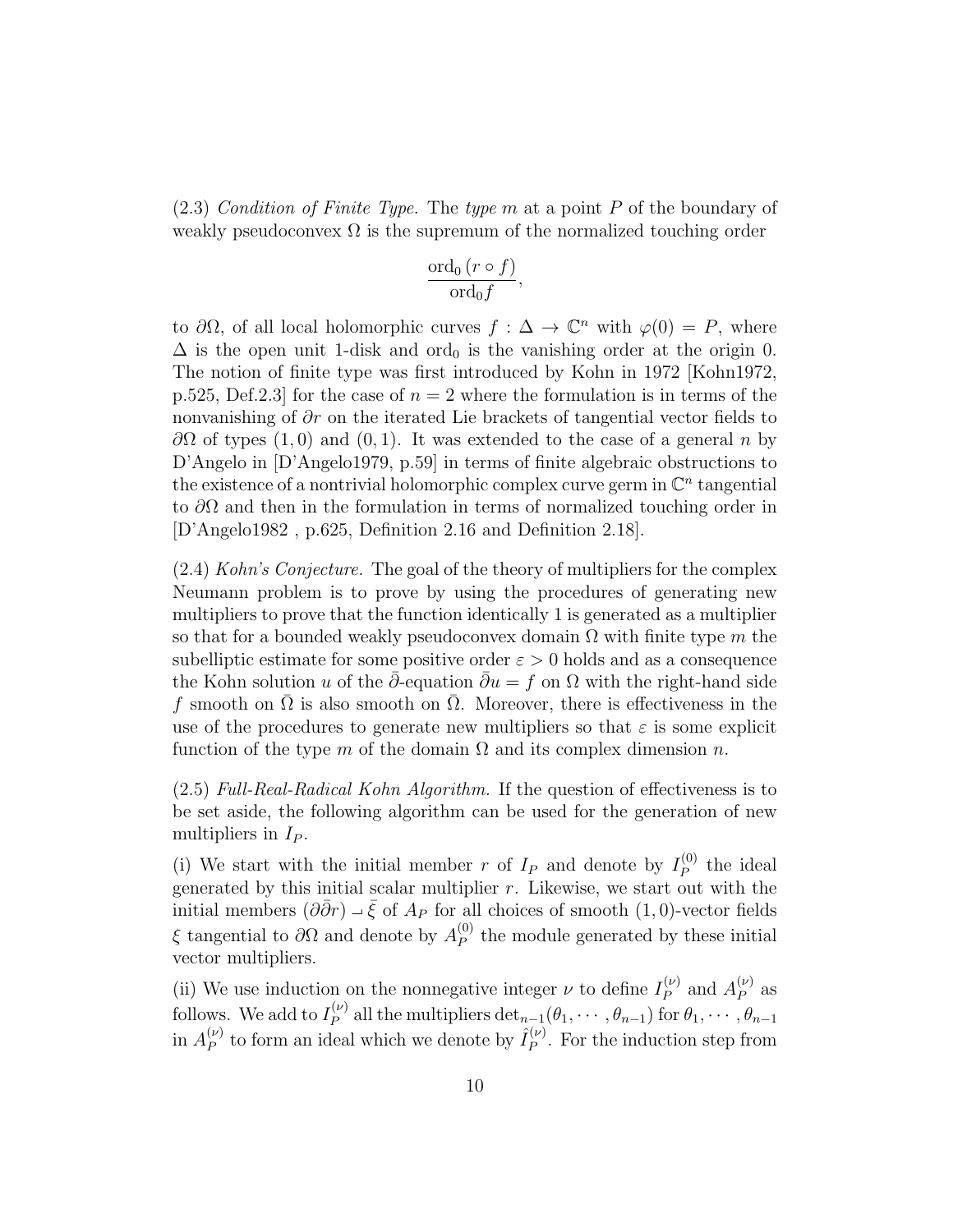$\nu$  to  $\nu + 1$  we define  $I_P^{(\nu+1)}$  $\hat{P}^{(\nu+1)}$  as the *full real radical* of the ideal  $\hat{I}_P^{(\nu)}$  $P_{P}^{(\nu)}$ . We add to  $A_P^{(\nu)}$  $_P^{(\nu)}$  all the vector multipliers  $\partial F$  for  $F \in I_P^{(\nu+1)}$  $A_P^{(\nu+1)}$  to form  $A_P^{(\nu+1)}$  $P^{(\nu+1)}$ .

We then hope that if the pseudoconvex domain  $\Omega$  is of finite type  $m$ , the above construction of  $I_P^{(\nu)}$  $P_P^{(\nu)}$  and  $A_P^{(\nu)}$  by induction on  $\nu$  will result in  $I_P^{(\nu_m)}$ P containing the function 1 for some  $\nu_m$  which effectively depends on m and n. In other words, the algorithm terminates. In particular, the subelliptic estimate of some positive order  $\varepsilon > 0$  holds. However, since there is no control on the order of the root-taking used in going from the ideal  $\hat{I}_{P}^{(\nu)}$  $P_P^{(\nu)}$  to its full real radical  $I_P^{(\nu+1)}$  $P_P^{(\nu+1)}$  there is no way for us to conclude that the order  $\varepsilon$  of the subellipticity proved depends effectively on  $m$  and  $n$ . For the purpose of our discussion we call this algorithm of using induction on  $\nu$  to construct  $I_P^{(\nu)}$ P with the goal of ending up with  $1 \in I_p^{(\nu_m)}$  $P_P^{(\nu_m)}$  the full-real-radical Kohn algorithm.

(2.6) Effective Kohn Algorithm. In order to end up with an effective order  $\varepsilon$ of subellipticity, it will turn out that one needs to modify the full-real-radical Kohn algorithm to use the following effective Kohn algorithm.

(i) The starting point for the effective Kohn algorithm is the same as for the full-real-radical Kohn algorithm. Again we start with the initial member  $r$ of  $I_P$  and denote by  $I_P^{(0)}$  $P_P^{(0)}$  the ideal generated by this initial scalar multiplier r. Likewise, we start out with the initial members  $(\partial \bar{\partial}r) - \bar{\xi}$  of  $A_P$  for all choices of smooth (1,0)-vector fields  $\xi$  tangential to  $\partial\Omega$  and denote by  $A_P^{(0)}$ P the module generated by these initial vector multipliers.

(ii) What is different with the effective Kohn algorithm is that we introduce a positive integer  $q_{\nu}$  for every nonnegative integer index  $\nu$  so that we take the real radical of root order  $q_{\nu}$  instead of the full real radical in the step of going from  $\nu - 1$  to  $\nu$ . First we set  $q_0 = 1$  and set  $I_P^{(0,1)} = I_P^{(0)}$  $P^{(0)}$ . This is motivated by the fact that the full real radical of  $I_P^{(0)}$  $I_P^{(0)}$  is  $I_P^{(0)}$  $P_P^{(0)}$  again because dr is nowhere zero on  $\partial\Omega$ . We use induction on the nonnegative integer  $\nu$  to define a sequence of positive integers  $q_{\nu}$  and then  $I_P^{(\nu,q_{\nu})}$  $A_P^{(\nu, q_\nu)}$  and  $A_P^{(\nu, q_\nu)}$  $P^{(\nu, q_{\nu})}$  as follows. We add to  $I_P^{(\nu,q_\nu)}$  $P_P^{(\nu,q_{\nu})}$  all the multipliers  $\det_{n-1}(\theta_1,\cdots,\theta_{n-1})$  for  $\theta_1,\cdots,\theta_{n-1}$  in  $A_P^{(\nu,q_\nu)}$  $P_P^{(\nu,q_{\nu})}$  and then use the resulting collection of multipliers to form an ideal which we denote by  $\hat{I}_P^{(\nu,q_\nu)}$  $p_P^{(\nu, q_{\nu})}$ . For the induction step from  $\nu$  to  $\nu + 1$  we define  $I_P^{(\nu+1,q_{\nu+1})}$  $\hat{P}^{(\nu+1,q_{\nu+1})}_{P}$  as the *real radical* of root order  $q_{\nu+1}$  of the ideal  $\hat{I}_{P}^{(\nu,q_{\nu})}$  $P^{(\nu, q_{\nu})}$ . We add to  $A_P^{(\nu, q_\nu)}$  $\binom{\nu, q_{\nu}}{P}$  all the vector multipliers  $\partial F$  for  $F \in I_P^{(\nu+1,q_{\nu+1})}$  $P^{(\nu+1,q_{\nu+1})}$  and then use the resulting collection of vector multipliers to form a module which is  $A_P^{(\nu+1,q_{\nu+1})}$ P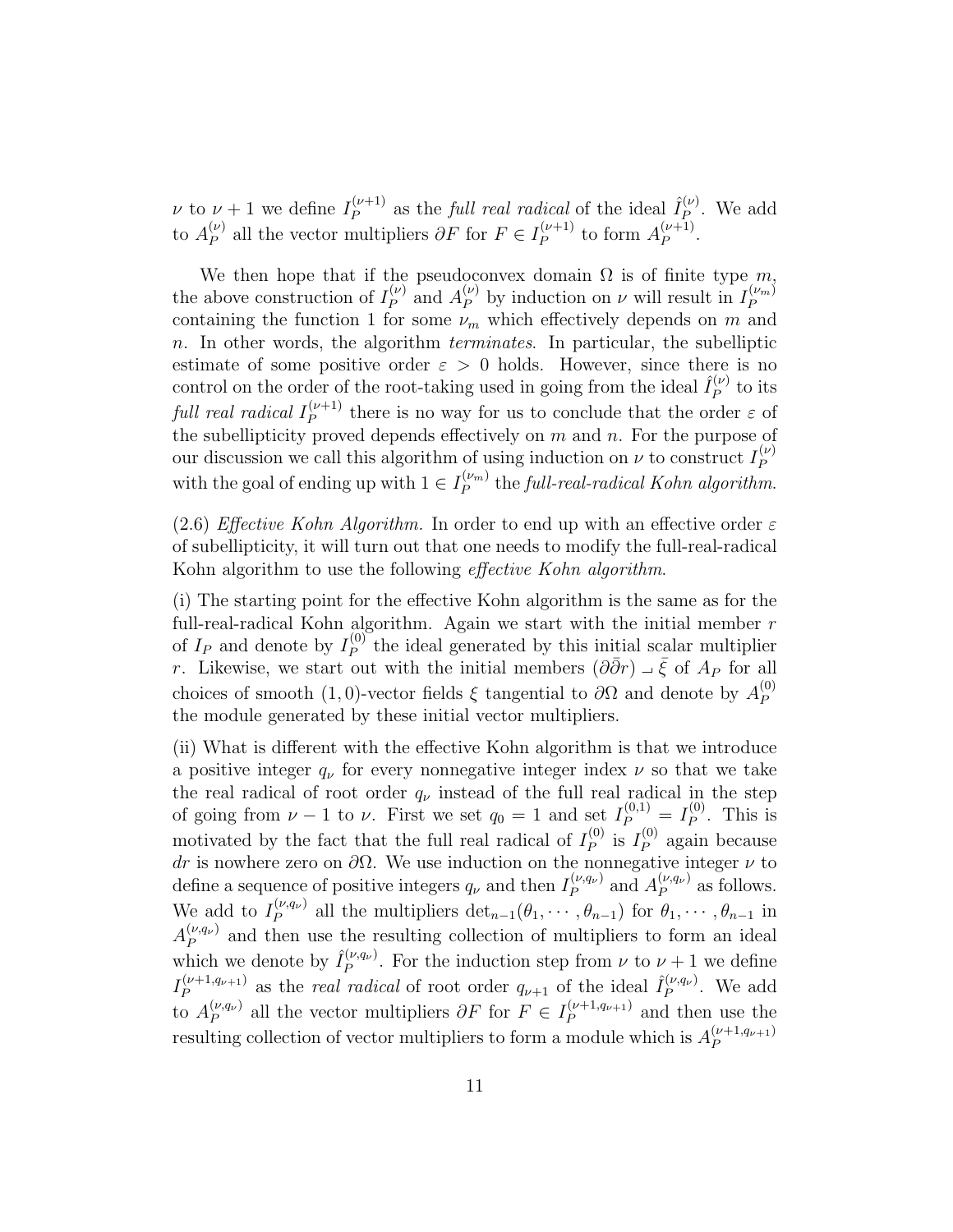for the next step of going from  $\nu$  to  $\nu + 1$  in the construction by induction on  $\nu$ .

We then hope that if the pseudoconvex domain  $\Omega$  is of finite type m, the above construction of  $I_P^{(\nu, q_\nu)}$  $A_P^{(\nu, q_\nu)}$  and  $A_P^{(\nu, q_\nu)}$  by induction on  $\nu$  will result in  $I_P^{(\nu_m, q_{\nu_m})}$  containing the function 1 for some  $\nu_m$  which effectively depends on m and n. Moreover, we hope that each  $q_{\nu}$  for  $0 \leq \nu \leq \nu_m$  depends also effectively on  $m$  and  $n$  so that the subelliptic estimate of some positive order  $\varepsilon > 0$  holds with  $\varepsilon$  depending effectively on m and n.

Note that  $I_P^{(\nu,\mu)}$  $A_P^{(\nu,\mu)}$  and  $A_P^{(\nu,\mu)}$  $p_P^{(\nu,\mu)}$  are defined only when  $\mu = q_\nu$ . Instead of using the notations  $I_P^{(\nu, q_\nu)}$  $A_P^{(\nu,q_{\nu})}$  and  $A_P^{(\nu,q_{\nu})}$  we could have used the notations which depend only on  $\nu$ , for example,  $\tilde{I}_P^{(\nu)}$  $\tilde{A}_P^{(\nu)}$  and  $\tilde{A}_P^{(\nu)}$  $_{P}^{(\nu)}$ . We prefer the clumsier notations  $I_P^{(\nu,q_\nu)}$  $A_P^{(\nu, q_\nu)}$  and  $A_P^{(\nu, q_\nu)}$  $P_P^{(\nu, q_{\nu})}$  to highlight the effective choice of  $q_{\nu}$ .

In the effective Kohn algorithm described above, no procedure is given to determine the sequence  $q_{\nu}$ . The sequence  $q_{\nu}$  is obtained by a rather complicated algebraic geometric argument. Since the purpose is to achieve  $1 \in I_P^{(\nu_m, q_{\nu_m})}$ , it suffices to describe explicitly how to use algebraic geometric techniques to determine the procedures of differentiation and root-taking of order  $\leq q_{\nu}$  to construct scalar multipliers and vector multipliers from some initial scalar multipliers and vector multipliers to achieve  $1 \in I_P^{(\nu_m, q_{\nu_m})}$ .

Kohn's papers [Kohn1977, Kohn1979] discussed relations between subelliptic estimates, finite type property, and the termination of the full-realradical Kohn algorithm for smooth weakly pseudoconvex domains. The relations can be summarized in the following Kohn conjecture, formulated separately for the full-real-radical Kohn algorithm and the effective Kohn algorithm.

(2.7) Conjecture on Full-Real-Radical Kohn Algorithm. For a bounded weakly pseudoconvex domain  $\Omega$  in  $\mathbb{C}^n$  with smooth boundary and of finite type m and for a point P of the boundary of  $\Omega$ , in the ascending chain of multiplier ideals  $I_P^{(\nu)}$ <sup>(*v*)</sup> for  $\nu \in \mathbb{N} \cup \{0\}$  there exists some  $\nu^* \in \mathbb{N}$  such that  $I_P^{(\nu^*)}$  $P_P^{(\nu)}$  contains the constant function 1. In other words, the chain of multiplier ideals  $I_P^{(\nu)}$ P for  $\nu \in \mathbb{N} \cup \{0\}$  terminates at  $\nu = \nu^*$ .

If the positive integer  $\nu^*$  depends effectively on m and n, then we say that the full-real-radical Kohn algorithm terminates effectively.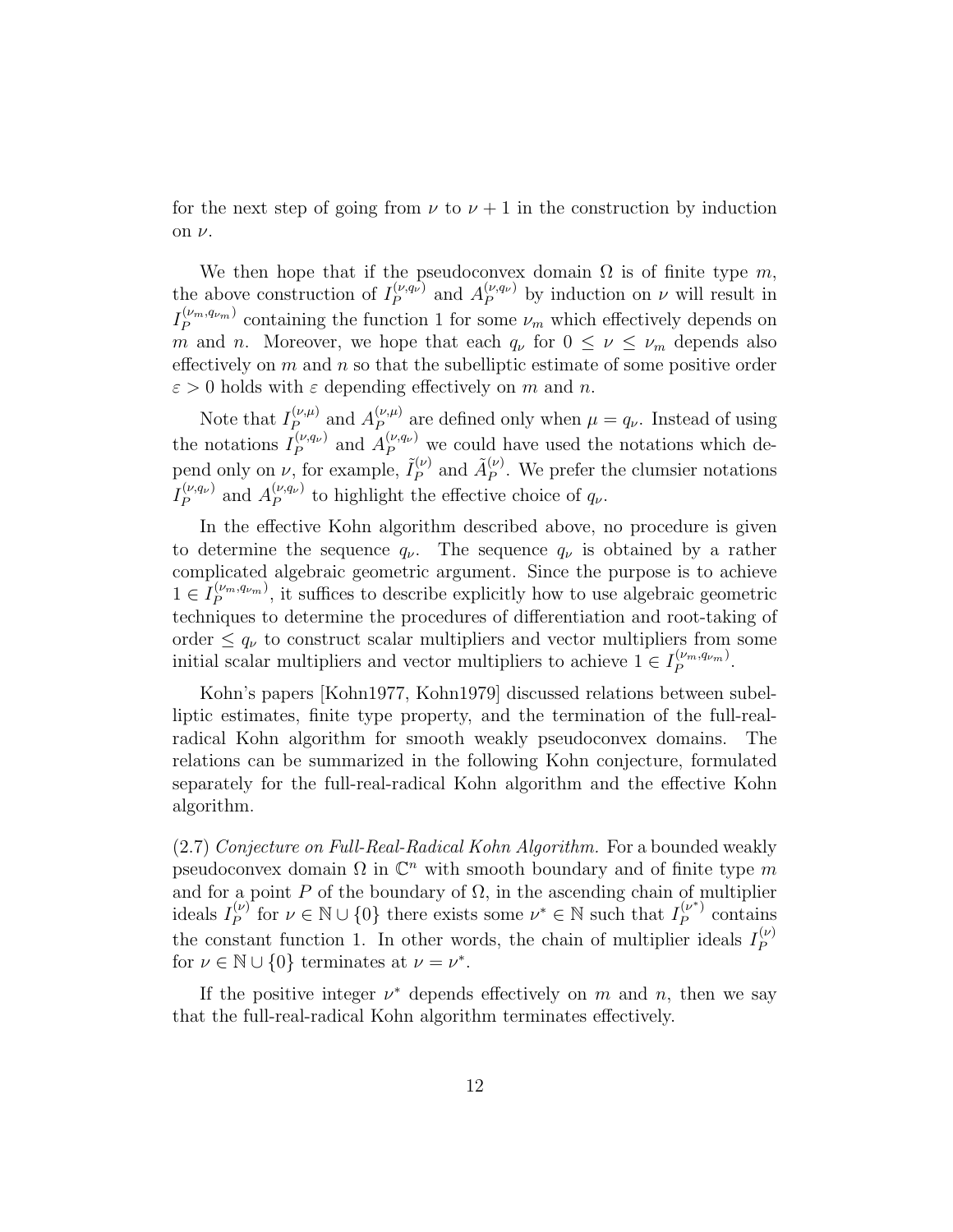(2.8) Conjecture on Effective Kohn Algorithm. For a bounded weakly pseudoconvex domain  $\Omega$  in  $\mathbb{C}^n$  with smooth boundary and of finite type m and for a point P of the boundary of  $\Omega$ , there exist  $\tilde{\nu} \in \mathbb{N}$  and a sequence of positive numbers  $q_1, \dots, q_{\tilde{\nu}}$  such that in the ascending chain of multiplier ideals  $I_P^{(\nu, q_\nu)}$  $\sum_{P}^{(\nu,q_{\nu})}$  for  $0 \leq \nu \leq \tilde{\nu}$ , the multiplier ideal  $I_P^{(\tilde{\nu},q_{\tilde{\nu}})}$  $P^{(\nu, q_{\tilde{\nu}})}$  contains the constant function 1. Moreover, the positive integer  $\tilde{\nu}$  and the sequence of positive integers  $q_1, \dots, q_{\tilde{\nu}}$  depend effectively on m and n.

For the conjecture on the full-real-radical Kohn algorithm, when the boundary  $\partial\Omega$  of the bounded weakly pseudoconvex domain  $\Omega$  is assumed real-analytic, the finite type condition becomes a conclusion instead of an assumption. Kohn first showed that if the the chain of multiplier ideals  $I_P^{(\nu)}$ P for  $\nu \in \mathbb{N} \cup \{0\}$  does not terminate, then the boundary  $\partial\Omega$  contains a local real-analytic subvariety of holomorphic dimension  $\geq 1$  ([Kohn1977, p.2215, Lemma 20] and [Kohn1979, p.113, Proposition 6.20]). Then Diederich-Fornaess proved that the real-analytic boundary of a bounded weakly pseudoconvex domain cannot contain a local real-analytic subvariety of holomorphic dimension  $\geq 1$  ([Diederich-Fornaess1978, p.373, Lemma 2] and [Diederich-Fornaess1978, p.374, Theorem 3]). This result of Kohn and Diederich-Fornaess holds not only for the case of  $(0, 1)$ -forms but for the general case of  $(0, q)$ forms for  $1 \leq q \leq n$ . Since their method of proof is by contradiction, there is no effectiveness in the termination of the chain of multiplier ideals  $I_P^{(\nu)}$  $\mathop{P}\limits^{(\nu)}$  .

(2.8.1) For the conjecture on Kohn's effective algorithm, the paper [Siu2010] introduces algebraic geometric techniques to study the problem by looking first at the special case of  $\Omega$  being a special domain. For notational convenience we now consider a domain  $\Omega$  in  $\mathbb{C}^{n+1}$  instead of  $\mathbb{C}^n$ . A special domain  $\Omega$  in  $\mathbb{C}^{n+1}$  (with coordinates  $w, z_1, \dots, z_n$ ) is a bounded domain given by

(2.8.1.1) 
$$
\operatorname{Re} w + \sum_{j=1}^{N} |F_j(z_1, \dots, z_n)|^2 < 0,
$$

where  $F_j(z_1, \dots, z_n)$  which is defined on some open neighborhood of  $\overline{\Omega}$ in  $\mathbb{C}^{n+1}$  depends only on the variables  $z_1, \dots, z_n$  and is holomorphic in  $z_1, \dots, z_n$  for each  $1 \leq j \leq N$ . In [Siu2010] the verification of the conjecture on Kohn's effective algorithm for the case of  $n = 2$  (which means for special domains of complex dimension 3) was given in detail, with only indications for the case of special domains of general complex dimension. A rough outline was given there for the extension of the method of algebraic geometric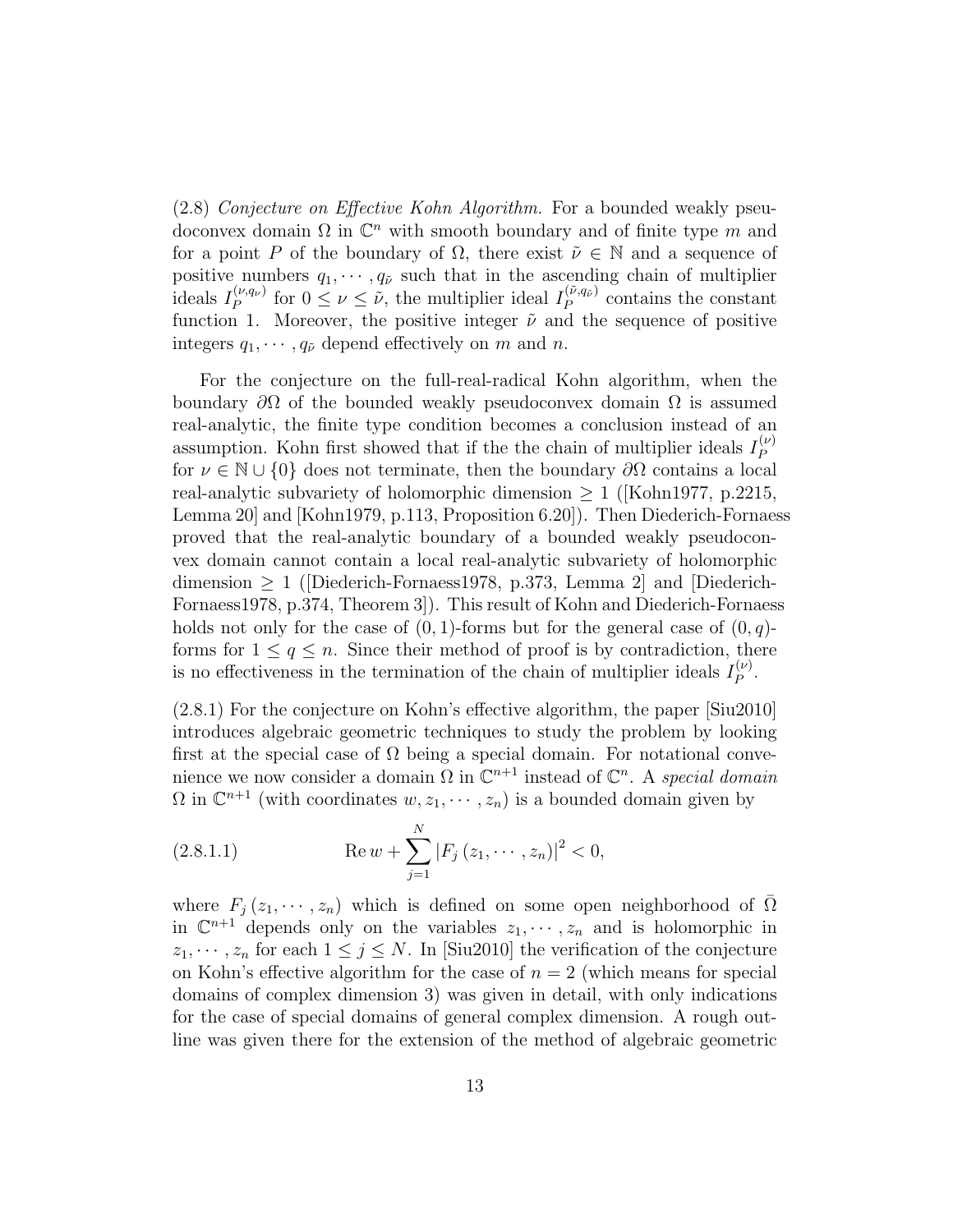techniques first to the general real-analytic case and then the general smooth case. We carry out here the effective Kohn algorithm, which was introduced in [Siu2010], in a way which keeps track of the order of subellipticity in each step, in the context of comparing the full-real-radical Kohn algorithm and the effective Kohn algorithm.

In the chain of multiplier ideals  $I_P^{(\nu)}$  $P_P^{(\nu)}$  in the conjecture for the full-realradical Kohn algorithm, if for every  $\nu$  there is an effective positive integer  $p_{\nu}$ (*i.e.*, dependent only on m and n) such that  $(I_P^{(\nu+1)}$  $\left(\begin{matrix}(\nu+1) \\ P\end{matrix}\right)^{p_{\nu}} \subset I_P^{(\nu)}$  $P_P^{(\nu)}$ , then we can use  $p_{\nu} = q_{\nu}$  and the proof of the conjecture on Kohn's effective algorithm is simply reduced to the conjecture on the full-real-radical Kohn algorithm with effective termination. Unfortunately, there are simple examples, even for special domains of complex dimension 3, with no effective  $p_{\nu}$ . This means that the conjecture for effective Kohn algorithm is different from the conjecture for the full-real-radical Kohn algorithm with effective termination. A simple example of this kind was given by Catlin and D'Angelo in [Catlin-D'Angelo2010], which we will discuss in §4 below.

(2.9) Algebraic Geometric Techniques in Effective Kohn Algorithm. We now explain how the algebraic geometric techniques precisely work to provide naturally the positive integer  $q_{\nu}$  to make the process effective. The reason for considering special domains in  $\mathbb{C}^{n+1}$  is that instead of ideals of smooth function germs on  $\mathbb{C}^{n+1}$  we need only consider ideals of holomorphic function germs on  $\mathbb{C}^n$ . That is the reason why for notational convenience we suddenly consider domains in  $\mathbb{C}^{n+1}$  instead of domains in  $\mathbb{C}^n$ . We focus on the case where each  $F_j$  vanish at the origin of  $\mathbb{C}^n$  (for  $1 \leq j \leq N$ ) so that the origin belongs to the boundary of  $\Omega$ . We are concerned only with the problem of the subelliptic estimate at the origin.

The new notion of pre-multipliers needs to be introduced. A holomorphic function germ  $f(z_1, \dots, z_n)$  on  $\mathbb{C}^n$  at the origin is a pre-multiplier if its differential df is a vector multiplier at the origin. We now verify that the holomorphic function germs  $F_1, \cdots, F_N$  are pre-multipliers and the order of subellipticity of each  $dF_j$  is  $\geq \frac{1}{4}$  $\frac{1}{4}$ .

(2.9.1) Levi Form and Initial Vector Multiplier for Special Domain. First, for a special domain we write down explicit expressions for a tangent vector, its Levi form, and a smooth test  $(1, 0)$ -form in the domain of the actual adjoint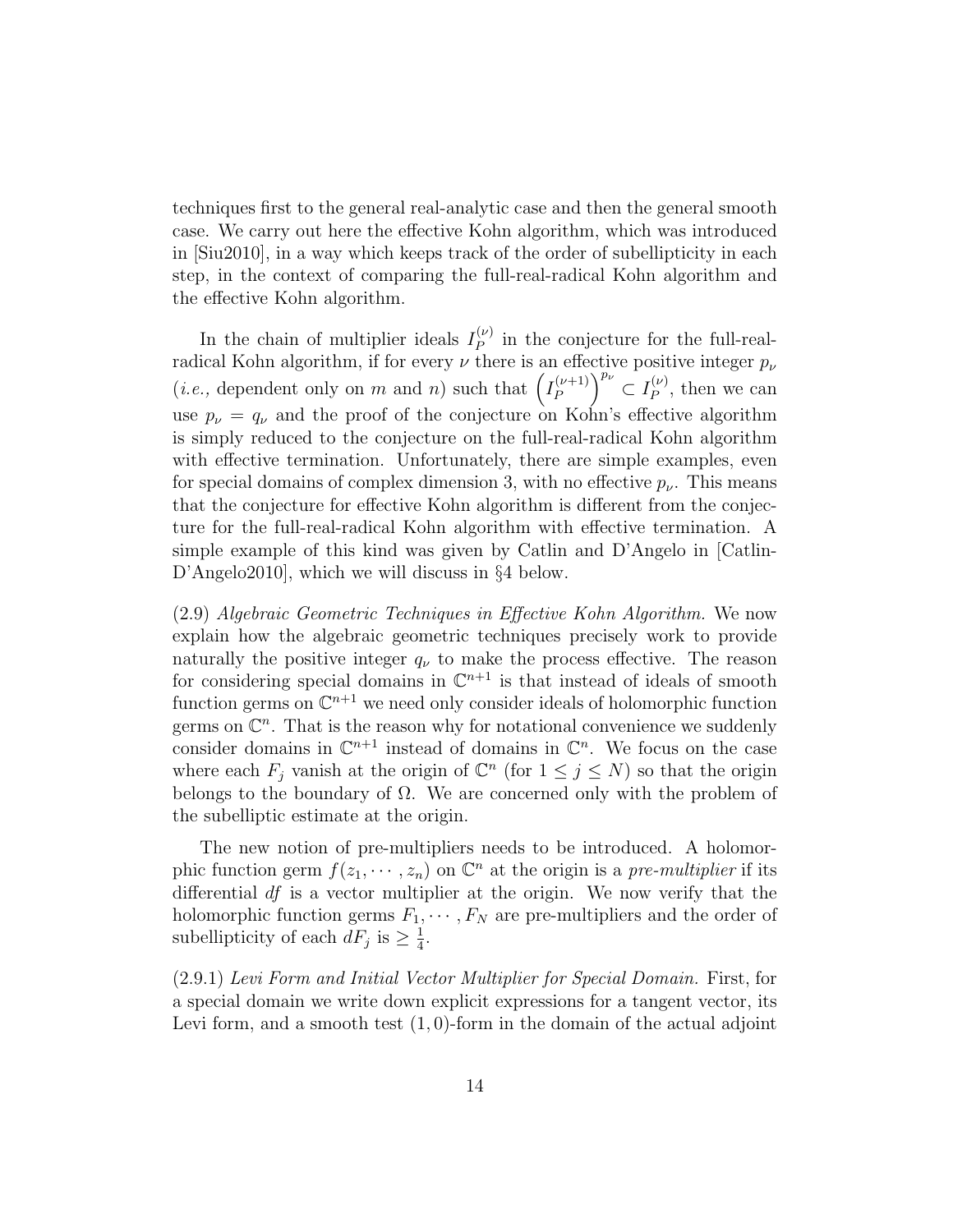$\bar{\partial}$ <sup>\*</sup> of  $\bar{\partial}$ . Since the defining function for the special domain Ω is

$$
r = \text{Re } w + \sum_{j=1}^{N} |F_j(z_1, \dots, z_n)|^2
$$
,

it follows that

$$
\partial r = \frac{1}{2} \, dw + \sum_{j=1}^{N} \overline{F_j} \, dF_j
$$

and all the  $(1, 0)$ -vector tangential to  $\partial\Omega$  at the origin are of the form

$$
b\frac{\partial}{\partial w} + \sum_{k=1}^n a_j \frac{\partial}{\partial z_k}
$$

for  $b, a_1, \cdots, a_n \in \mathbb{C}$  with

$$
b=-2\sum_{1\leq j\leq N,\, 1\leq k\leq n}a_k\,\overline{F_j}\,\frac{\partial F_j}{\partial z_k}.
$$

The value of the Levi-form  $\partial \bar{\partial}r = \sum_{j=1}^{N} dF_j \wedge \overline{dF_j}$  at  $\eta \wedge \bar{\eta}$  for the element

$$
\eta = -2 \left( \sum_{1 \le j \le N, 1 \le k \le n} a_k \overline{F_j} \frac{\partial F_j}{\partial z_k} \right) \frac{\partial}{\partial w} + \sum_{k=1}^n a_j \frac{\partial}{\partial z_k}
$$

of  $T_{\partial\Omega}^{(1,0)}$  $\frac{\partial Q}{\partial \Omega}$  is equal to

$$
\sum_{1\leq j\leq N,\,1\leq k\leq n}\left|a_k\,\frac{\partial F_j}{\partial z_k}\right|^2,
$$

which means that a special domain is always weakly pseudoconvex and is strict pseudoconvex at a boundary point if and only if  $dF_{j_1}, \dots, dF_{j_n}$  are C-linearly independent at that point for some  $1 \leq j_1 < \cdots < j_n \leq N$ . For the element

$$
\xi = -2 \left( \sum_{j=1}^{N} \overline{F_j} \frac{\partial F_j}{\partial z_{\mu}} \right) \frac{\partial}{\partial w} + \frac{\partial}{\partial z_{\mu}}
$$

of  $T_{\partial\Omega}^{(1,0)}$  $\frac{\partial Q}{\partial \Omega}$  (for some fixed  $1 \leq \mu \leq n$ ) the  $(1,0)$ -form

$$
(\partial \bar{\partial}r) - \bar{\xi} = \sum_{\nu=1}^{n} \left( \sum_{j=1}^{N} (\partial_{\nu}F_{j}) \overline{(\partial_{\mu}F_{j})} \right) dz_{\nu}
$$

is a vector multiplier.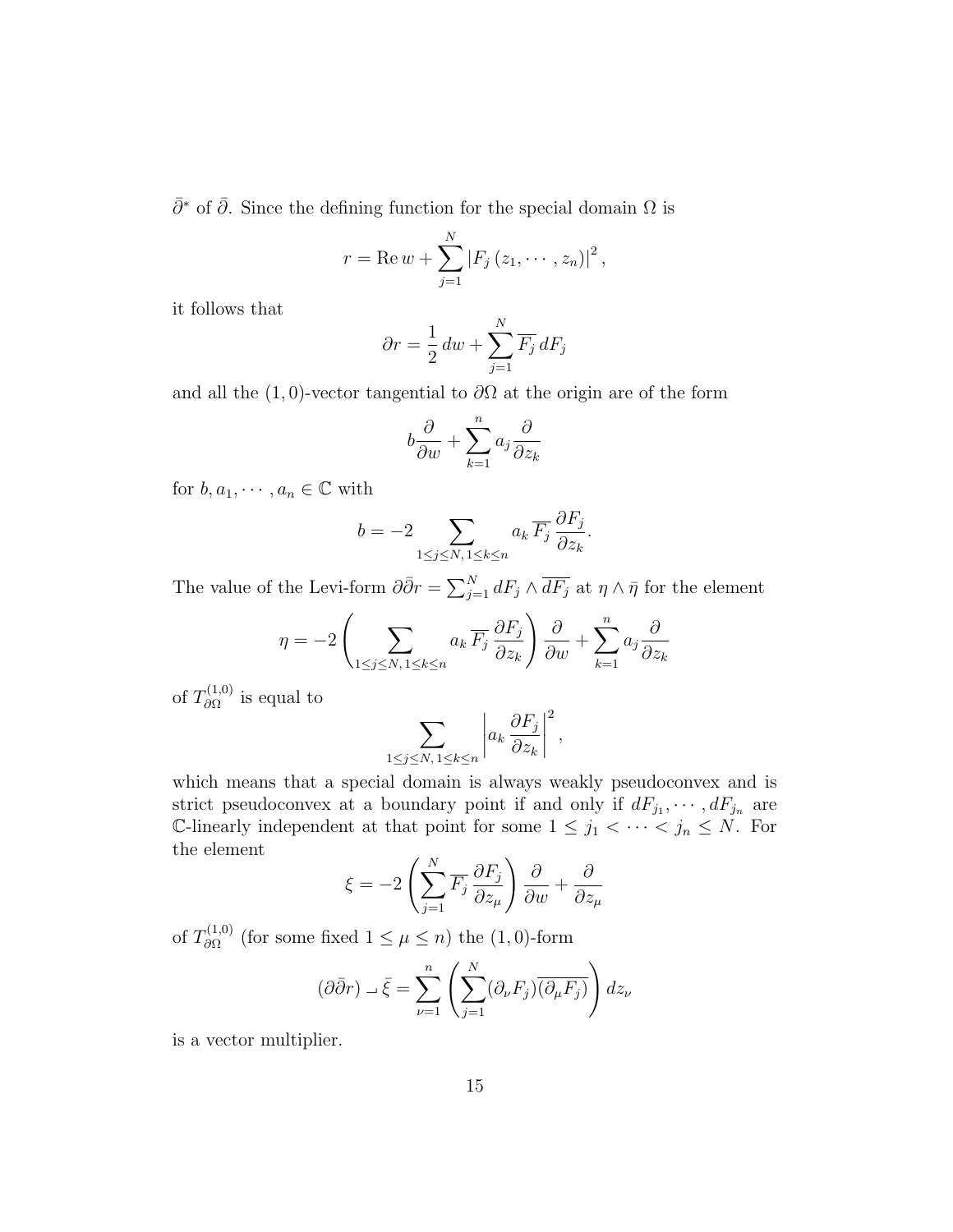For an open neighborhood U of a point of  $\partial\Omega$  in  $\mathbb{C}^n$ , if  $\varphi = \sum_{\nu=1}^n \varphi_{\bar{\nu}} d\bar{z}_{\nu} +$  $\hat{\varphi}d\bar{w}$  is a smooth test  $(0, 1)$ -form on  $U\cap\bar{\Omega}$  with compact support which belongs to the domain of the *actual* adjoint  $\bar{\partial}$ <sup>\*</sup> of  $\bar{\partial}$ , then the normal component of  $\varphi$  vanishes on  $U \cap \partial \Omega$ , which means that

$$
(\partial r) \cdot \varphi = \left(\frac{1}{2} dw + \sum_{j=1}^{N} \overline{F_j} dF_j\right) \cdot \left(\sum_{\nu=1}^{n} \varphi_{\nu} d\overline{z}_{\nu} + \hat{\varphi} d\overline{w}\right)
$$

$$
= \frac{1}{2} \hat{\varphi} + \sum_{j=1}^{N} \sum_{\nu=1}^{n} \overline{F_j} (\partial_{\nu} F_j) \varphi_{\overline{\nu}}
$$

vanishes on  $U \cap \partial\Omega$ , or

$$
\hat{\varphi} = -2 \sum_{j=1}^{N} \sum_{\nu=1}^{n} \overline{F_j} \left( \partial_{\nu} F_j \right) \varphi_{\bar{\nu}}
$$

on  $U \cap \partial \Omega$ .

It will turn out that in the case of a special domain the use of multipliers and vector multipliers can be limited to those which are holomorphic in  $z_1, \dots, z_n$  and are independent of w and as a consequence in the study of the subelliptic estimate for a special domain the component  $\hat{\varphi}$  of a test  $(0, 1)$ -form  $\varphi$  actually plays no role. (See (2.9.3) below.)

 $(2.9.2)$  Initial Pre-Multiplier for Special Domain. To verify that  $dF_j$  is a vector multiplier with order of subellipticity  $\geq \frac{1}{4}$  $\frac{1}{4}$ , we take an open neighborhood U of 0 on  $\mathbb{C}^{n+1}$  on which the holomorphic functions  $F_1, \cdots, F_N$  of  $(z_1, \dots, z_n) \in \mathbb{C}^n$  are defined. For  $0 < \varepsilon \leq \frac{1}{2}$  $\frac{1}{2}$  and any smooth  $(0, 1)$ -form  $\varphi = \sum_{\nu=1}^n \varphi_{\bar{\nu}} d\bar{z}_{\nu} + \hat{\varphi} d\bar{w}$  on  $U \cap \bar{\Omega}$  with compact support which belongs to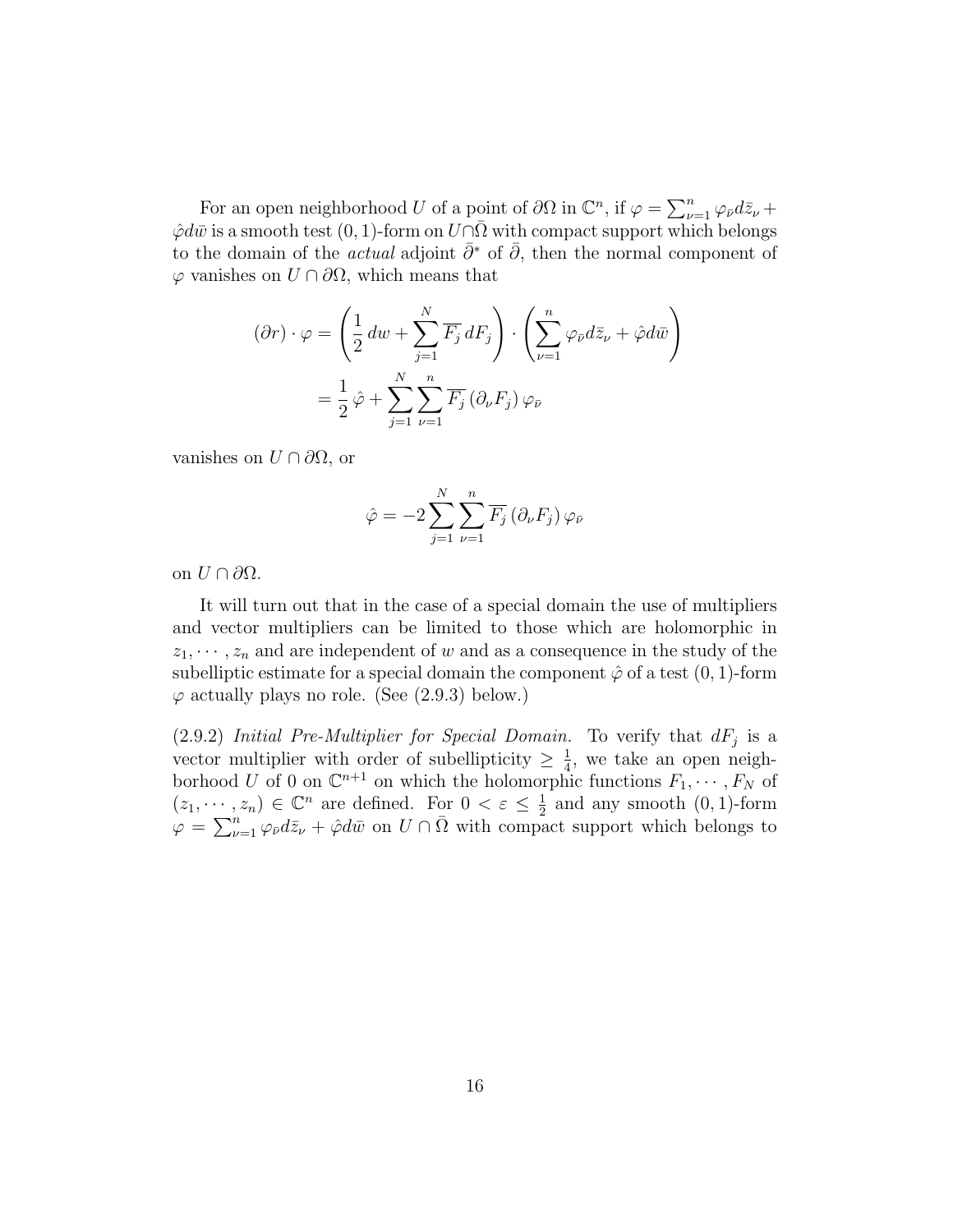the domain of the *actual* adjoint  $\bar{\partial}$ <sup>\*</sup> of  $\bar{\partial}$ , we have

$$
\sum_{j=1}^{N} \left\| \sum_{\nu=1}^{n} (\partial_{\nu} F_{j}) \varphi_{\bar{\nu}} \right\|_{\varepsilon}^{2}
$$
\n
$$
= \sum_{j=1}^{N} \sum_{\nu,\mu=1}^{n} (\Lambda^{\varepsilon} ((\partial_{\nu} F_{j}) \varphi_{\bar{\nu}}), \Lambda^{\varepsilon} ((\partial_{\mu} F_{j}) \varphi_{\bar{\mu}}))
$$
\n
$$
= \sum_{j=1}^{N} \sum_{\nu,\mu=1}^{n} (\overline{(\partial_{\mu} F_{j})} \Lambda^{2\varepsilon} ((\partial_{\nu} F_{j}) \varphi_{\bar{\nu}}), \varphi_{\bar{\mu}})
$$
\n
$$
= \sum_{j=1}^{N} \sum_{\nu,\mu=1}^{n} (\Lambda^{2\varepsilon} (\overline{(\partial_{\mu} F_{j})} (\partial_{\nu} F_{j}) \varphi_{\bar{\nu}}), \varphi_{\bar{\mu}}) + \sum_{j=1}^{N} \sum_{\nu,\mu=1}^{n} ([\overline{(\partial_{\mu} F_{j})}, \Lambda^{2\varepsilon}] ((\partial_{\nu} F_{j}) \varphi_{\bar{\nu}}), \varphi_{\bar{\mu}})
$$
\n
$$
= \sum_{\mu=1}^{n} (\Lambda^{2\varepsilon} (\sum_{\mu=1}^{n} ((\sum_{j=1}^{N} (\overline{(\partial_{\mu} F_{j})} (\partial_{\mu} F_{j})) \varphi_{\bar{\nu}})) , \varphi_{\bar{\mu}})
$$
\n
$$
+ \sum_{j=1}^{N} \sum_{\nu,\mu=1}^{n} ([\overline{(\partial_{\mu} F_{j})}, \Lambda^{2\varepsilon}] ((\partial_{\nu} F_{j}) \varphi_{\bar{\nu}}), \varphi_{\bar{\mu}})
$$
\n
$$
\leq (\sum_{\mu=1}^{n} || \sum_{\nu=1}^{n} (\sum_{j=1}^{N} (\partial_{\nu} F_{j}) \overline{(\partial_{\mu} F_{j})}) \varphi_{\bar{\nu}} ||_{2\varepsilon}^{2})^{1} ||\varphi|| + C_{1} ||\varphi||^{2}
$$
\n
$$
\leq C_{2} (||\overline{\partial}\varphi||^{2} + ||\overline{\partial}^{\ast}\varphi||^{2} + ||\varphi||^{2})
$$

where  $C_1$  and  $C_2$  are positive constants independent of  $\varphi$  (but depend on U and  $\varepsilon$ ), because

$$
\sum_{\nu=1}^{n} \left( \sum_{j=1}^{N} (\partial_{\nu} F_j) \overline{(\partial_{\mu} F_j)} \right) dz_{\nu}
$$

is a vector multiplier whose order of subellipticity is  $\geq \frac{1}{2}$  $\frac{1}{2}$  for  $1 \leq \nu \leq n$ . This finishes the verification that each  $dF_j = \sum_{\nu=1}^n (\partial_\nu F_j) dz_j$  is a vector multiplier whose order of subellit picity is  $\geq \frac{1}{4}$  $\frac{1}{4}$ .

(2.9.3) Holomorphic Multipliers for Special Domain. We start out with premultipliers  $F_1, \dots, F_N$  and the vector multipliers  $dF_1, \dots, dF_N$  which are holomorphic 1-forms in the variables  $z_1, \dots, z_n$  obtained from them. For the special domain  $\Omega$  we will only work with vector multipliers which are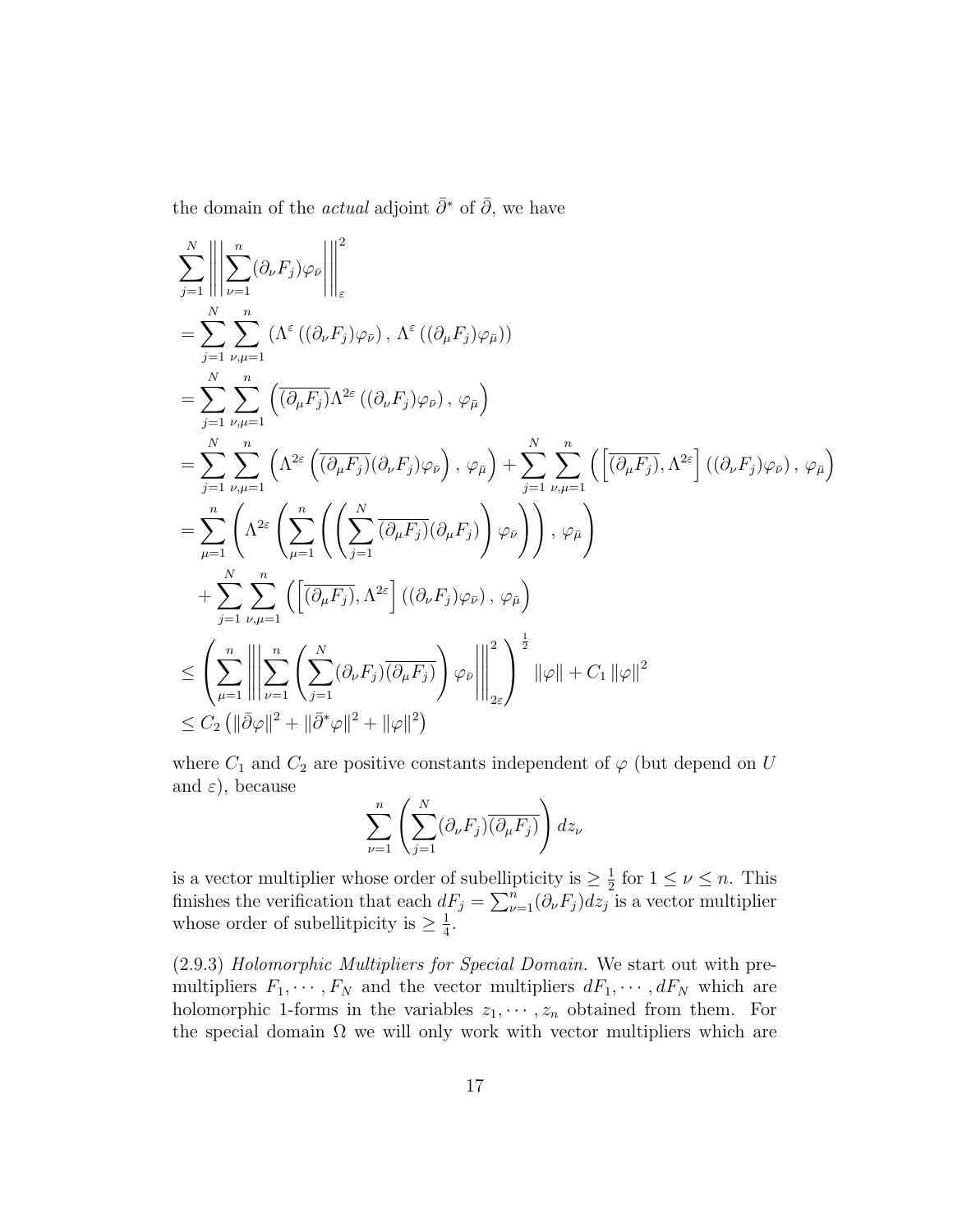holomorphic 1-forms in the variables  $z_1, \dots, z_n$ . When we have n such vector multipliers  $G^{(j)} = \sum_{\nu=1}^n G^{(j)}(z_1, \dots, z_n) dz_j$  of order of subellipticity  $\geq \varepsilon_{\nu}$  for  $1 \leq \nu \leq n$ , when we apply the procedure (B)(ii) in (2.1) above to generate new multipliers, from

$$
\partial r = \frac{1}{2} \, dw + \sum_{j=1}^{N} \overline{F_j} \, dF_j
$$

we get

$$
G^{(1)} \wedge \cdots \wedge G^{(n)} \wedge \partial r = \frac{1}{2} \det \left( G_j^{(\nu)} \right)_{1 \le \nu, j \le n} dz_1 \wedge \cdots \wedge dz_n \wedge dw
$$

to conclude that the holomorphic function

$$
\det\left(G_j^{(\nu)}\right)_{1\leq \nu,j\leq n}
$$

of the variables  $z_1, \dots, z_n$  is a scalar multiplier whose order of subellipticity is  $\geq \min(\varepsilon_1, \dots, \varepsilon_n)$ . So for the special domain  $\Omega$ , when we start out only with vector multipliers  $dF_1, \dots, dF_N$  (whose orders of subellipticity are all  $\geq \frac{1}{4}$  $\frac{1}{4}$ ) and use only the procedures in B(i)(ii) and C described in (2.1) above to generate new scalar and vector multipliers, we need only work with scalar and vector multipliers which are holomorphic functions or holomorphic 1-forms in the variables  $z_1, \dots, z_n$ .

We now translate the algorithm from the language of analysis to the language of algebraic geometry. The procedures in the algorithm now read as follows.

(2.9.4) Algebraic Geometric Formulation of Kohn Algorithm for Special Do*main*. The multiplicity q of the ideal generated by  $F_1, \dots, F_N$  given by

$$
\dim_{\mathbb{C}}\left(\mathcal{O}_{\mathbb{C}^n,0}\left/\sum_{j=1}^N\mathcal{O}_{\mathbb{C}^n,0}F_j\right.\right)
$$

is related to the type m of the special domain  $\Omega$  at the origin by  $2m \leq q \leq$  $(n+2)2m$ . See [Siu2010, Lemma(I.3) and Lemma(I.4)]. In particular, the special domain is of finite type at 0 if and only if 0 is an isolated point of the common zero-set of  $F_1, \dots, F_N$ . Assume that the multiplicity q of the ideal generated by  $F_1, \dots, F_N$  is finite. The N pre-multipliers  $F_1, \dots, F_N$  (with order of subellipticity of each  $dF_j$  at least  $\frac{1}{4}$  are all that we start out with. For a special domain of complex dimension  $n+1$  there are only the following two procedures from Kohn's algorithm.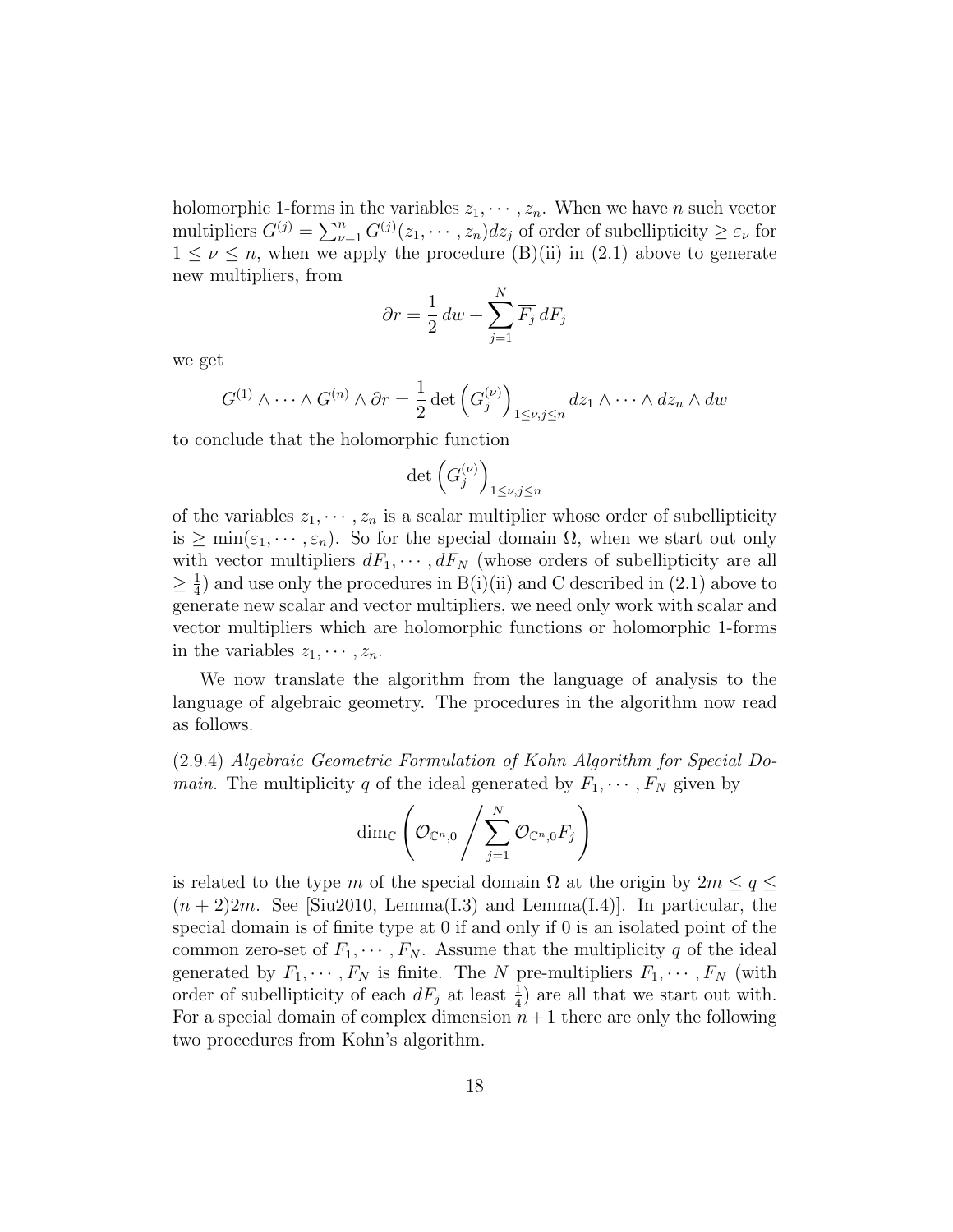(i) If holomorphic function germs  $g_1, \dots, g_n$  at 0 on  $\mathbb{C}^n$  are pre-multipliers (which automatically include all multipliers), then the coefficient of  $dz_1 \wedge$  $\cdots \wedge dz_n$  in  $dg_1 \wedge \cdots \wedge dg_n$  is a multiplier. In other words, the Jacobian determinant

$$
\frac{\partial(g_1,\cdots,g_n)}{\partial(z_1,\cdots,z_n)}
$$

of the holomorphic functions  $g_1, \dots, g_n$  with respect to the variables  $z_1, \dots, z_n$ is a multiplier. If the order of subellipticity of each  $g_1, \dots, g_n$  is  $\geq \eta$ , then the order of subellipticity of their Jacobian determinant is  $\geq \frac{\eta}{2}$  $\frac{\eta}{2}$ .

(ii) If g and f are holomorphic function germs at 0 on  $\mathbb{C}^n$  with  $f^m = g$  for some positive integer  $m$  and if  $g$  is a multiplier whose order of subellipticity is  $\geq \eta$ , then f is also a multiplier whose order of subellipticity is  $\geq \frac{\eta}{\eta}$  $\frac{\eta}{m}$  .

Note that the set of all multipliers forms an ideal in the ring of all holomorphic function germs and the set of all vector-multipliers form a module over the ring of all holomorphic function germs, but in general the set of all pre-multipliers does not form a module over the ring of all holomorphic functions, because though the differential  $dF$  of a pre-multiplier F is a multiplier, yet for any holomorphic function germ g the differential  $d(gF)$  is equal to  $gdF + Fdg$  and the term  $Fdg$ , unlike the term  $gdF$ , is in general not a vector-multiplier.

We now discuss the algebraic geometric formulations of the steps in both the full-real-radical Kohn algorithm and the effective Kohn algorithm. We will describe first the steps in the full-real-radical Kohn algorithm. Then we will describe the effective Kohn algorithm but only in the case when the special domain is of complex dimension 3.

(2.10) Steps in Full-Real-Radical Kohn Algorithm. We start out with the C-vector space  $V_0$  of initial pre-multipliers generated by  $F_1, \dots, F_N$ . Let  $J_0$ be the ideal generated by all the Jacobian determinants of any  $n$  elements  $g_1, \dots, g_n$  of  $V_0$ . Let  $I_0$  be the radical of  $J_0$ .

Inductively we construct the C-vector space  $V_{\nu}$ , the ideal  $J_{\nu}$ , and the ideal  $I_{\nu}$  for any nonnegative integer  $\nu$  as follows. For the step of going from  $\nu$  to  $\nu + 1$ , we let  $V_{\nu+1}$  be the C-vector space generated by elements of  $V_{\nu}$  and all elements of the ideal  $I_{\nu}$ . Let  $J_{\nu+1}$  be the ideal generated by all the Jacobian determinants of any n elements of  $V_{\nu+1}$ . Let  $I_{\nu+1}$  be the radical of the ideal of  $J_{\nu+1}$ . This finishes the construction by induction.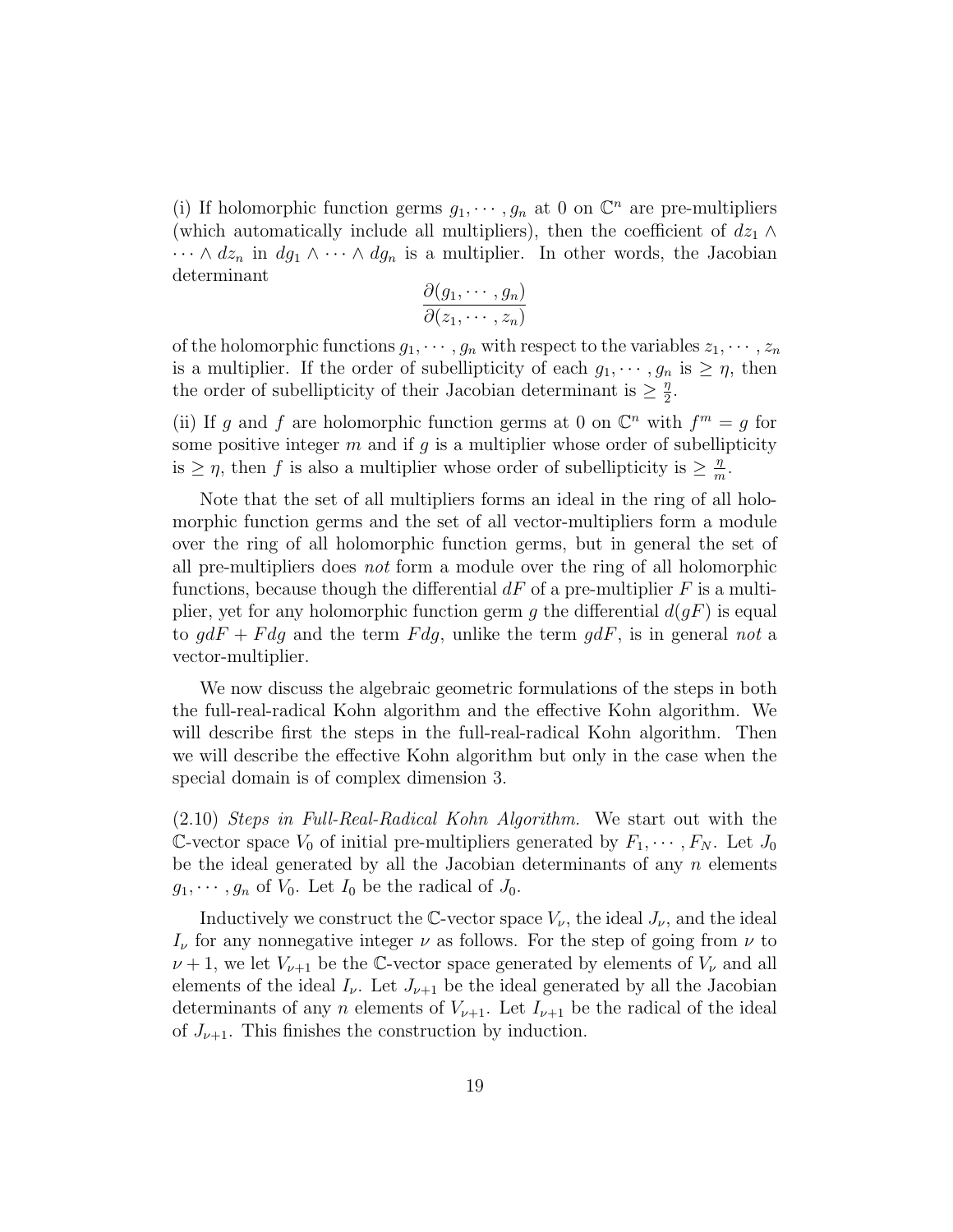Let  $p_{\nu}$  be the smallest positive integer such that  $I_{\nu}^{p_{\nu}}$  is contained in  $J_{\nu}$ . Note that each element of  $I_{\nu}$  is a multiplier, but each element of  $V_{\nu}$  is only a pre-multiplier.

The full-real-radical Kohn algorithm for  $F_1, \dots, F_N$  terminates if there exists some nonnegative  $\tilde{\nu}$  such that  $I_{\tilde{\nu}}$  is the unit ideal, which means the entire ring of all holomorphic function germs. In that case we choose  $\tilde{\nu}$  to be the smallest such nonnegative integer.

We say that the full-real-radical Kohn algorithm for  $F_1, \dots, F_N$  terminates effectively if  $\tilde{\nu}$  and each  $p_{\nu}$  for  $0 \leq \nu \leq \tilde{\nu}$  are bounded by explicit functions of  $n$  and  $q$ .

The order of subellipticity for the multiplier 1 is at least

$$
\frac{1}{2^{\tilde{\nu}+2}\prod_{\nu=0}^{\tilde{\nu}}p_{\nu}}.
$$

This order of subellipticity from the termination of the original Kohn algorithm is effective only when  $\tilde{\nu}$  is effective and each  $p_{\nu}$  is effective for each  $0 \leq \nu \leq \tilde{\nu}.$ 

(2.11) Ideal Containing an Effective Power of its Radical in Effective Kohn Algorithm. The key difference between the full-real-radical Kohn algorithm (which in general is not effective) by the effective Kohn algorithm is to replace the taking of the radical  $I_{\nu}$  of the ideal  $J_{\nu}$  by an appropriately chosen sub-ideal  $\tilde{I}_{\nu}$  of  $I_{\nu}$  with the property that an effective power  $(\tilde{I}_{\nu})^{s_{\nu}}$  of  $\tilde{I}_{\nu}$  is contained in  $J_{\nu}$ . The choice of the sub-ideal  $I_{\nu}$  of  $I_{\nu}$  and the positive integer  $s_{\nu}$  involves rather complicated algebraic geometric techniques. In order to facilitate the explicit comparison of the full-real-radical Kohn algorithm with the effective Kohn algorithm in a concrete example (such as the example of Catlin-D'Angelo [Catlin-D'Angelo2010]), in the description of the steps in the effective Kohn algorithm for special domains we will confine ourselves to special domains of complex dimension 3, which means the case of  $n = 2$ .

§3. Orders of Subellpiticity in Algebraic Geometric Techniques for 3-Dimensional Special Domain

We now describe the steps in effective Kohn algorithm for special domains of complex dimension 3. Again we start with holomorphic function germs  $F_1, \dots, F_N$  at 0 on  $\mathbb{C}^2$  (which define the special domain in  $\mathbb{C}^3$  and which generates an ideal in  $\mathcal{O}_{\mathbb{C}^2,0}$  of multiplicity  $\leq q$ .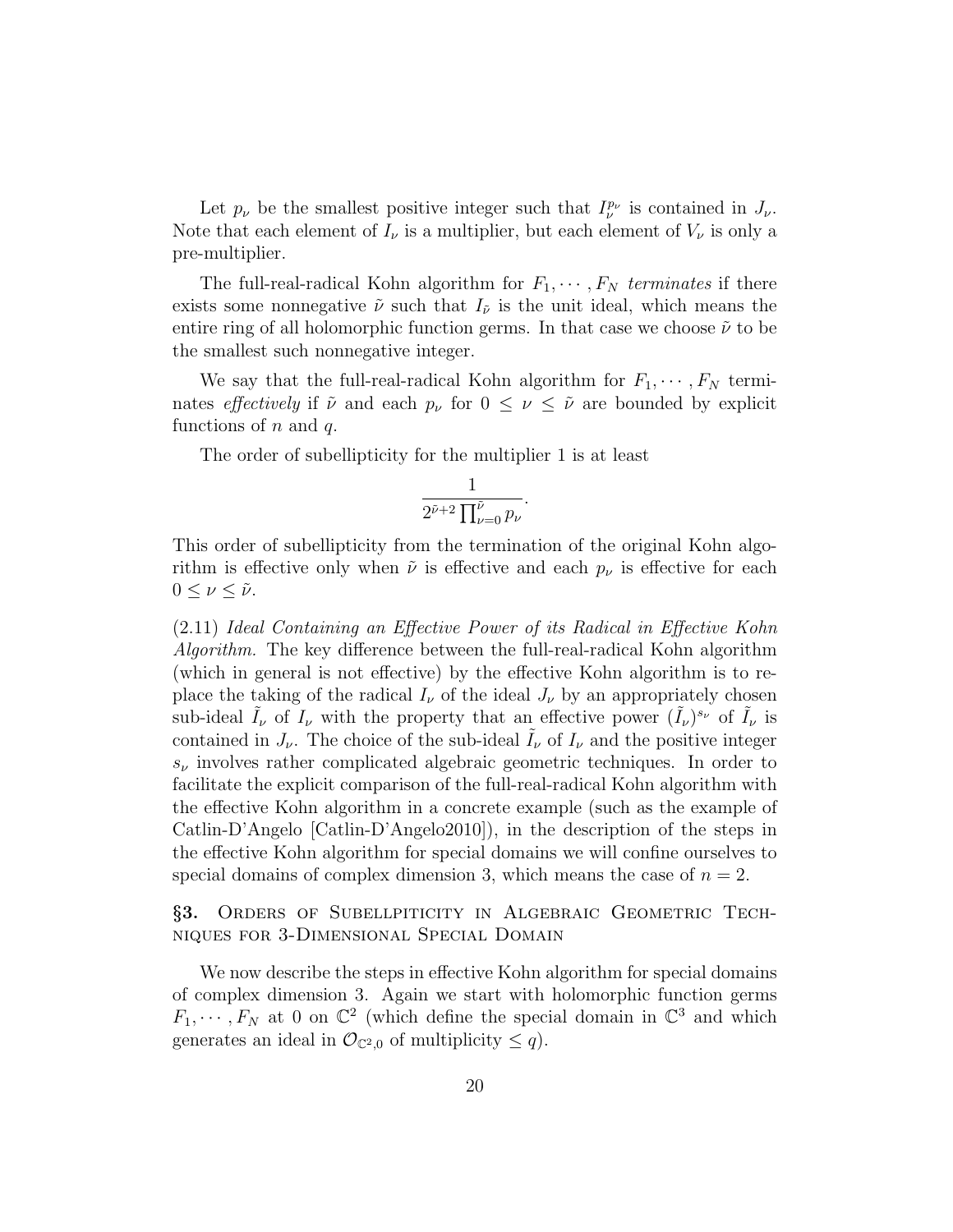(3.1) Step One. We take two generic  $\mathbb{C}$ -linear combinations  $\hat{F}_1, \hat{F}_2$  of  $F_1, \cdots, F_N$ of vanishing order  $\leq q$  at 0 such that the Jacobian determinant

$$
h_2^*:=\frac{\partial(\hat F_1,\hat F_2)}{\partial(z_1,z_2)}
$$

has vanishing order  $\leq q$  at 0 as a holomorphic function germ at 0 on  $\mathbb{C}^2$ . An order of subellipticity of  $h_2^*$  as a multiplier at the origin is at least  $\frac{1}{4}$ . Let

$$
h_2^* = (h_{2,1}^*)^{k_1} \cdots (h_{2,\ell_2}^*)^{k_{\ell_2}}
$$

be the factorization into irreducible holomorphic function germs  $h_{2,1}^*, \cdots, h_{2,\ell_2}^*$ with  $k_1 \geq k_2 \geq \cdots \geq k_{\ell_2} \geq 1$ . Since the vanishing order of  $h_2^*$  is  $\leq q$ , we have  $k_1 + \cdots + k_{\ell_2} \leq q$  and, in particular,  $k_1 \leq q$ . The holomorphic function germ

$$
\big( h_{2,1}^* \cdots h_{2,\ell_2}^* \big)^{k_1}
$$

contains  $h_2^*$  as a factor and is therefore a multiplier whose order of subellipticity is  $\geq \frac{1}{4}$  $\frac{1}{4}$ . Let

$$
\hat{h}_2 = h_{2,1}^* \cdots h_{2,\ell_2}^*.
$$

Since the  $k_1$ -th power of  $\hat{h}_2$  is a multiplier, it follows from  $k_1 \leq q$  that  $\hat{h}_2$  is a multiplier whose order of subellipticity is  $\geq \frac{1}{4}$  $\frac{1}{4q}$ . The construction of  $\hat{h}_2$  from  $h_2^*$  is to make sure that the divisor of  $\hat{h}_2$  is reduced (which means that its multiplicity at any of its regular points is 1, though it is possibly reducible with many branches). Up to this point the only goal accomplished is to produce a *reduced* holomorphic function germ  $\hat{h}_2$  at 0, with vanishing order  $\leq q$  at 0, which is a multiplier whose order of subellipticity is  $\geq \frac{1}{4d}$  $\frac{1}{4q}$ . This step of construction of  $\hat{h}_2$  from  $h_2^*$  is included only for the sake of convenience and is not actually absolutely necessary.

(3.2) Step Two. Take a generic C-linear combination  $h_1$  of  $F_1, \dots, F_N$  and a generic C-linear coordinate system  $w_1, w_2$  of  $\mathbb{C}^2$  such that the following three conditions (i), (ii) and (iii) are satisfied. Here generic means that  $h_1 = \sum_{j=1}^N a_j F_j$  and  $w_k = \sum_{\ell=1}^2 g_{k\ell} z_\ell$  with the element  $(a_j, g_{k\ell})_{1 \leq j \leq N, 1 \leq k,\ell \leq 2}$ of  $\mathbb{C}^{N+1}$  chosen outside some proper subvariety  $\mathcal Z$  of  $\mathbb{C}^{N+4}$ . The proper subvariety  $\mathcal Z$  of  $\mathbb C^{N+4}$  can be obtained as the union of three proper subvarieties of  $\mathbb{C}^{N+4}$ , one for each of the three conditions (i), (ii) and (iii).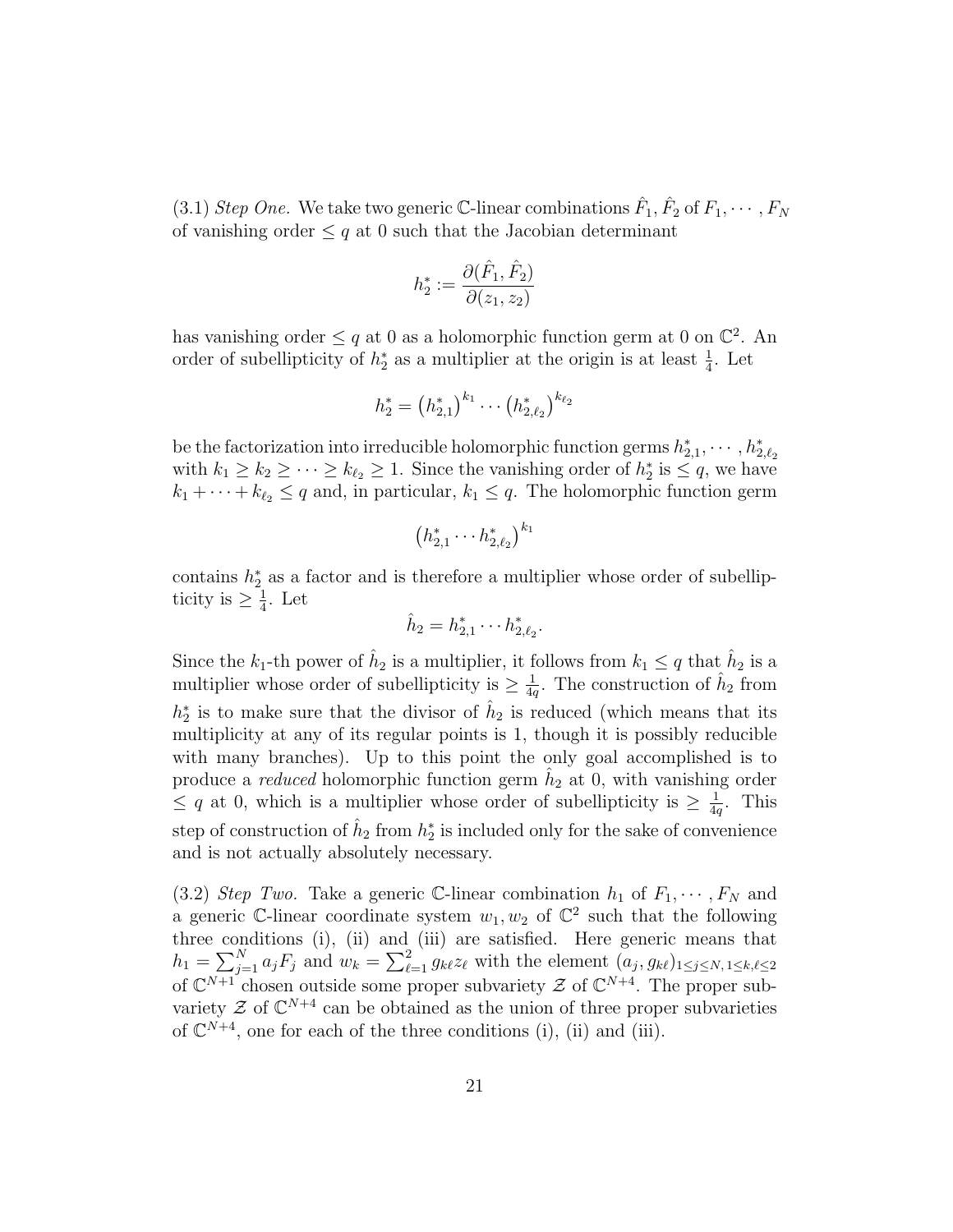(i) The origin 0 of  $\mathbb{C}^2$  is an isolated zero of  $w_1$  and the holomorphic function germs  $h_1$ .

(ii) The multiplicity at 0 of the ideal generated by  $h_1$  and  $\hat{h}_2$  is  $\leq q^2$ .

(iii) The multiplicity at 0 of the ideal generated by  $\hat{h}_2$  and  $\left(\frac{\partial h_1}{\partial w_1}\right)$  $\partial w_1$  $\setminus$  $w_2 = \text{const}$ is  $\leq 3q^2$ .

The reason why a generic C-linear combination  $h_1$  of  $F_1, \dots, F_N$  satisfies Condition (ii) is that the multiplicity of the ideal generated by  $F_1, \dots, F_N$ at the origin is  $\leq q$ . The number  $q^2$  in Condition (iii) is the product of the multiplicity q of  $\hat{h}_1$  at 0 and the multiplicity q of the ideal generated by  $F_1, \cdots, F_N$  at 0.

A choice of a generic C-linear combination  $h_1$  of  $F_1, \dots, F_N$  and a generic C-linear coordinate system  $w_1, w_2$  of  $\mathbb{C}^2$  satisfying Condition (iii) is obtained from the following statement.

(3.2.1) For each holomorphic function germ  $f$  on  $\mathbb{C}^n$  at 0 which vanishes at 0, the function germ  $f^{n+1}$  on  $\mathbb{C}^n$  at 0 belongs to the ideal generated by  $\frac{\partial f}{\partial z_j}$ for  $1 \leq j \leq n$  (where  $z_1, \dots, z_n$  are the coordinates of  $\mathbb{C}^n$ ).

The statement (3.2.1) is a consequence of Skoda's result on ideal generation [Skoda1972] (see [Siu2010, p.1232, Propositioni(A.2)]) and can be considered as a generalization, to general holomorphic function germs, of Euler's formula expressing a homogeneous polynomials in terms of its first-order partial derivatives. We apply the statement to  $f = h_1$  to conclude that  $(h_1)^3$  belongs to the ideal generated by  $\frac{\partial h_1}{\partial z_1}$ ,  $\frac{\partial h_1}{\partial z_2}$  $\frac{\partial h_1}{\partial z_2}$ . Condition (ii) implies that a generic C-linear combination  $H = \sum_{k=1}^{2} c_k \frac{\partial h_1}{\partial z_k}$  $\frac{\partial h_1}{\partial z_k}$  satisfies the condition that the multiplicity at 0 of the ideal generated by H and  $\hat{h}_2$  is  $\leq 3q^2$ . We can choose a generic C-linear coordinate system  $w_1, w_2$  of  $\mathbb{C}^2$  such that  $H = \left(\frac{\partial h_1}{\partial w_1}\right)$  $\partial w_1$  $\setminus$  $w_2 = \text{const}$ .

We are now ready to construct more multipliers from the choice of  $h_1$ and  $w_1, w_2$ . Since  $h_1$  vanishes at 0, it follows Condition (iii) that there exist holomorphic function germs  $\alpha$ ,  $\beta$  at 0 on  $\mathbb{C}^2$  such that

$$
(h_1)^{3q^2} = \alpha \hat{h}_2 + \beta \left(\frac{\partial h_1}{\partial w_1}\right)_{w_2 = \text{const}}
$$

.

Though  $h_1$  which is a C-linear combination  $F_1, \dots, F_N$  of pre-multipliers  $F_1, \dots, F_N$  may not be a multiplier, the long key argument given below is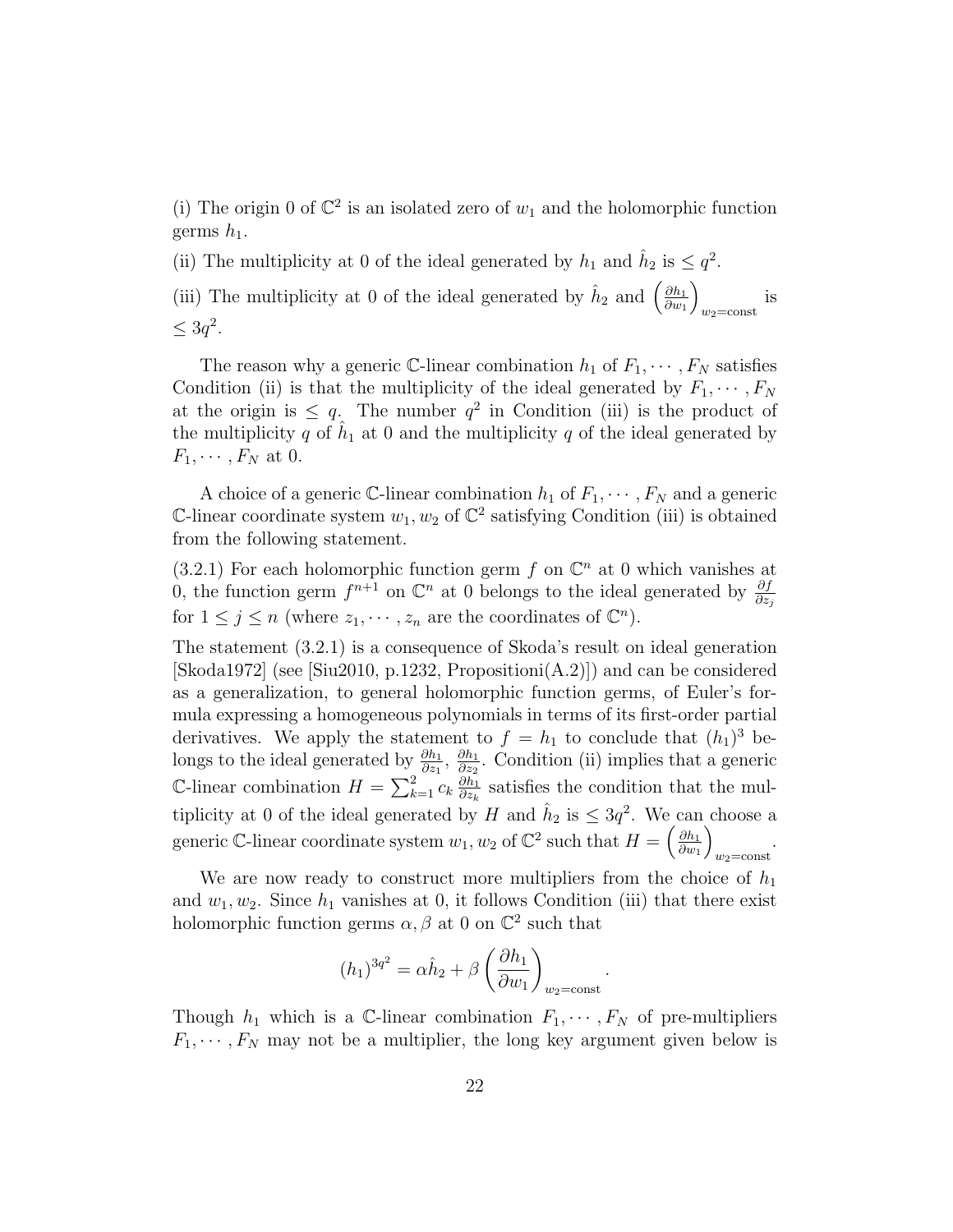to show that actually  $h_1$  is a multiplier. We need the following statement concerning Weierstrass polynomials.

(3.2.2) Weierstrass Polynomial for Image Curve Under Branched-Cover Map. Let  $\zeta_1$  and  $\zeta_2$  be holomorphic function germs at 0 on  $\mathbb{C}^2$  vanishing at 0 such that the origin 0 of  $\mathbb{C}^2$  is an isolated point of the common zero-set of  $\zeta_1$  and  $\zeta_2$ . Let H be a holomorphic function germ at 0 on  $\mathbb{C}^2$  vanishing at 0 such that the origin 0 of  $\mathbb{C}^2$  is an isolated point of the common zero-set of H and  $\zeta_1$ . Let  $\ell$  be a positive integer. If  $\zeta_2^{\ell}$  belongs to the ideal generated by H and  $\zeta_1$ , then some holomorphic function germ on  $\mathbb{C}^2$  at 0 of the form of a Weierstrass polynomial

$$
\zeta_2^{\ell}+\sum_{j=0}^{\ell-1}\theta_j(\zeta_1)\zeta_2^j
$$

(with  $\zeta_1, \zeta_2$  as variables) contains H as a factor, where  $\theta_j$  is a holomorphic function germ on  $\mathbb C$  at 0 which vanishes at 0 for  $0 \leq j \leq \ell - 1$ .

For the proof of the statement (3.2.2) on Weierstrass polynomials, first we observe that for the special case where  $\zeta_1, \zeta_2$  are the coordinate functions  $z_1, z_2$  of  $\mathbb{C}^2$  and the restriction of H to  $\{z_1 = 0\}$  is equal to  $z_2^{\ell}$  as holomorphic function germ on  $\mathbb C$  with  $z_2$  as coordinate, the statement is simply the usual factorization of a holomorphic function germ  $H$  as a product of a nowhere zero holomorphic function germ and a Weierstrass polynomial of degree  $\ell$  in the variable  $z_2$ . For the proof of the general case, we consider the germ at 0 of the holomorphic map  $\pi : \mathbb{C}^2 \to \mathbb{C}^2$  defined by  $(z_1, z_2) \to (\zeta_1, \zeta_2)$ . Since the origin 0 of  $\mathbb{C}^2$  is an isolated point of the common zero-set of  $\zeta_1$  and  $\zeta_2$ , the map  $\pi$  is an analytic branched cover (as the germ of a holomorphic map). Let C be the divisor of H and C be the image of C under  $\pi$  (with multiplicities counted) and let  $\tilde{H}$  be a holomorphic function germ on  $\mathbb{C}^2$  at 0 whose divisor is  $\tilde{C}$ . Since the origin is an isolated point of the common zero-set of H and  $\zeta_1$  and since  $\zeta_2^{\ell}$  belongs to the ideal generated by  $\zeta_1$  and H, it follows that the restriction of  $\tilde{H}$  to  $\{\zeta_1 = 0\}$  is equal to  $\zeta_2^{\tilde{\ell}}$  as holomorphic function germ on C with  $\zeta_2$  as coordinate for some positive integer  $\ell \leq \ell$ . The general case now follows from applying the special case when  $H$  is replaced by  $\zeta_2^{\tilde{\ell}-\ell} \tilde{H}$  and the coordinates  $z_1, z_2$  are replaced by  $\zeta_1, \zeta_2$ .

(3.3) Step Three. Because of Condition (ii) in (3.2), we can now apply the second part of the statement (3.2.2) on Weierstrass polynomials to the case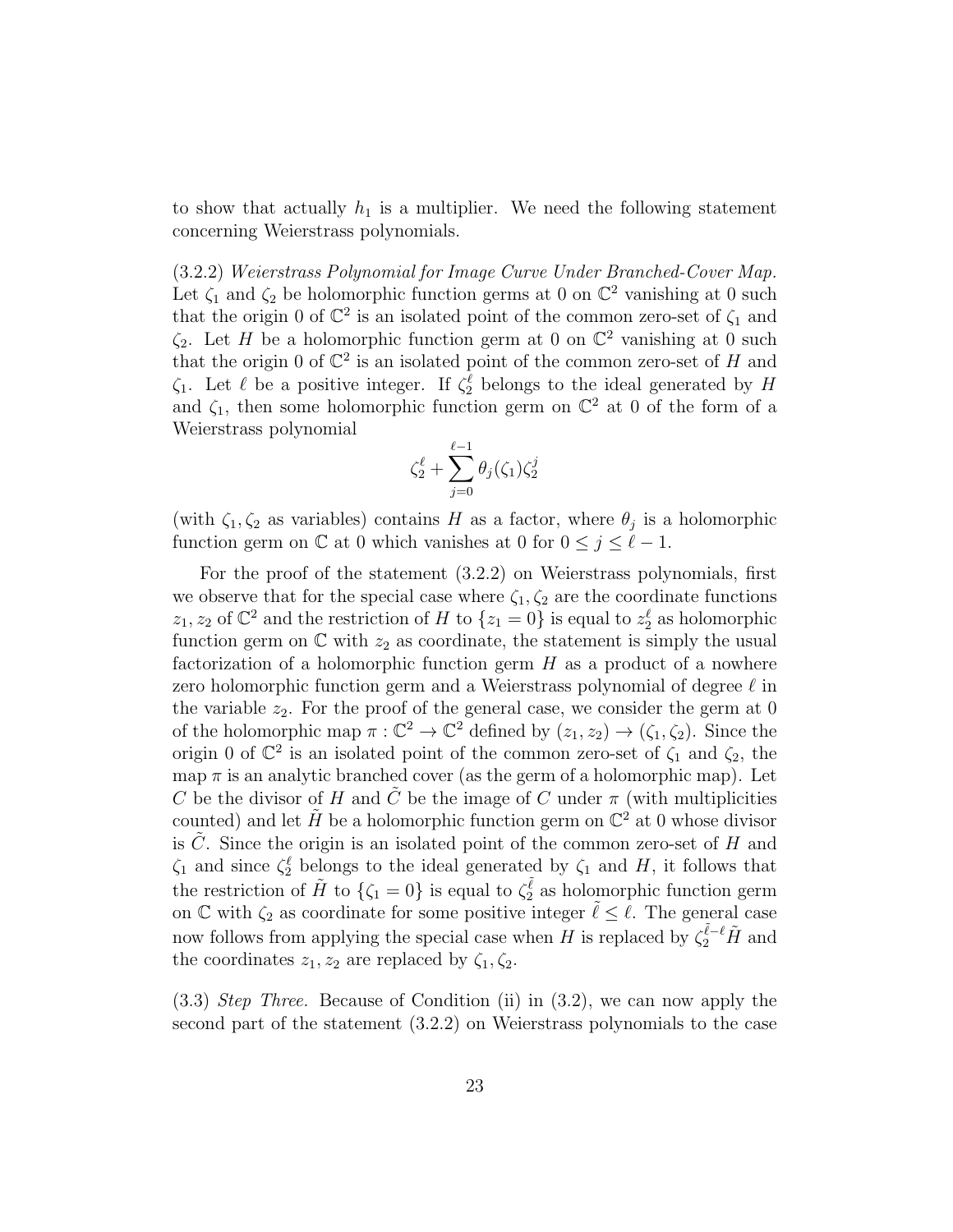of  $H = \hat{h}_2$  and  $\zeta_1 = h_1$  and  $\zeta_2 = w_2$  to get a holomorphic function germ  $h_2$ of the form

$$
w_2^{q^2} + \sum_{j=0}^{q^2-1} \theta_j(h_1) w_2^j
$$

which contains  $\hat{h}_2$  as a factor. (The property of  $\hat{h}_2$  being a reduced holomorphic function germ means that in applying the above statement on Weierstrass polynomial, the divisor  $C$  in the proof of the statement  $(3.2.2)$  on Weierstrass polynomials is reduced and we do not have to worry about multiplicities of its branches, but this point, though offering some convenience, is not essential.) Since  $h_2$  contains as a factor the multiplier  $\hat{h}_2$  whose order of multiplicity is  $\geq \frac{1}{4a}$  $\frac{1}{4q}$ , it follows  $h_2$  is a multiplier whose order of subellipticity is  $\geq \frac{1}{4}$  $\frac{1}{4q}$ . Let  $h_{2,0} = h_2$  and for  $1 \leq \nu \leq q^2$  let

$$
h_{2,\nu} = q^2(q^2 - 1) \cdot (q^2 - \nu + 1) w_2^{q^2 - \nu} + \sum_{j=0}^{q^2 - 1} j(j-1) \cdots (j - \nu + 1) \theta_j(h_1) w_2^{j - \nu},
$$

which is obtained by differentiating  $\nu$ -times the function  $h_2$  with respect to  $w_2$  with  $h_1$  fixed when  $h_2$  is regarded as a function of  $h_1$  and  $w_2$ . Then

$$
dh_{2,\nu} = \eta_{\nu} dh_1 + h_{2,\nu+1} dw_2 \quad \text{for} \ \ 0 \le \nu \le q^2 - 1
$$

for a holomorphic function germ  $\eta_{\nu}$  which is the partial derivative of  $h_{2,\nu}$  with respect to  $h_1$  with  $w_2$  fixed when  $h_{2,\nu}$  is regarded as a function of  $h_1$  and  $w_2$ . Let

$$
\tilde{h}_{2,1} = \left(\frac{\partial h_1}{\partial w_1}\right)_{w_2 = \text{const}} h_{2,1}.
$$

From

$$
dh_1 \wedge dh_2 = dh_1 \wedge (\eta_0 dh_1 + h_{2,1} dw_2)
$$
  
=  $dh_1 \wedge h_{2,1} dw_2$   
=  $\left( \left( \frac{\partial h_1}{\partial w_1} \right)_{w_2 = \text{const}} dw_1 + \left( \frac{\partial h_1}{\partial w_2} \right)_{w_1 = \text{const}} dw_2 \right) \wedge h_{2,1} dw_2$   
=  $\tilde{h}_{2,1} dw_1 \wedge dw_2$ ,

it follows that  $\tilde{h}_{2,1}$  is a multiplier whose order of subellipticity is  $\geq \frac{1}{8}$  $\frac{1}{8q}$  .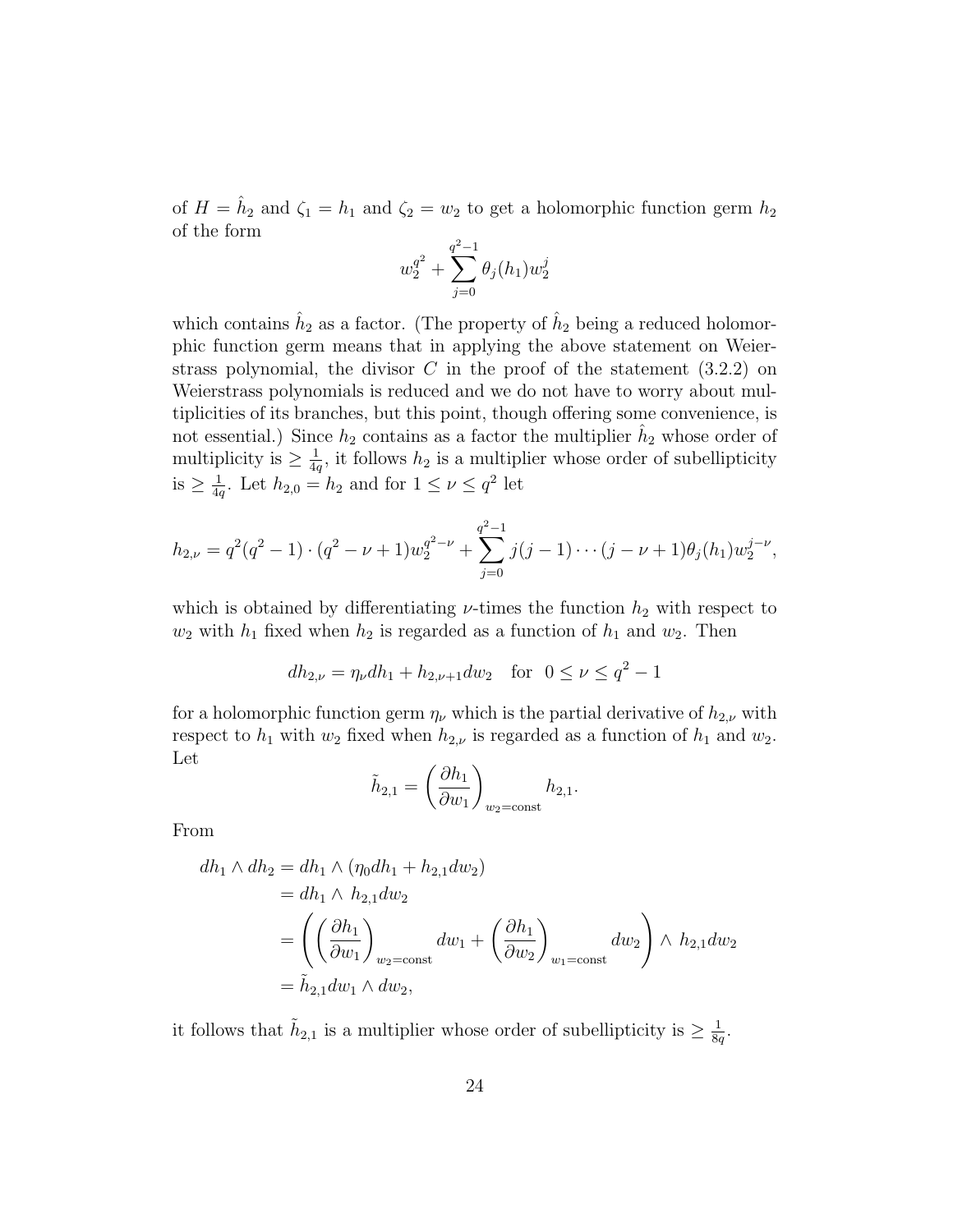Since  $\hat{h}_2 h_{2,1}$ , being a multiple of the multiplier  $\hat{h}_2$ , is itself a multiplier, it follows that the linear combination

$$
\alpha \hat{h}_2 h_{2,1} + \beta \tilde{h}_{2,1} = \alpha \hat{h}_2 h_{2,1} + \beta \left(\frac{\partial h_1}{\partial w_1}\right)_{w_2 = \text{const}} h_{2,1} = (h_1)^{3q^2} h_{2,1}
$$

of the two multipliers  $\hat{h}_2 h_{2,1}$  and  $\tilde{h}_{2,1}$  with coefficients, which are holomorphic function germs at 0 on  $\mathbb{C}^2$ , is a multiplier whose order of subellipticity is  $\geq \frac{1}{8}$  $\frac{1}{8q}$  .

(3.4) Recursive Argument in Step Three. Now we repeat the above argument with  $h_{2,\nu}$  replacing  $\hat{h}_2$  in the following way to conclude by induction on  $\nu$  that  $(h_1)^{3q^2\nu}h_{2,\nu}$  is a multiplier with order of subellipticity  $\geq \frac{1}{2^{\nu+1}}$  $\frac{1}{2^{\nu+2}q}$  for  $1 \leq \nu \leq q^2$ .

The case of  $\nu = 1$  was just proved. Suppose we have proved the step up to some  $\nu < q^2$  and we would like to prove the next step of  $\nu + 1$ . From

$$
dh_1 \wedge d\left((h_1)^{3q^2\nu}h_{2,\nu}\right)
$$
  
=  $dh_1 \wedge \left(\left((3q^2\nu - 1)(h_1)^{3q^2\nu - 1}h_{2,\nu} + (h_1)^{3q^2\nu}\eta_{\nu}\right)dh_1 + (h_1)^{3q^2\nu}h_{2,\nu+1}dw_2\right)$   
=  $dh_1 \wedge (h_1)^{3q^2\nu}h_{2,\nu+1}dw_2$   
=  $\left(\left(\frac{\partial h_1}{\partial w_1}\right)_{w_2=\text{const}} dw_1 + \left(\frac{\partial h_1}{\partial w_2}\right)_{w_1=\text{const}} dw_2\right) \wedge (h_1)^{3q^2\nu}h_{2,\nu+1}dw_2$   
=  $\left(\frac{\partial h_1}{\partial w_1}\right)_{w_2=\text{const}} (h_1)^{3q^2\nu}h_{2,\nu+1}dw_1 \wedge dw_2$ 

it follows that  $\left(\frac{\partial h_1}{\partial w_1}\right)$  $\partial w_1$  $\setminus$  $w_2 = \text{const} (h_1)^{3q^2 \nu} h_{2,\nu+1}$  is a multiplier whose order of subellipticity is  $\geq \frac{1}{2\nu + 1}$  $\frac{1}{2^{\nu+3}q}.$ 

Since  $\hat{h}_2(h_1)^{3q^2\nu}h_{2,\nu+1}$ , being a multiple of the multiplier  $\hat{h}_2$ , is itself a multiplier, it follows that the linear combination

$$
\alpha \hat{h}_2(h_1)^{3q^2 \nu} h_{2,\nu+1} + \beta \left(\frac{\partial h_1}{\partial w_1}\right)_{w_2 = \text{const}} (h_1)^{3q^2 \nu} h_{2,\nu+1}
$$

$$
= \left(\alpha \hat{h}_2 + \beta \left(\frac{\partial h_1}{\partial w_1}\right)_{w_2 = \text{const}}\right) (h_1)^{3q^2 \nu} h_{2,\nu+1}
$$

$$
= (h_1)^{3q^2(\nu+1)} h_{2,\nu+1}
$$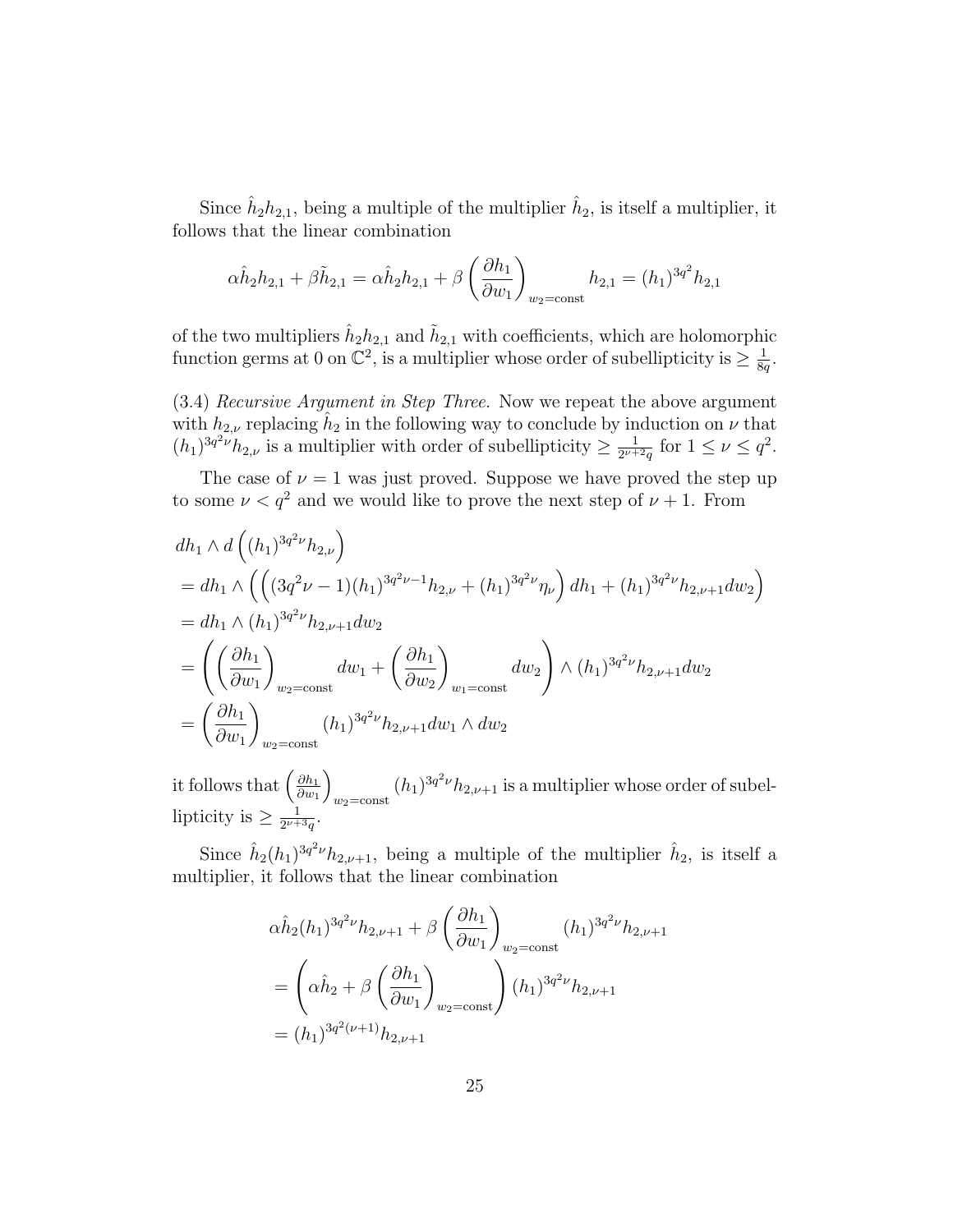of the two multipliers  $\hat{h}_2(h_1)^{3q^2\nu}h_{2,\nu+1}$  and  $\beta\left(\frac{\partial h_1}{\partial w_1}\right)$  $\partial w_1$  $\setminus$  $w_2 = \text{const} (h_1)^{3q^2 \nu} h_{2,\nu+1}$  with coefficients, which are holomorphic function germs at 0 on  $\mathbb{C}^2$ , is a multiplier with order of subellipticity  $\geq \frac{1}{2\nu+1}$  $\frac{1}{2^{\nu+3}q}$ . This finishes the proof by induction on  $\nu$  that  $(h_1)^{3q^2\nu}h_{2,\nu}$  is a multiplier with order of subellipticity  $\geq \frac{1}{2^{\nu+1}}$  $\frac{1}{2^{\nu+2}q}$  for  $1 \leq \nu \leq q^2$ . Since  $h_{2,q^2}$  is equal to  $(q^2)!$ , it follows that  $(h_1)^{3q^4}$  is a multiplier whose order of subellipticity is  $\geq \frac{1}{2a^2+1}$  $\frac{1}{2^{q^2+2}q}$ . By the real radical property of multipliers we conclude that  $h_1$  is a multiplier whose order of subellipticity is  $\geq \frac{1}{2.526}$  $\frac{1}{3q^52^{q^2+2}}.$ 

Since by Condition (ii) of (3.2) the ideal generated by  $h_1$  and  $\hat{h}_2$  contains the  $q^2$ -th power of the maximum ideal  $\mathfrak{m}_{\mathbb{C}^2,0}$  of  $\mathbb{C}^2$  at 0, it follows that  $w_1$ and  $w_2$  are multipliers whose order of subellipticity is  $\geq \frac{1}{2g_1^2g_2^2}$  $\frac{1}{3q^72^{q^2+2}}$ . By taking the Jacobian determinant of  $w_1$  and  $w_2$ , we end up with 1 being a multiplier whose order of subellipticity is  $\frac{1}{3q^72^{q^2+3}}$ .

(3.5) Remark. For use in (4.3) below we would like to remark that the above arguments work in the same way when the holomorphic function germ  $h_2$  is chosen to be

$$
(h_1)^r \left( w_2^{q^2} + \sum_{j=0}^{q^2-1} \theta_j(h_1) w_2^j \right)
$$

instead of

$$
w_2^{q^2}+\sum_{j=0}^{q^2-1}\theta_j(h_1)w_2^j
$$

if r is effective in the sense that r is bounded by an explicit function of q. Of course, the effective lower bound of the order of subellipticity of the constant function 1 as a multiplier needs to be correspondingly modified to be  $\frac{1}{3q^72^{q^2+r+3}}$ .

## §4. Effective Kohn Algorithm Applied to Catlin-D'Angelo's **EXAMPLE**

We now apply the algebraic geometric techniques in the effective Kohn algorithm to the example of Catlin-D'Angelo given in [Catlin-D'Angelo2010] for which the full-real-radical Kohn algorithm is ineffective.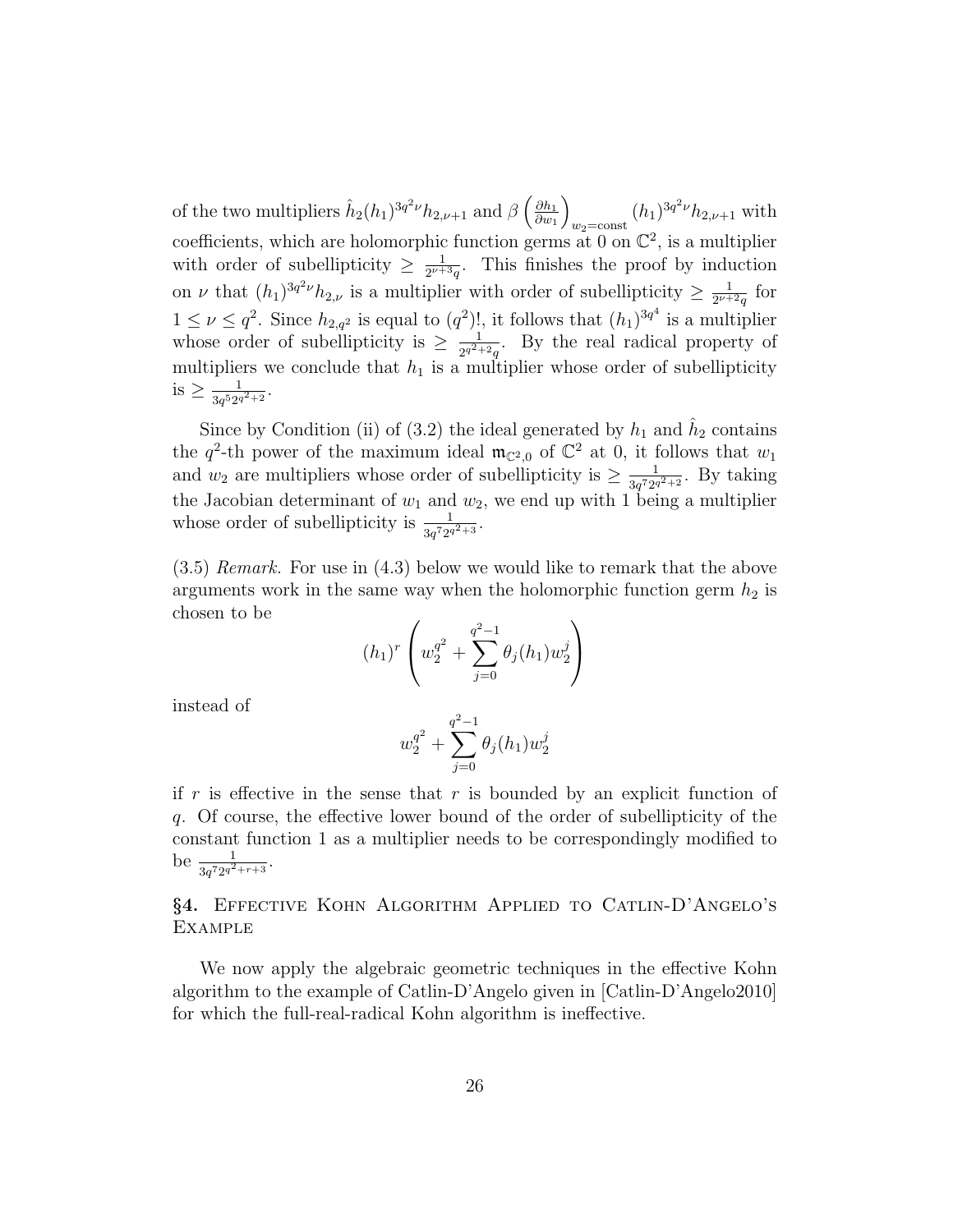(4.1) Catlin-D'Angelo's Example of Ineffectiveness of Full-Real-Radical Kohn Algorithm. Let  $K > M \geq 2$  and  $N \geq 3$ . The special domain  $\Omega$ 

$$
\operatorname{Re} w + |F_1(z_1, z_2)|^2 + |F_2(z_1, z_2)|^2 < 0
$$

in  $\mathbb{C}^3$  is defined by the two holomorphic functions  $F_1(z_1, z_2) = z_1^M$  and  $F_2 = z_2^M$  $z_2^N + z_2 z_1^K$  on  $\mathbb{C}^2$ . The origin of  $\mathbb{C}^3$  is the boundary point of  $\Omega$  whose scalar and vector multipliers we consider. The following is reproduced from pp.81- 82 of [Catlin-D'Angelo2010] in the notations and terminology used in this note. By Weierstrass division (applied to the Weierstrass polynomial which is the product  $F_2$  and a nowhere holomorphic function germ), modulo  $F_2$ every element of  $\mathcal{O}_{\mathbb{C}^2,0}$  is equal to

$$
\sum_{j=0}^{N-1} a_j(z_1) z_2^j
$$

for some holomorphic function germs  $a_0, \dots, a_{N-1}$  on  $\mathbb{C}^2$  at 0. Modulo  $F_1$ we can write

$$
a_j(z_1) = \sum_{k=0}^{M-1} b_{jk} z_1^k
$$

for  $0 \le j \le N-1$ , where  $b_{jk} \in \mathbb{C}$  for  $0 \le j \le N-1$ ,  $0 \le k \le M-1$ . Hence the multiplicity  $q$  given by

$$
\dim_{\mathbb{C}}\left(\mathcal{O}_{\mathbb{C}^2,0}\left/\sum_{j=1}^2\mathcal{O}_{\mathbb{C}^2,0}F_j\right.\right)
$$

is  $\leq MN$ .

The full-real-radical Kohn algorithm proceeds as follows in this example. Let  $q$  be the Jacobian determinant

$$
\frac{\partial(F_1, F_2)}{\partial(z_1, z_2)} = \det \begin{pmatrix} z_1^{M-1} & 0\\ Kz_2 z_1^{K-1} & Nz_2^{N-1} + z_1^K \end{pmatrix} = Nz_1^{M-1}z_2^{N-1} + z_1^{K+M-1}
$$

of  $F_1, F_2$  with respect to  $z_1, z_2$ . We use the notations in (2.10). The ideal  $J_0$ is the principal ideal with the irreducible function germ  $g$  as the generator and its radical  $I_0$  is the same as  $J_0$ . The ideal  $J_1$  is

$$
\mathcal{O}_{\mathbb{C}^2,0}g+\sum_{j=1}^2\mathcal{O}_{\mathbb{C}^2,0}\frac{\partial(F_j,g)}{\partial(z_1,z_2)},
$$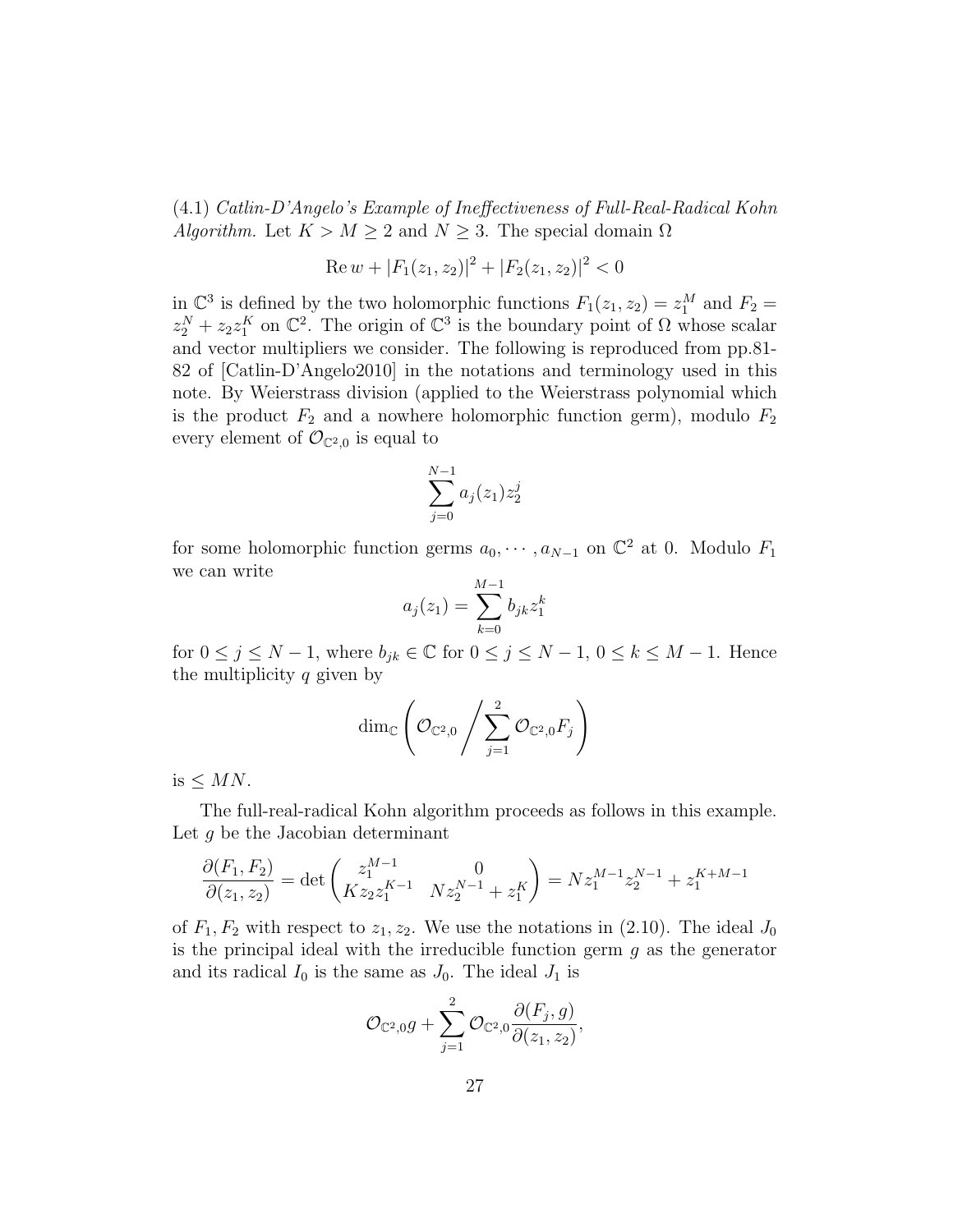where

$$
\frac{\partial (F_1, g)}{\partial (z_1, z_2)} = \det \begin{pmatrix} z_1^{M-1} & 0 \\ \frac{\partial g}{\partial z_1} & N(N-1)z_1^{M-1}z_2^{N-2} \end{pmatrix} = N(N-1)z_1^{2M-2}z_2^{N-2}.
$$

Since  $g^2$  modulo  $\frac{\partial(F_{1},g)}{\partial(z_1,z_2)}$  is equal to  $z_1^{2(K+M-1)}$  $_1^{2(K+M-1)}$ , it follows from  $K+M-1\geq 1$ that the holomorphic function germ  $z_1$  at 0 belongs to the radical  $I_1$  of  $J_1$ . From  $N \geq 3$  we conclude that modulo  $(z_2)^2$  the three holomorphic function germs  $g, F_1, F_2$  become respectively  $z_1^{K+M-1}$ ,  $z_1^M$ ,  $z_2 z_1^K$ . Hence the ideal  $J_1$  generated by the three Jacobian determinants formed from pairs out of  $g, F_1, F_2$  is contained in the ideal generated by  $z_1^{M+K-2}$  and  $z_2$ . This means that  $z_1^m$  cannot be in  $J_1$  for  $m < M + K - 2$ , otherwise  $z_1^m$  belongs to the ideal generated by  $z_1^{M+K-2}$  and  $z_2$ , which is a contradiction. Since the holomorphic function germ  $z_1$  belongs to  $I_1$ , this means that the smallest positive integer  $p_1$  satisfying  $(I_1)^{p_1} \subset J_1$  must be  $\geq M + K - 2 \geq K$ . Thus, the full-real-radical Kohn algorithm is not effective, because  $K$  is arbitrary and there cannot be any function of NM which bounds K.

(4.2) Remark. In (4.1) when we carry out the full-real-radical Kohn algorithm for Catlin-D'Angelo's example, we stopped after showing the algorithm to be ineffective. For later comparison, we now carry out the remaining steps of the algorithm until we produce the constant function 1 as a multiplier. We have seen that  $z_1$  belongs to  $I_1$ . Since all three holomorphic function germs  $g, \frac{\partial g}{\partial x}$  $\frac{\partial g}{\partial z_1}$  and  $\frac{\partial g}{\partial z_2}$  contain  $z_1$  as a factor, it follows that  $J_1$  is contained in the principal ideal generated by  $z_1$  and  $I_1$  must be equal to the principal ideal generated by  $z_1$ . The function germ  $z_2^N = F_2 - z_2 z_1^K$  is a pre-multiplier in  $V_2$ . The Jacobian determinant  $\frac{\partial(z_1,z_2^N)}{\partial(z_1,z_2)} = Nz_2^{N-1}$  belongs to  $J_2$ . Hence  $z_2$  belongs  $I_2$  and we can conclude that  $I_2$  is the maximum ideal  $\mathfrak{m}_{\mathbb{C}^2,0}$  of  $\mathbb{C}^2$  at 0. By taking the Jacobian determinant of the elements  $z_1, z_2$  of  $I_2$ , we conclude that 1 is a multiplier. To get to the multiplier 1 from  $F_1, F_2$ , we have to perform differentiation 4 times in the construction of Jacobian determinants.

(4.3) Effective Kohn Algorithm for Catlin-D'Angelo's Example. We now carry out concretely the steps in the effective Kohn algorithm for Catlin-D'Angelo's example to illustrate the difference between the full-real-radical Kohn algorithm and the effective Kohn algorithm.

The key point in the effective Kohn algorithm is to construct a Weierstrass polynomial  $h_2$  in one coordinate  $w_2$  such that (i)  $h_2$  contains as a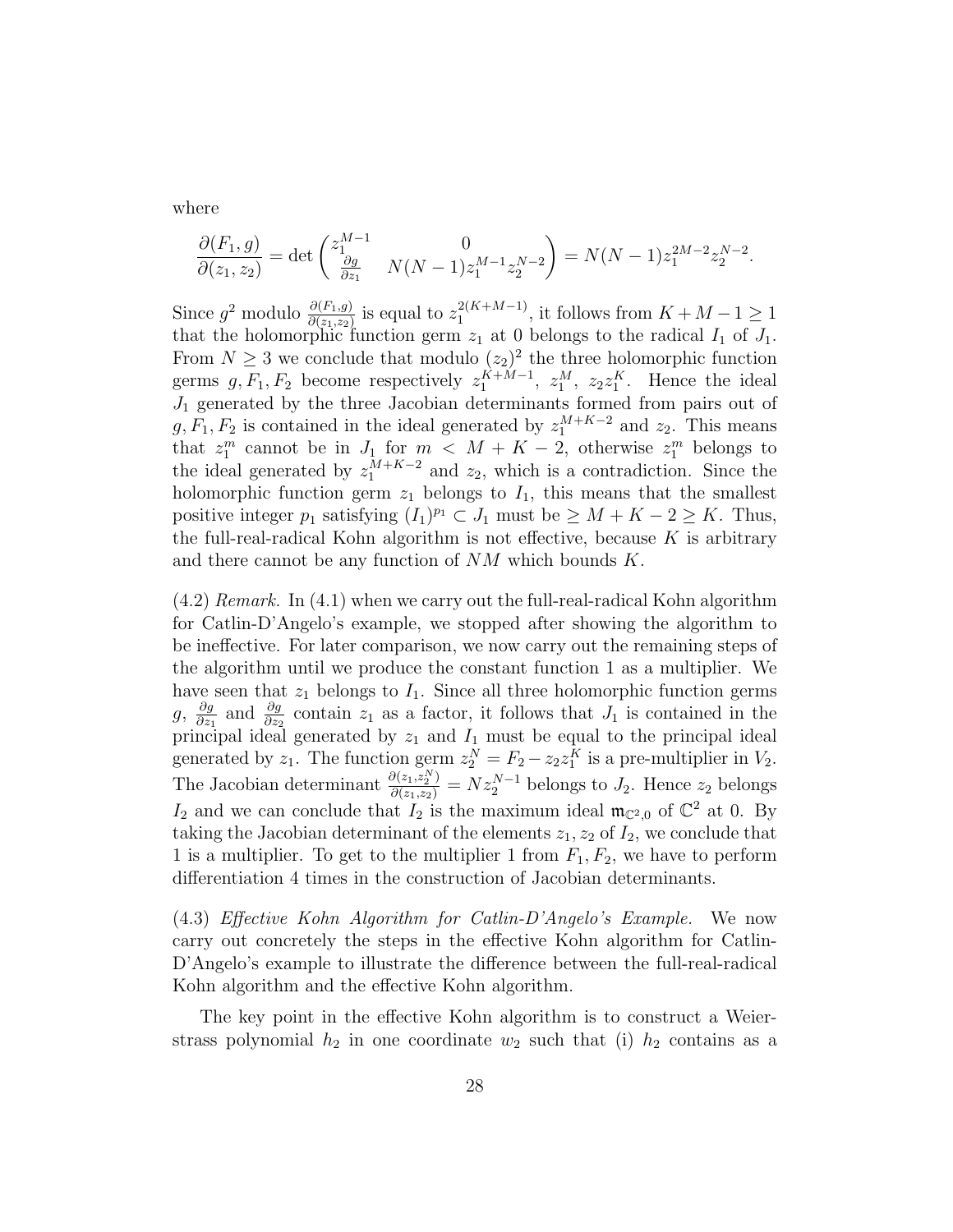factor a multiplier  $\hat{h}_2$  which is obtained in a procedure involving the Jacobian determinant of two C-linear combinations of the defining holomorphic functions  $F_1, \dots, F_N$  of the special domain and (ii) the coefficients of  $h_2$  are holomorphic function germs of some C-linear combination  $h_1$  of  $F_1, \dots, F_N$ . Then by using induction on  $\nu$  we show, with effectiveness, that the Jacobian determinant of  $h_1$  and the function  $(h_1)^{m_{\nu}}\left(\frac{\partial^{\nu}h_2}{\partial w_{\nu}^{\nu}}\right)$  $\overline{\partial w_{2}^{\nu}}$  $\setminus$  $h_1$ =constant is a multiplier (for some effective positive integer  $m_{\nu}$ ), resulting finally in the conclusion that  $h_1$  is a multiplier. In the key argument the Weierstrass polynomial  $h_2$ can be replaced by the product of an effective power of  $h_1$  and a Weierstrass polynomial (see Remark (3.4)).

In the example of Catlin-D'Angelo where the defining functions for the special domain in  $\mathbb{C}^3$  are the two holomorphic functions  $F_1(z_1, z_2) = z_1^M$  and  $F_2 = z_2^N + z_2 z_1^K$  on  $\mathbb{C}^2$ , we can use  $h_1 = F_1$  and use

$$
\frac{z_1}{N} \frac{\partial (F_1, F_2)}{\partial (z_1, z_2)} = z_1^M z_2^{N-1} + \frac{1}{N} z_1^{K+M}
$$

as  $h_2$  which is the product of  $h_1$  and the Weierstrass polynomial

$$
z_2^{N-1} + \frac{1}{N} z_1^K = z_2^{N-1} + \frac{1}{N} (h_1)^m
$$

in the variable  $z_2$ , where  $m = \frac{K}{M}$  which we assume for the time being to be a positive integer. It turns out that the argument used in the effective Kohn algorithm works in the same way without the assumption that  $m = \frac{K}{M}$  $\frac{K}{M}$  is a positive integer. This assumption used in the setup merely motivates the steps of the argument.

For Catlin-D'Angelo's example, the induction on  $\nu$  to show, with effectiveness, that the Jacobian determinant of  $h_1$  and the function  $(h_1)^{m_{\nu}}\left(\frac{\partial^{\nu}h_2}{\partial w_{\nu}^{\nu}}\right)$  $\overline{\partial w_{2}^{\nu}}$  $\setminus$  $h_1$ =constant is a multiplier (for some effective positive integer  $m_{\nu}$ ) is translated (after obvious modifications) to verifying by induction on j that each  $H_i$  defined by  $H_j = z_1^{(j+1)(M-1)}$  $\frac{(j+1)(M-1)}{2}z_2^{N-j}$  $i_2^{N-j}$  is a multiplier for  $1 \leq j \leq N$ , because the *v*-th derivative of

$$
z_2^{N-1} + \frac{1}{N} z_1^K = z_2^{N-1} + \frac{1}{N} (h_1)^m
$$

with respect to  $z_2$  with  $h_1$  being kept constant is  $(N-1)\cdots(N-\nu)z_2^{N-1-\nu}$ for  $1 \leq \nu \leq N-1$ .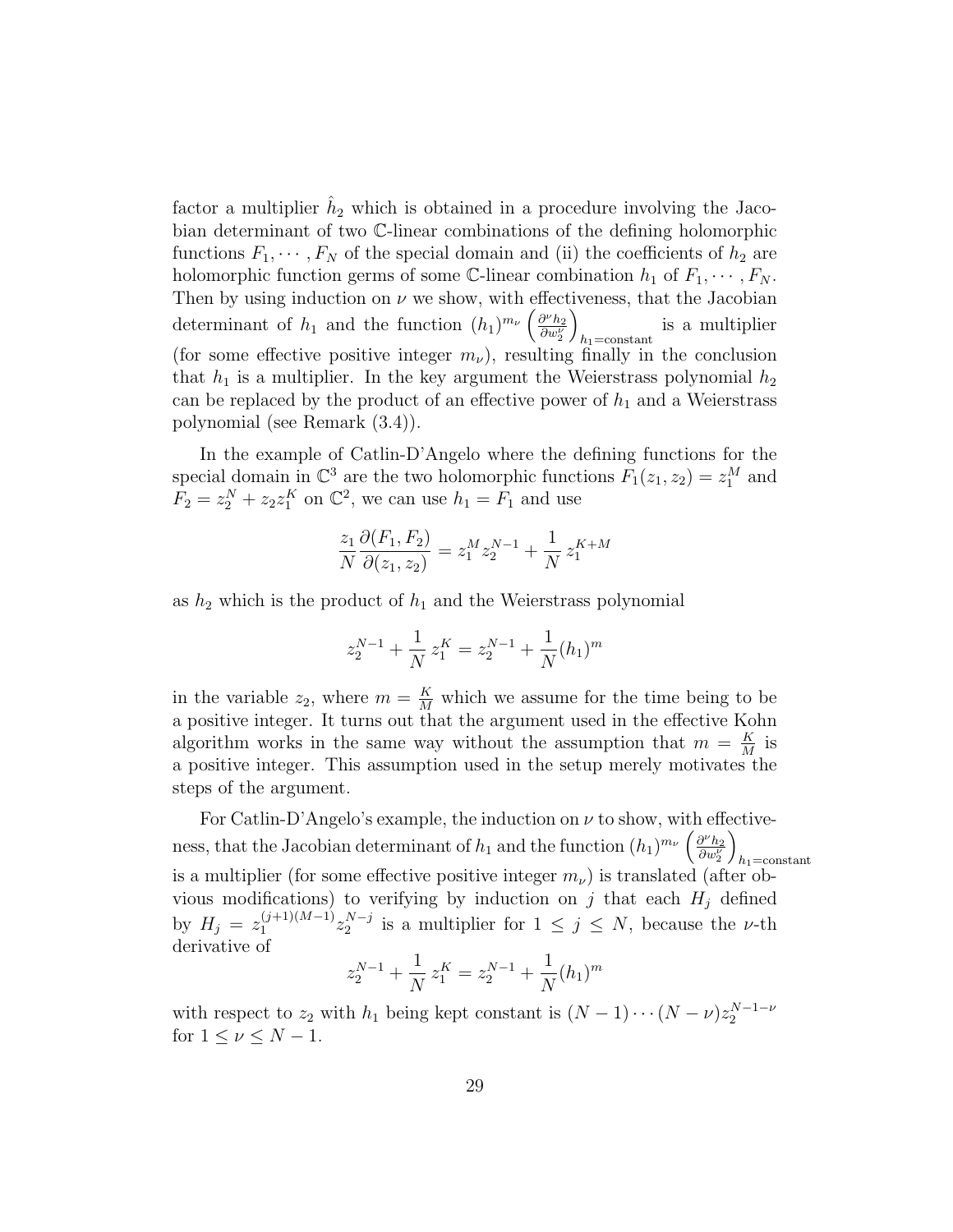At this point we can forget that the use of  $H_j = z_1^{(j+1)(M-1)}$  $\frac{(j+1)(M-1)}{2}z_2^{N-j}$  $i^{N-j}$  for  $1 \leq j \leq N$  is motivated by the steps of the effective Kohn algorithm. We now simply carry out the induction on j to verify that  $H_j = z_1^{(j+1)(M-1)}$  $\frac{(j+1)(M-1)}{2}z_2^{N-j}$ 2 is a multiplier whose order of subellipticity is  $\geq \frac{1}{2i}$  $\frac{1}{2^{j+2}}$  for  $1 \leq j \leq N$ .

Since the Jacobian determinant

$$
g = \frac{\partial(F_1, F_2)}{\partial(z_1, z_2)} = Nz_1^{M-1}z_2^{N-1} + z_1^{K+M-1}
$$

is multiplier whose order of subellipticity is  $\geq \frac{1}{4}$  $\frac{1}{4}$ , the Jacobian determinant

$$
\frac{\partial(F_1, g)}{\partial(z_1, z_2)} = N(N - 1)z_1^{2M - 2}z_2^{N - 1}
$$

is a multiplier whose order of subellipticity is  $\geq \frac{1}{8}$  $\frac{1}{8}$ , which means that  $H_1$  is a multiplier whose order of subellipticity is  $\geq \frac{1}{8}$  $\frac{1}{8}$ . Suppose  $H_j$  has been verified to be a multiplier whose order of subellipticity is  $\geq \frac{1}{2i}$  $\frac{1}{2^{j+2}}$  for some  $1 \leq j < N$ . Then the Jacobian determinant

$$
\frac{\partial(F_1, H_j)}{\partial(z_1, z_2)} = \det \begin{pmatrix} M z_1^{M-1} & 0\\ \frac{\partial H_j}{\partial z_1} & (N-j) z_1^{(j+1)(M-1)} z_2^{N-j-1} \end{pmatrix}
$$

$$
= M(N-j) z_1^{(j+2)(M-1)} z_2^{N-j-1}
$$

is a multiplier whose order of subellipticity is  $\geq \frac{1}{2i}$  $\frac{1}{2^{j+3}}$ , which means that  $H_{j+1}$  is a multiplier whose order of subellipticity is  $\geq \frac{1}{2^{j+1}}$  $\frac{1}{2^{j+3}}$ . This finishes the induction argument and we know that  $H_N = z_1^{(N+1)(M-1)}$  $i^{(N+1)(M-1)}$  is a multiplier whose order of subellipticity is  $\geq \frac{1}{2^{N+2}}$ .

By taking the effective  $(N + 1)(M - 1)$ -th root, we conclude that the holomorphic function germ  $z_1$  is a multiplier whose order of subellipticity is  $\geq \frac{1}{2^{N+2}(N+1)(M-1)}$  and the holomorphic function germ  $z_2z_1^K$  which contains  $z_1$ as a factor is a multiplier whose order of subellipticity is  $\geq \frac{1}{2^{N+2}(N+1)(M-1)}$ . Then

$$
z_2^N = (z_2^N + z_2 z_1^K) - z_2 z_1^K = F_2 - z_2 z_1^K
$$

is a pre-multiplier whose differential has order of subellipticity  $\geq \frac{1}{2^{N+3}(N+1)(M-1)}$ . Since both  $z_1$  and  $z_2^N$  are pre-multipliers whose differentials have order of subellipticity  $\geq \frac{1}{2^{N+3}(N+1)(M-1)}$ , the Jacobian determinant

$$
\frac{\partial(z_1, z_2^N)}{\partial(z_1, z_2)} = \det \begin{pmatrix} 1 & 0\\ 0 & N z_2^{N-1} \end{pmatrix} = N z_2^{N-1}
$$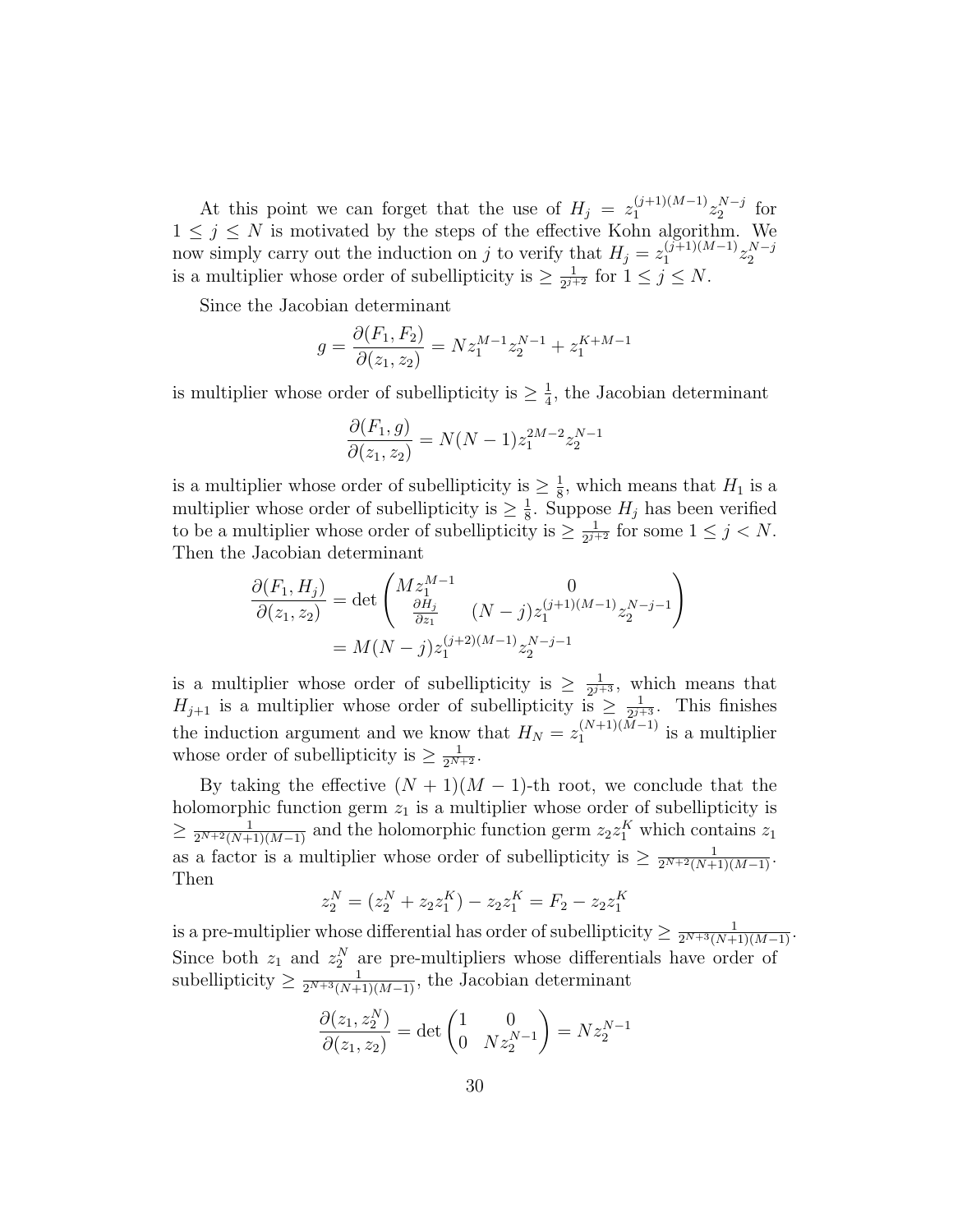is a multiplier whose order of subellipticity is  $\geq \frac{1}{2^{N+3}(N+1)(M-1)}$ , which means that  $z_2^{N-1}$  is a multiplier whose order of subellipticity is  $\geq \frac{1}{2^{N+3}(N+1)(M-1)}$ . By taking the  $(N-1)$ -th root of  $z_2^{N-1}$ , we conclude that  $z_2$  is a multiplier whose order of subellipticity is  $\geq \frac{1}{2^{N+3}(N+1)(N-1)(M-1)}$ . Finally 1 which is the Jacobian determinant  $\frac{\partial(z_1,z_2)}{\partial(z_1,z_2)}$  is a multiplier whose order of subellipticity is  $\geq$  $\frac{1}{2^{N+4}(N+1)(N-1)(M-1)}$ . This algorithm is effective, because  $\frac{1}{2^{N+4}(N+1)(N-1)(M-1)}$ is bounded from below by the explicit function  $\frac{1}{2^{q+4}(q+1)(q-1)^2}$  of  $q = NM$ .

(4.4) Remark. In carrying out above the effective Kohn algorithm for Catlin-D'Angelo's example, to get to the multiplier 1 from  $F_1, F_2$ , we have to perform differentiation  $N+2$  times in the construction of Jacobian determinants. Compared to the full-real-radical Kohn algorithm which requires only 4 differentiation to terminate, to avoid ineffectiveness in the taking of roots in the effective Kohn algorithm we choose the option of performing more, but still an effective number of, differentiations.

(4.5) Geometric Reason for Ineffectiveness of Full-Real-Radical Kohn Algorithm for Catlin-D'Angelo's Example. The above discussion shows by computation why in Catlin-D'Angelo's example the full-real-radical Kohn algorithm is ineffective while the effective Kohn algorithm gives effectiveness. Now we would like to analyze geometrically why such a phenomenon occurs. When  $F_2 = z_2^N + z_2 z_1^K$  is regarded as a polynomial in  $z_2$ , its degree N is effective (in the sense of being bounded by an explicit function of  $q = MN$  but its discriminant obtained by eliminating  $z_2$  from  $F_2$  and  $\frac{\partial F_2}{\partial z_2}$ , as a function germ in  $z_1$  vanishes to an order at  $z_1 = 0$  which is a function of K and is not effective. In other words, the N roots (in  $z_2$ ) of  $F_2 = 0$  as N functions of  $z_1$  are close together near  $z_1 = 0$  to an order which is a function of K and is not effective. The discriminant of  $F_2$  and the closeness of the N roots of  $F_2 = 0$  enter the picture, because  $F_1 = z_1^M$  depends only on  $z_1$  and the Jacobian determinant of  $F_1, F_2$  is the first multiplier in the algorithm. Because of the ineffectiveness of the vanishing order of the discriminant of  $F_2$  at a function in  $z_1$  at  $z_1 = 0$ , the step of root-taking is ineffective. On the other hand, the effective Kohn algorithm replaces ineffective root-taking of the discriminant of a Weierstrass polynomial by differentiating the Weierstrass polynomial with respect to its variable as many times as its degree to avoid the ineffective root-taking.

§5. Multipliers in More General Setting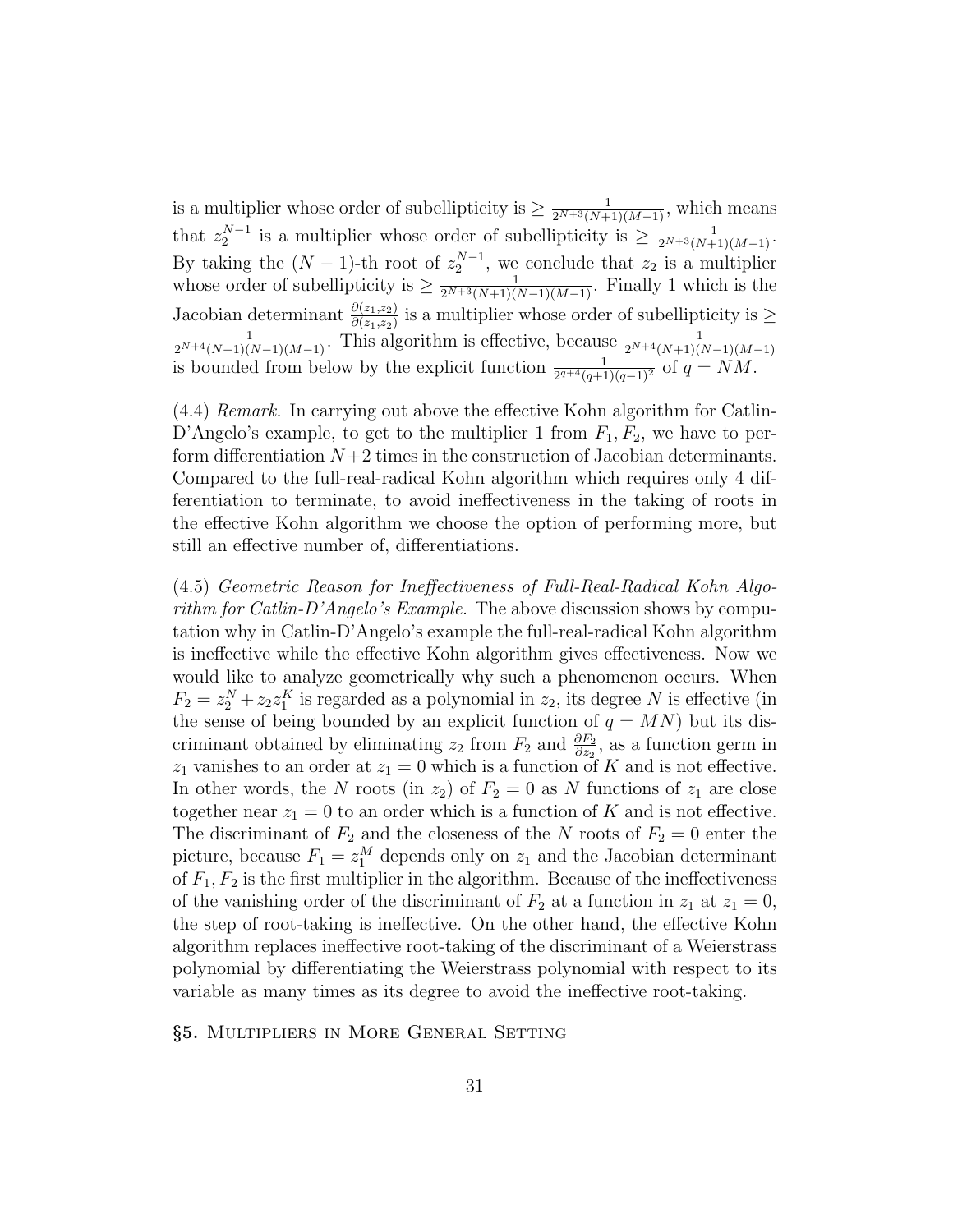We now discuss the generalization of Kohn's technique of multipliers to more general systems of partial differential equations.

(5.1) Generalization of Kohn's Technique of Multiplier Ideal Sheaves to More General Setting. The generalization of Kohn's technique of multiplier ideal sheaves to a more general setting comes from looking at Kohn's technique for the complex Neumann problem from the following perspective. The subelliptic estimate for a bounded smooth weakly pseudoconvex domain  $\Omega$  in  $\mathbb{C}^n$ at its boundary point  $P$  seeks to estimate

$$
\left\| \left| \varphi \right| \right\| _{\varepsilon }^{2}=\left\| \Lambda ^{\varepsilon }\varphi \right\| ^{2}
$$

by a constant  $C_{\varepsilon}$  times

$$
Q(\varphi, \varphi) = ||\bar{\partial}\varphi||^{2} + ||\bar{\partial}^{*}\varphi||^{2} + ||\varphi||^{2},
$$

for some  $\varepsilon > 0$ , for all smooth test  $(0, 1)$ -form  $\varphi$  on  $U \cap \overline{\Omega}$  with compact support which belongs to the domain of the actual adjoint  $\bar{\partial}$ <sup>\*</sup> of  $\bar{\partial}$  (where U is an open neighborhood of P in  $\mathbb{C}^n$ ). For the convenience of discussion, we simply say that  $\Lambda^{\varepsilon}\varphi$  is *estimable* on U when

$$
\|\Lambda^{\varepsilon}\varphi\|^2 \leq C_{\varepsilon}Q(\varphi,\varphi).
$$

In general, we say that some expression  $\psi$  defined from  $\varphi$  is *estimable* on U (or simply estimable) if

$$
\|\psi\|^2 \le C Q(\varphi, \varphi)
$$

for some constant C independent of  $\varphi$  (which is smooth on  $U \cap \partial \Omega$  with compact support). The starting point is the basic identity

$$
\left\|\bar{\partial}\varphi\right\|^2 + \left\|\bar{\partial}^*\varphi\right\|^2 = \left\|\bar{\nabla}\varphi\right\|^2 + \int_{\partial\Omega} \left\langle \text{Levi}_{\partial\Omega}, \,\bar{\varphi} \wedge \varepsilon \right\rangle,
$$

where  $\overline{\nabla}$  is the (covariant) differentiation of  $\varphi$  in the (0, 1)-direction and Levi<sub>∂Ω</sub> is the Levi form  $\partial \bar{\partial} r$  of the boundary  $\partial \Omega$  of  $\Omega$  when  $\Omega$  is locally defined by  $r < 0$  with  $dr \equiv 1$  on  $\partial \Omega$ . In particular,

$$
\left\|\bar{\nabla}\varphi\right\|^2 \le Q(\varphi,\varphi) \quad \text{and} \quad \left\|\bar{\partial}^*\varphi\right\|^2 \le Q(\varphi,\varphi).
$$

Together with  $\|\varphi\|^2 \leq Q(x, y)$ , this means that both  $\bar{\nabla}\varphi$  and  $\bar{\partial}^*\varphi$ , as well as  $\varphi$ , are estimable. The expressions

$$
\bar{\nabla}\varphi = \left(\bar{\partial}_j \varphi_{\bar{k}}\right)_{1 \leq j,k \leq n} \quad \text{and} \quad \bar{\partial}^* \varphi = -\sum_{j=1}^n \partial_j \varphi_{\bar{j}}
$$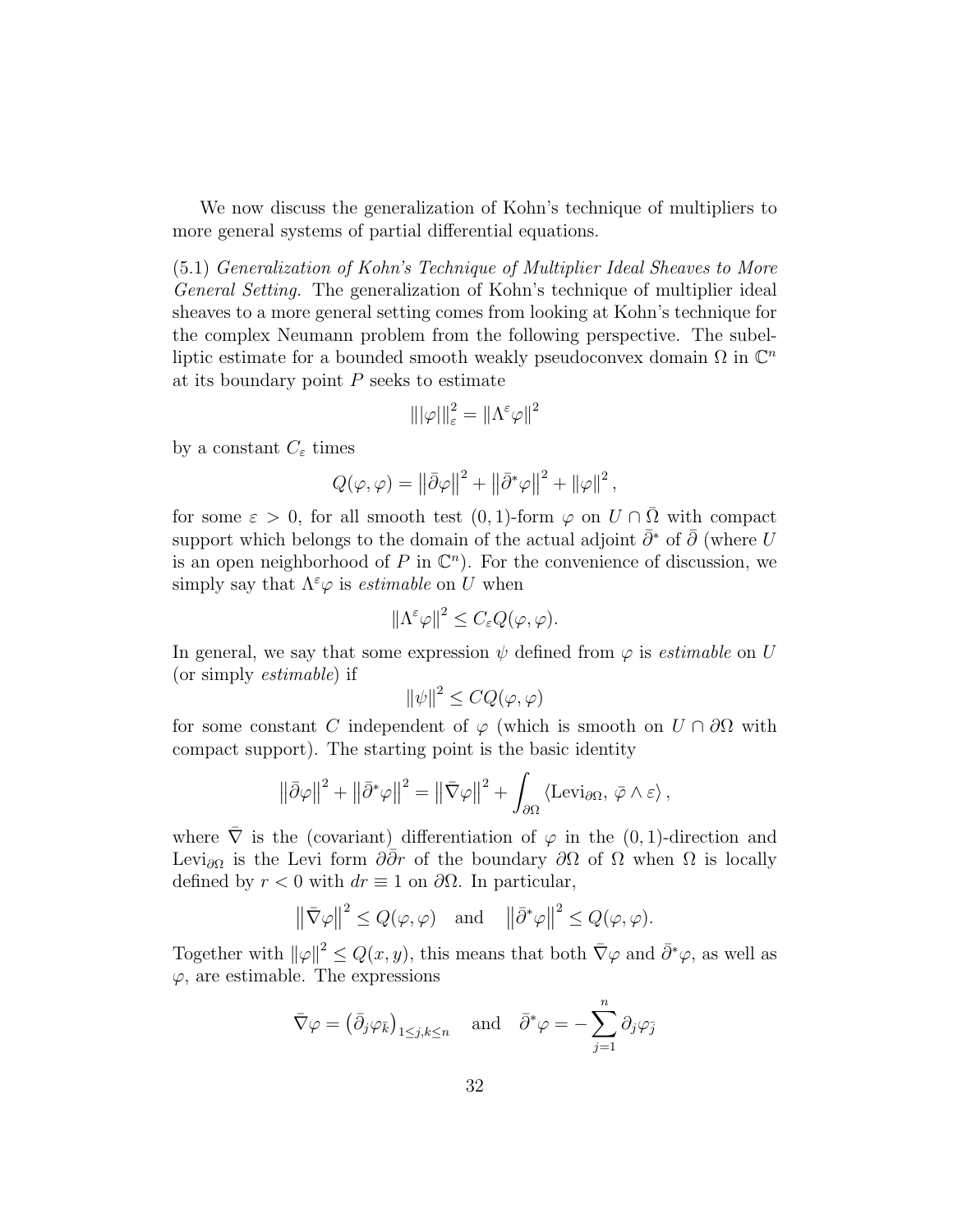are linear combinations of first-order partial derivatives of the components of  $\varphi$ . A multiplier F means the estimability of  $\Lambda^{\varepsilon}(F\varphi)$  and a vector multiplier  $\theta$ means the estimability of  $\Lambda^{\varepsilon}(\theta \cdot \varphi)$ . Kohn's technique is to use the estimability of  $\bar{\nabla}\varphi$ ,  $\bar{\partial}^*\varphi$  and  $\varphi$  and apply algebraic manipulations and integration by parts to construct from the estimability of  $\Lambda^{\varepsilon}(F\varphi)$  and  $\Lambda^{\varepsilon}(\theta\cdot\varphi)$  other  $F'$  and  $\theta'$  with estimable  $\Lambda^{\varepsilon}(F' \varphi)$  and  $\Lambda^{\varepsilon}(\theta' \cdot \varphi)$ . For such manipulations it does not matter what the meaning of  $Q(\varphi, \varphi)$  is. Moreover, the operations of integration by parts are along the tangent directions of the boundary, because  $\Lambda^{\varepsilon}$  is the pseudo-differential operator corresponding to the  $\left(\frac{\varepsilon}{2}\right)$  $(\frac{\varepsilon}{2})$ -th power of 1 plus the Laplacian in tangential coordinates of the boundary.

(5.1.1) For our generalization of the technique of multiplier ideal sheaves, we use the following simple setting which highlights the core argument of the technique. Fix an integer  $q \geq 2$ . Let  $\Omega$  be an open neighborhood of 0 in  $\mathbb{R}^m$ and  $Y_{j\nu}$  be complex-valued smooth differential operators on  $\Omega$  for  $1 \leq j \leq N$ and  $1 \leq \nu \leq q$ . For any q-tuple  $\varphi = (\varphi_1, \dots, \varphi_q)$  of smooth complex-valued functions with compact support on  $\Omega$ , let

$$
Q(\varphi, \varphi) = ||\varphi||^2 + \sum_{1 \leq j \leq N, 1 \leq \nu \leq q} ||Y_{j\,\nu}\varphi_{\nu}||^2,
$$

where  $\lVert \cdot \rVert$  means the  $L^2$  norm on  $\Omega$ . An expression  $\psi$  of  $\varphi$  of the form  $\sum_{\nu=1}^{q} Z_{\nu} \varphi_{\nu}$  (where each  $Z_{\nu}$  is a pseudo-differential operator on  $\Omega$ ) is said to be estimable on an open neighborhood U of 0 in  $\Omega$  (or simply estimable) if there is a positive constant  $C$  such that

$$
\|\psi\|^2 \le CQ(\varphi, \varphi)
$$

for all q-tuple  $\varphi = (\varphi_1, \dots, \varphi_q)$  of smooth complex-valued test functions with compact support on U. When  $\psi$  is vector-valued instead of scalar-valued, the estimability of  $\psi$  on U means the estimability of each of its components on U. When we have two such expressions  $\psi$  and  $\psi$ , we say that the inner product  $(\psi, \tilde{\psi})$  is *estimable* on U if

$$
\left(\psi,\,\tilde{\psi}\right)\leq CQ(\varphi,\varphi)
$$

all q-tuple  $\varphi = (\varphi_1, \dots, \varphi_q)$  of smooth complex-valued test functions with compact support on U. We refer to C as the constant of estimability of  $\psi$  or  $(\psi, \psi)$ .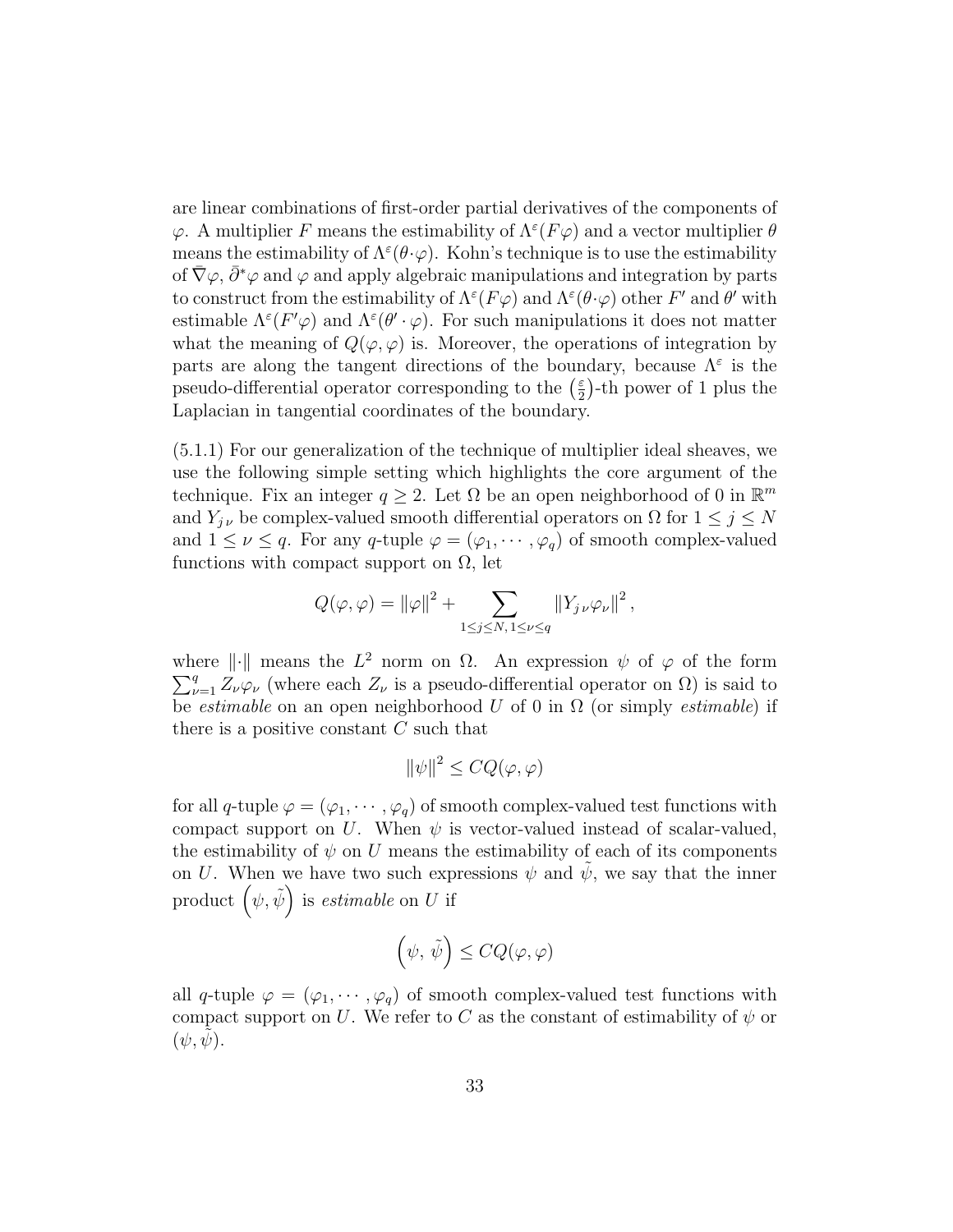(5.1.2) Let  $\Lambda^{\varepsilon}$  be the the pseudo-differential operator which is the  $\left(\frac{\varepsilon}{2}\right)$  $(\frac{\varepsilon}{2})$ -th power of 1 plus the Laplacian in the coordinates of  $\mathbb{R}^m$ . We introduce three kinds of multipliers: (i) scalar multiplier, (ii) vector multiplier, and (iii) matrix multiplier.

The germ at 0 of a smooth function  $\alpha$  is a *scalar multiplier* at 0 with order of subellpticity  $\geq \varepsilon$  if  $\Lambda^{\varepsilon}(\alpha\varphi_{\nu})$  (for  $1 \leq \nu \leq q$ ) is estimable on U for some  $\varepsilon > 0$  and some open neighborhood U of 0 in  $\Omega$  on which  $\alpha$  is defined. Clearly the product of a scalar multiplier with any smooth function is again a scalar multiplier with no change in the order of subellipticity. By considering the commutator  $[\Lambda^{\varepsilon}, \alpha]$  of pseudo-differential operators, we conclude that for  $0 < \varepsilon \leq 1$  the estimatiolity of  $\Lambda^{\varepsilon}(\alpha\varphi_{\nu})$  on U is equivalent to the estimability of  $\alpha(\Lambda^{\varepsilon}\varphi_{\nu})$  on U, because  $\|\varphi\|^2$  is estimable on U.

The germ at 0 of a smooth  $q$ -tuple of smooth complex-valued functions  $\vec{a} = (a_1, \dots, a_q)$  is called a vector multiplier at 0 with order of subellpticity  $\geq \varepsilon$  if  $\Lambda^{\varepsilon}(\sum_{\nu=1}^{q} a_{\nu} \varphi_{\nu})$  is estimable on U for some  $\varepsilon > 0$  and some open neighborhood U of 0 in  $\Omega$  on which  $\vec{a}$  is defined. Clearly the product of a vector multiplier with any smooth function is again a vector multiplier with no change in the order of subellipticity. Again, for  $0 < \varepsilon \leq 1$  the estimatbility of  $\Lambda^{\varepsilon}(\sum_{\nu=1}^q a_{\nu}\varphi_{\nu})$  on U is equivalent to the estimability of  $\sum_{\nu=1}^q a_{\nu}(\Lambda^{\varepsilon}\varphi_{\nu})$  on U.

An  $q \times q$  matrix  $\mathbf{a} = (a_{jk})_{1 \leq j,\ell \leq q}$  is called a *matrix multiplier* at 0 with order of subellpticity  $\geq \varepsilon$  if every one of its rows  $\vec{a}_j = (a_{j1}, \dots, a_{jq})$  (for  $1 \leq r \leq q$ ) is a vector multiplier at 0 with order of subellipticity  $\geq \varepsilon$ . Clearly a matrix multiplier multiplied on the left by a  $q \times q$  matrix with smooth functions as entries yields a matrix multiplier with no change in the order of subellipticity.

Some simple relations among scalar multipliers, vector multipliers, and matrix multipliers are as follows. The product of a scalar multiplier with any row q-vector with smooth functions as components is a vector multiplier. The product of a scalar multiplier with any  $q \times q$  matrix with smooth functions as entries is a matrix multiplier. Any vector multiplier (as a row vector) multiplied on the left by a column  $q$ -vector with smooth functions as components yields a matrix multiplier. By Cramer's rule the determinant of a matrix multiplier is a scalar multiplier. Any matrix multiplier multiplied on the left by a row q-vector with smooth functions as components yields a vector multiplier.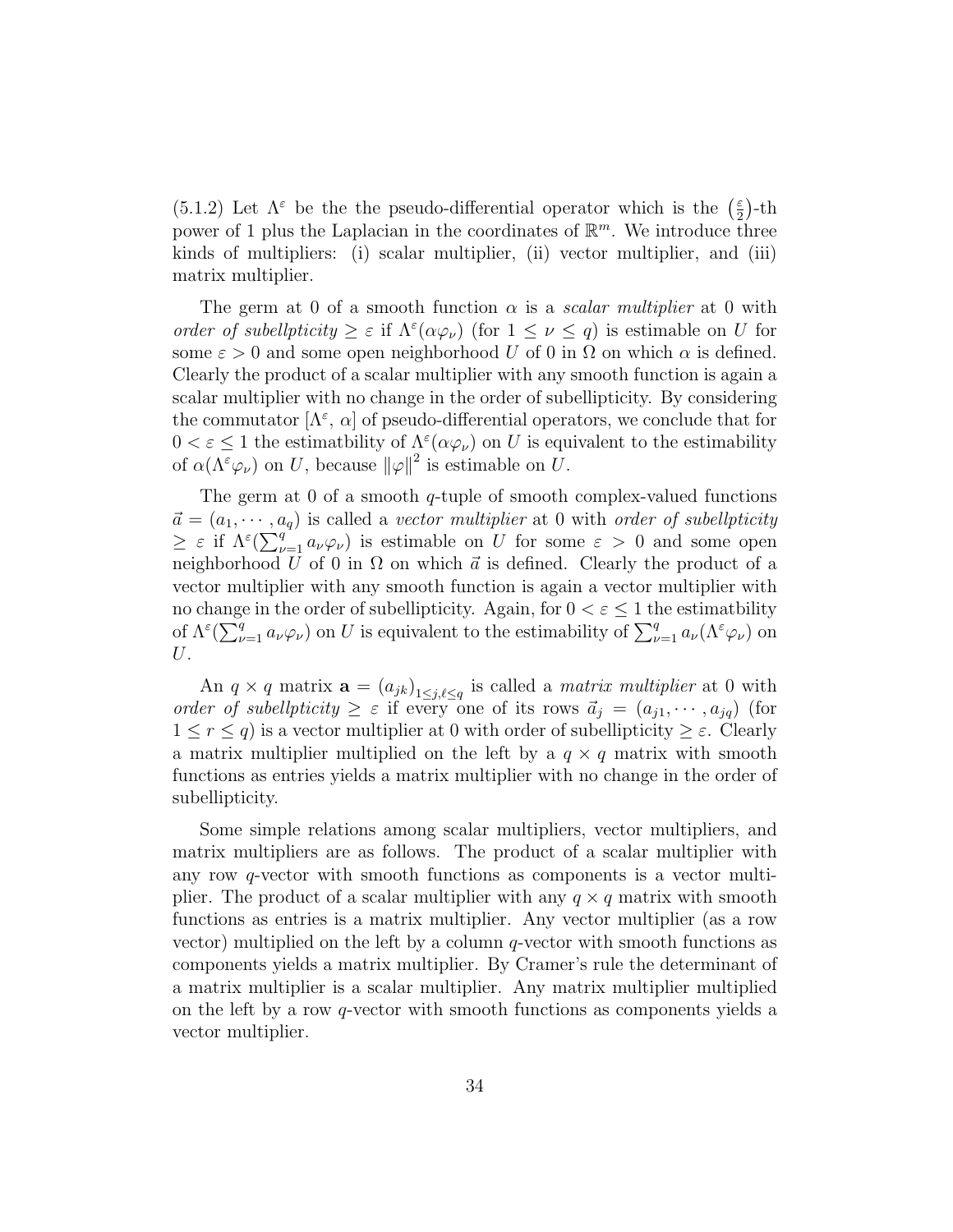$(5.1.3)$  Just like the real radical property (C) of Kohn's multipliers in  $(2.1)$ , scalar multipliers here enjoy the same real radical property that if  $\alpha$  is a scalar multiplier at 0 with order of subellipticity  $\geq \varepsilon$  (for some  $0 < \varepsilon \leq 1$ ) and  $\beta$  is a smooth complex-valued function germ at 0 such that  $|\beta|^{\sigma} \leq |\alpha|$ for some  $\sigma \in \mathbb{N}$ , then  $\beta$  is a scalar multiplier with order of subellipticity  $\geq \frac{\varepsilon}{a}$  $\frac{\varepsilon}{\sigma}$ . The proof is completely analogous to the proof of [Kohn1979, p.98, Lemma 4.3.4] and is as follows. Let U be an open neighborhood of 0 in  $\Omega$ such that both  $\alpha$  and  $\beta$  are represented by smooth functions on U and  $\varphi$  is a test q-tuple of smooth functions on U with compact support. Let  $\eta = \frac{\varepsilon}{\sigma}$  $\frac{\varepsilon}{\sigma}$ . Since

$$
\begin{split} \left\|\Lambda^{\sigma\eta}(\beta^{\sigma}\varphi)\right\|_{L^{2}(U)} &\leq C_{1}^{*}\left\|\beta^{\sigma}\Lambda^{\sigma\eta}\varphi\right\|_{L^{2}(U)} + C_{1}^{**}\left\|\varphi\right\|_{L^{2}(U)}\\ &\leq C_{2}^{*}\left\|\alpha\Lambda^{\sigma\eta}\varphi\right\|_{L^{2}(U)} + C_{2}^{**}\left\|\varphi\right\|_{L^{2}(U)}\\ &\leq C_{3}^{*}\left\|\Lambda^{\sigma\eta}(\alpha)\varphi\right\|_{L^{2}(U)} + C_{3}^{**}\left\|\varphi\right\|_{L^{2}(U)}, \end{split}
$$

it suffices to prove the statement that

$$
(5.1.3.1)_{\tau} \qquad \|\Lambda^{\tau\eta}(\beta^{\tau}\varphi)\|_{L^{2}(U)} \leq C_{\tau} \|\Lambda^{\sigma\eta}(\beta^{\sigma\eta}\varphi)\|_{L^{2}(U)} + C_{\tau}' \|\varphi\|_{L^{2}(U)}
$$

for  $1 \leq \tau \leq \sigma$ . The statement  $(5.1.3.1)_{\tau}$  follows from descending induction on  $\tau$  for  $1 \leq \tau \leq \sigma$ , because

$$
\|\Lambda^{\tau\eta}(\beta^{\tau}\varphi)\|_{L^{2}(U)}^{2} = \left(\Lambda^{(\tau+1)\eta}(\beta^{\tau+1}\varphi), \Lambda^{(\tau-1)\eta}(\beta^{\tau-1}\varphi)\right)_{L^{2}(U)} + \hat{C} \|\varphi\|^{2}
$$
  

$$
\leq \|\Lambda^{(\tau+1)\eta}(\beta^{\tau+1}\varphi)\|_{L^{2}(U)} \|\Lambda^{(\tau-1)\eta}(\beta^{\tau-1}\varphi)\|_{L^{2}(U)} + \tilde{C} \|\varphi\|^{2}
$$

for  $1 \leq \tau < \sigma$ , where  $C_j^*, C_j^*, C_\tau, C_\tau', \hat{C}, \tilde{C}$  are constants independent of  $\varphi$ .

In particular, if  $\alpha$  is a scalar multiplier at 0 with order of subellipticity  $\geq \varepsilon$ (for some  $0 < \varepsilon \leq 1$ ), then its complex-conjugate  $\bar{\alpha}$  is also scalar multiplier at 0 with order of subellipticity  $\geq \varepsilon$ .

A very important part of the technique of multiply ideal sheaves is the differential relations among the scalar multipliers, vector multipliers, and matrix multipliers. This is represented by two procedures involving differentiation. The first procedure produces a new vector multiplier from a matrix multiplier. The second procedure produces a new vector multiplier from a scalar multiplier. The second procedure is similar to the procedure  $(B)(i)$ for Kohn's multipliers for the complex Neumann problem in (2.1). The first procedure is a new one, even in the special case of Kohn's multipliers for the complex Neumann problem. The following theorem presents a unified version of both procedures, which yields both procedures as special cases.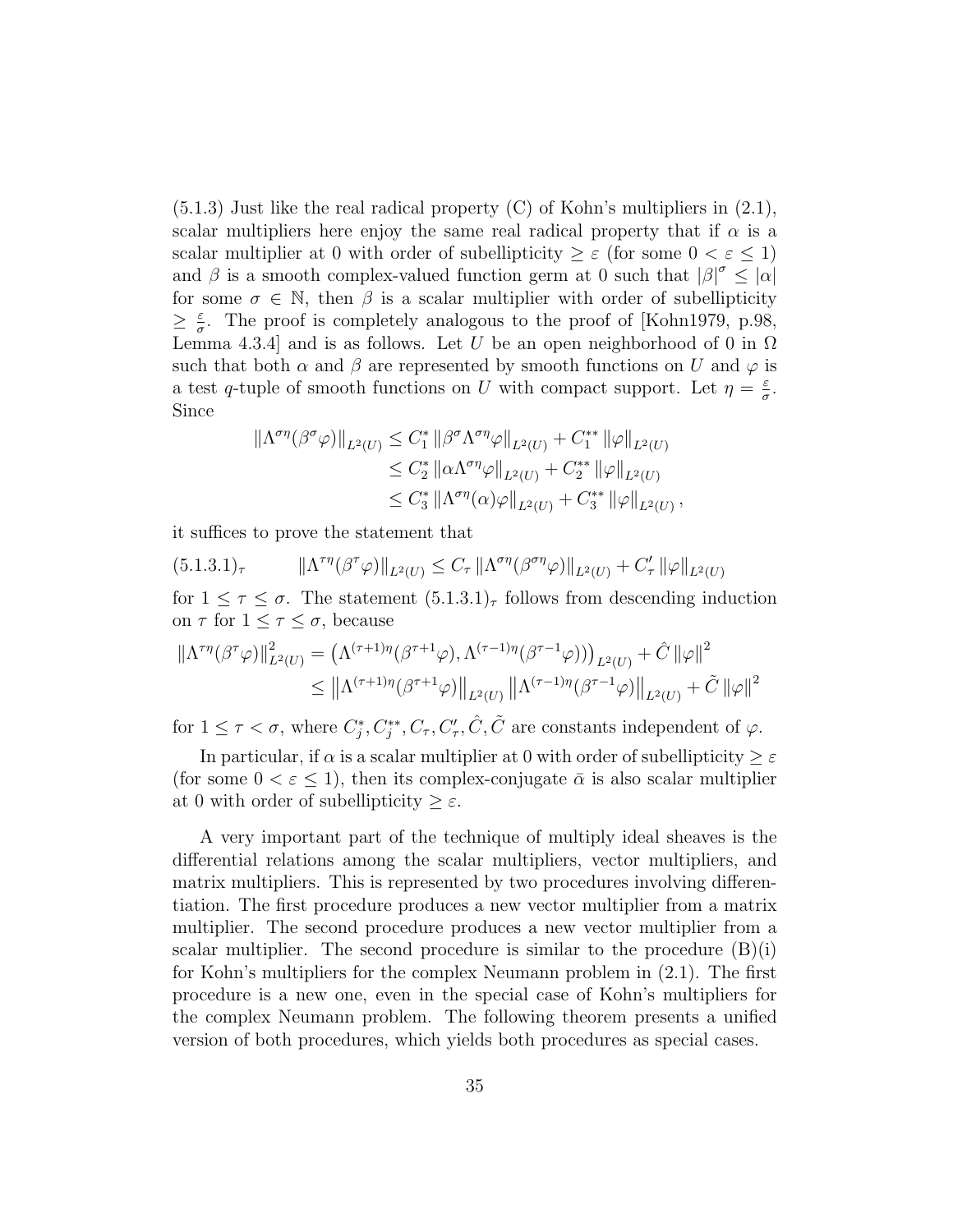(5.2) Theorem (Generation of Vector Multiplier from Matrix Multiplier or Scalar Multiplier). Let  $X_1, \dots, X_q$  be complex-valued smooth first-order differential operators on  $\Omega$  whose adjoint operators are  $X_1^*, \cdots, X_q^*$  with respect to the  $L^2$  inner product on  $\Omega$  such that each  $X_j^*\varphi$  is estimable on  $\Omega$  for  $1 \leq j \leq q$ . Let  $\Gamma_{k\ell}$  be a smooth complex-valued function on  $\Omega$  for  $1 \leq k, \ell \leq q$  such that  $\sum_{1 \leq k,\ell \leq q} \Gamma_{k\ell} X_k \varphi_{\ell}$  is estimable on  $\Omega$ . Let  $\varepsilon_1, \varepsilon_2$  be positive numbers  $\leq 1$ . Let  $\mathbf{a} = (a_{jk})_{1 \leq j,k \leq q}$  be a matrix of multipliers at 0 so that each of its rows  $\vec{a}_j = (a_{jk})_{1 \leq k \leq q}$  is a vector multiplier at 0 with order of subellipticity  $\geq \varepsilon_1$  for  $1 \leq j \leq q$ . Let  $\alpha$  be a scalar multiplier at 0 with order of subellipticity  $\geq \varepsilon_2$ . Let  $(A_{jk})_{1 \leq j,k \leq q}$  be a matrix of smooth complex-valued function germs at 0 such that  $\sum_{\ell=1}^{m-1} A_{j\ell} a_{\ell k}$  equals to the Kronecker delta  $\delta_{jk}$ times  $\alpha$  for  $1 \leq j, k \leq q$ . Let

$$
b_j = \sum_{1 \le p,\ell,k \le q} \Gamma_{pk} A_{k\ell}(X_p a_{\ell j})
$$

and  $\vec{b} = (b_j)_{1 \leq j \leq q}$ . Then  $\vec{b}$  is a vector multiplier at 0 whose order of subellipticity is  $\geq \frac{1}{2} \min(\epsilon_1, \epsilon_2)$ . In particular, the following two special cases hold. (i) For  $1 \leq j \leq q$  let

$$
c_j = \sum_{1 \le p,\ell \le q} \mathrm{adj}(\mathbf{a})_{p\ell}(X_p a_{\ell j})
$$

and  $\vec{c} = (c_j)_{1 \leq j \leq q}$ , where adj(**a**) is the adjoint matrix of **a** (so that the matrix product of  $\text{adj}(\vec{a})$  and  $\vec{a}$  is equal to  $\text{det}(\vec{a})$  times the identity matrix of order q). Then  $\vec{c}$  is a vector multiplier at 0 whose order of subellipticity is  $\geq \frac{\varepsilon_1}{2}$  $\frac{5}{2}$ .

(ii) Let  $d_j = \sum_{k=1}^q \Gamma_{kj} X_k \alpha$  for  $1 \leq j \leq q$  and  $\vec{d} = (d_j)_{1 \leq j \leq q}$ . Then  $\vec{d}$  is a vector multiplier at 0 whose order of subellipticity is  $\geq \frac{\varepsilon_2}{2}$  $\frac{\varepsilon_2}{2}$ .

(5.2.1) Proof of Theorem (5.2). Let  $\varepsilon = \min(\varepsilon_1, \varepsilon_2)$ . Let U be an open neighborhood of 0 in  $\Omega$  such that  $\alpha$  and the vector multiplier  $\vec{a}_j = (a_{jk})_{1 \leq k \leq q}$ (for  $1 \leq j \leq q$ ) are defined and smooth on U and  $\Lambda^{\varepsilon}(\sum_{\nu=1}^{q} a_{j\nu} \varphi_{\nu})$  is estimable on U for smooth test functions  $\varphi = (\varphi_1, \dots, \varphi_q)$  on U with compact support. Let  $\psi$  be a linear combination of  $\varphi_j$  (for  $1 \leq j \leq q$ ) with smooth functions on  $U$  as coefficients and which we will specify more precisely later. By the Cauchy-Schwarz inequaltiy, for  $1 \leq p, \ell \leq q$  the inner product

$$
\left(\Lambda^{\varepsilon}\left(\sum_{j=1}^{q}a_{\ell j}\varphi_j\right),\,X_p^*\psi\right)
$$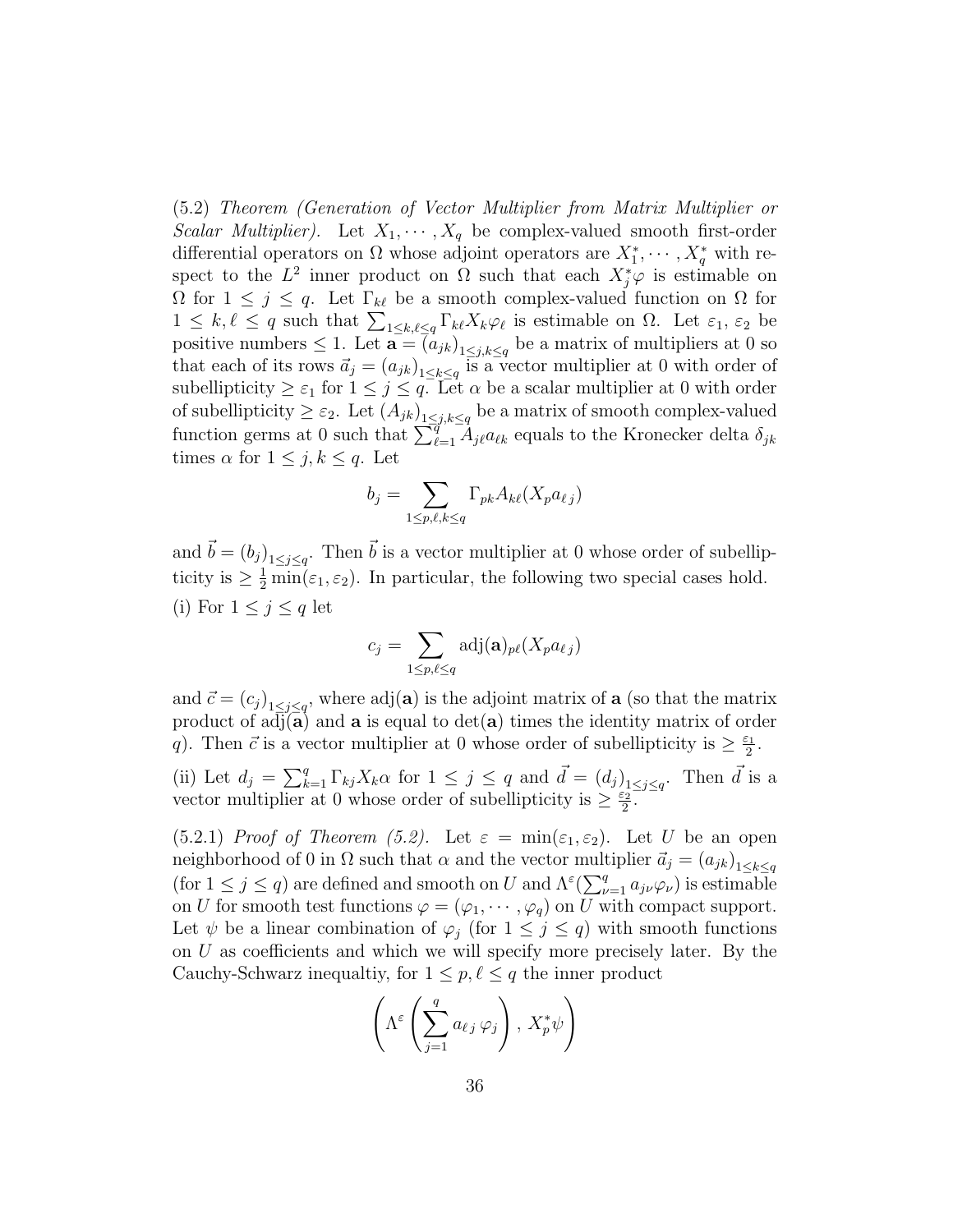is estimable on U, because  $\vec{a}_{\ell}$  is a vector-multiplier for  $1 \leq \ell \leq q$  and  $X_p^* \psi$ is estimable (from the estimability of  $X_p^*\varphi$ ) for  $1 \leq p \leq q$ . Note that the constant of estimability depends on the smooth coefficient functions in the linear combination  $\psi$  of  $\varphi_1, \dots, \varphi_q$  which are yet to be specified. Integration by parts applied to  $X_p$  (by switching  $X_p$  over to  $X_p^*$  in the inner product) yields the estimability of

$$
(5.2.1.1) \qquad \left(\Lambda^{\varepsilon}\left(\sum_{j=1}^{q}(X_{p}a_{\ell j})\varphi_{j}\right), \psi\right) + \left(\Lambda^{\varepsilon}\left(\sum_{j=1}^{q}a_{\ell j}(X_{p}\varphi_{j})\right), \psi\right)
$$

on U for  $1 \leq p, \ell \leq q$  after we take care of the error terms from the commutator of pseudodifferential operators in the standard way.

Now we apply  $\sum_{\ell=1}^q A_{k\ell}$  to (5.2.1.1) to get the estimability of

$$
\left(\Lambda^{\varepsilon}\left(\sum_{\ell,j=1}^{q} A_{k\ell}(X_{p}a_{\ell j})\varphi_{j}\right), \psi\right) + \left(\Lambda^{\varepsilon}\left(\sum_{\ell,j=1}^{q} A_{k\ell}a_{\ell j}(X_{p}\varphi_{j})\right), \psi\right)
$$

on U for  $1 \leq k \leq q$ , which is the same as

(5.2.1.2) 
$$
\left(\Lambda^{\varepsilon}\left(\sum_{\ell,j=1}^{q}A_{k\ell}(X_pa_{\ell j})\varphi_j\right),\psi\right)+\left(\Lambda^{\varepsilon}\left(\alpha(X_p\varphi_k)\right),\psi\right),\right.
$$

because  $\sum_{j=1}^q A_{ij} a_{j\ell} = \alpha \delta_{i\ell}$  for  $1 \leq j, \ell \leq q$ .

We apply  $\sum_{1 \leq p,k \leq q} \Gamma_{pk}$  to (5.2.1.2) to get the estimability of

$$
\left(\Lambda^{\varepsilon}\left(\sum_{1\leq p,\ell,j,k\leq q}\Gamma_{pk}A_{k\ell}(X_pa_{\ell,j})\varphi_j\right),\,\psi\right)+\left(\Lambda^{\varepsilon}\left(\alpha\sum_{1\leq p,k\leq q}\Gamma_{pk}(X_p\varphi_k)\right),\,\psi\right)
$$

on  $U$ , which is the same as

$$
\left(\Lambda^{\varepsilon}\left(\sum_{1\leq p,\ell,j,k\leq q}\Gamma_{pq}A_{q\ell}(X_pa_{\ell\,j})\varphi_j\right),\,\psi\right)+\left(\sum_{1\leq p,k\leq q}\Gamma_{pq}(X_p\varphi_q),\,\Lambda^{\varepsilon}\left(\overline{\alpha}\,\psi\right)\right)
$$

up to estimable error terms from the commutators of pseudodifferential operators.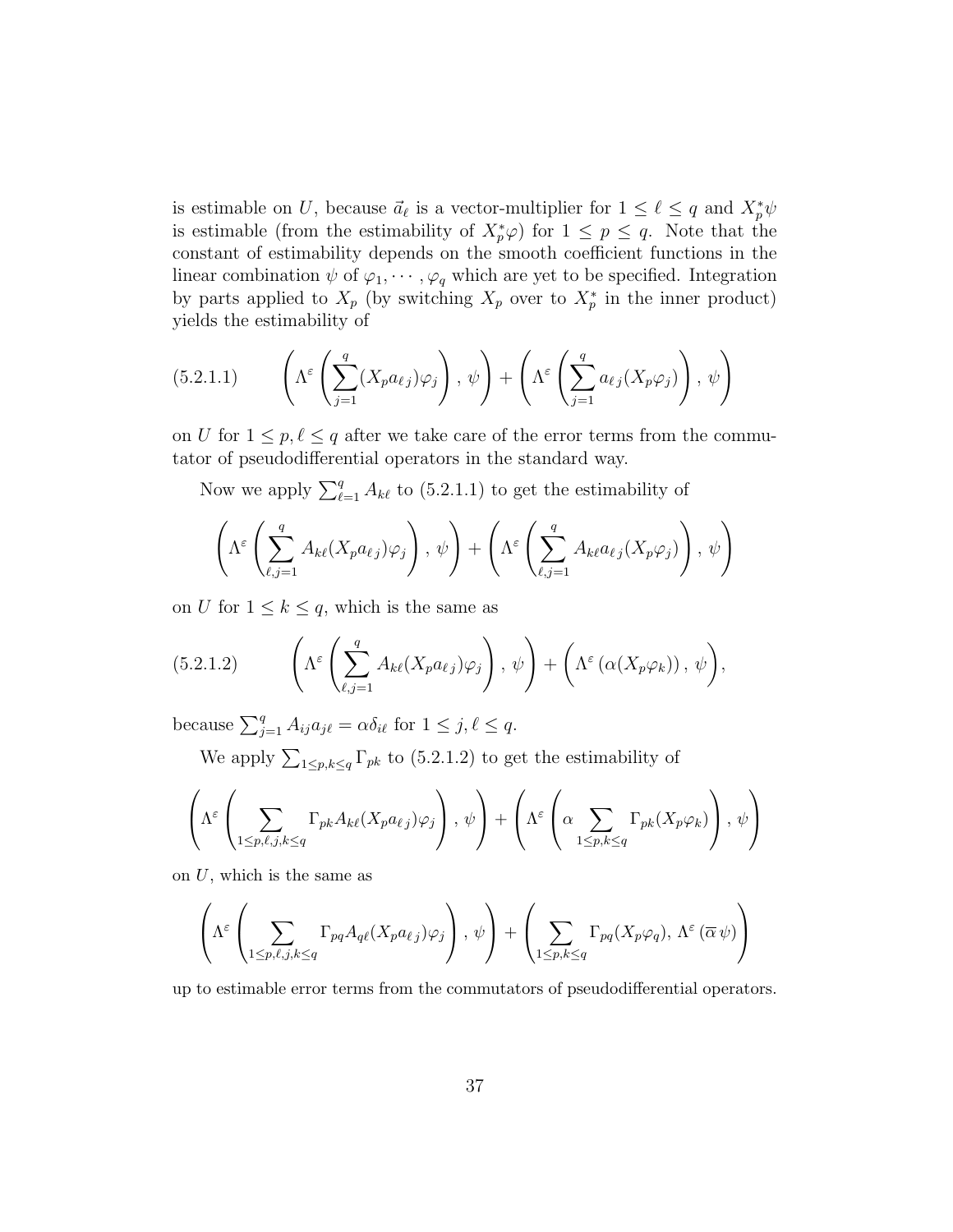Since  $\bar{\alpha}$  is a scalar-multiplier at 0 (on account of  $\alpha$  being a scalar multiplier at 0), from the estimability of  $\sum_{1 \leq p,k \leq q} \Gamma_{pk}(X_p \varphi_k)$  on U and the Cauchy-Schwarz inequality we conclude that

$$
\left(\sum_{1 \le p \le r, 1 \le k \le q} \Gamma_{pk}(X_p \varphi_k), \Lambda^{\varepsilon}(\overline{\alpha}\,\psi)\right)
$$

is estimable on U. Hence

$$
\left(\Lambda^{\varepsilon}\left(\sum_{1\leq p\leq r,\,1\leq\ell,j,k\leq q}\Gamma_{pk}A_{k\ell}(X_pa_{\ell\,j})\varphi_j\right),\,\psi\right)
$$

is estimable on U.

We can now choose

$$
\psi = \sum_{1 \le p,\ell,j,k \le q} \Gamma_{pk} A_{k\ell} (X_p a_{\ell j}) \varphi_j
$$

so that

$$
\left(\Lambda^{\varepsilon}\left(\sum_{1\leq p\leq r,\,1\leq\ell,j,k\leq q}\Gamma_{pk}A_{k\ell}(X_pa_{\ell,j})\varphi_j\right),\,\psi\right)
$$

is equal to

$$
\left\|\Lambda^{\frac{\varepsilon}{2}}\sum_{j=1}^qb_j\varphi_j\right\|^2
$$

This means that  $\vec{b}$  is a vector multiplier at 0 whose order of subellipticity is  $\geq \frac{\varepsilon}{2}$  $\frac{\varepsilon}{2}$ .

We now look at the two special cases. The special case (i) follows from setting  $(A_{jk})_{1\leq j,k\leq q}$  to be the adjoint matrix adj(a) of the matrix a and setting  $\alpha$  to be det(a) with  $\varepsilon_2 = \varepsilon_1$ . The special case (ii) follows from setting  $A_{jk}$  to be the Kronecker delta  $\delta_{jk}$  for  $1 \leq j, k \leq q$  and setting  $a_{jk}$  to be  $\alpha \delta_{jk}$  for  $1 \leq j, k \leq q$ with  $\varepsilon_1 = \varepsilon_2$  Q.E.D.

(5.3) Remark. Though Theorem (5.2) is presented as involving interior estimates, the same argument works also in boundary situations like the complex Neumann problem where, for the argument, integration by parts is needed only for the boundary tangential directions which do not affect the condition of the test forms to be in the domain of the actual adjoint  $\bar{\partial}$ <sup>∗</sup> of  $\bar{\partial}$ . The special case (ii) of Theorem (5.2), after modification for application to the situation of the complex Neumann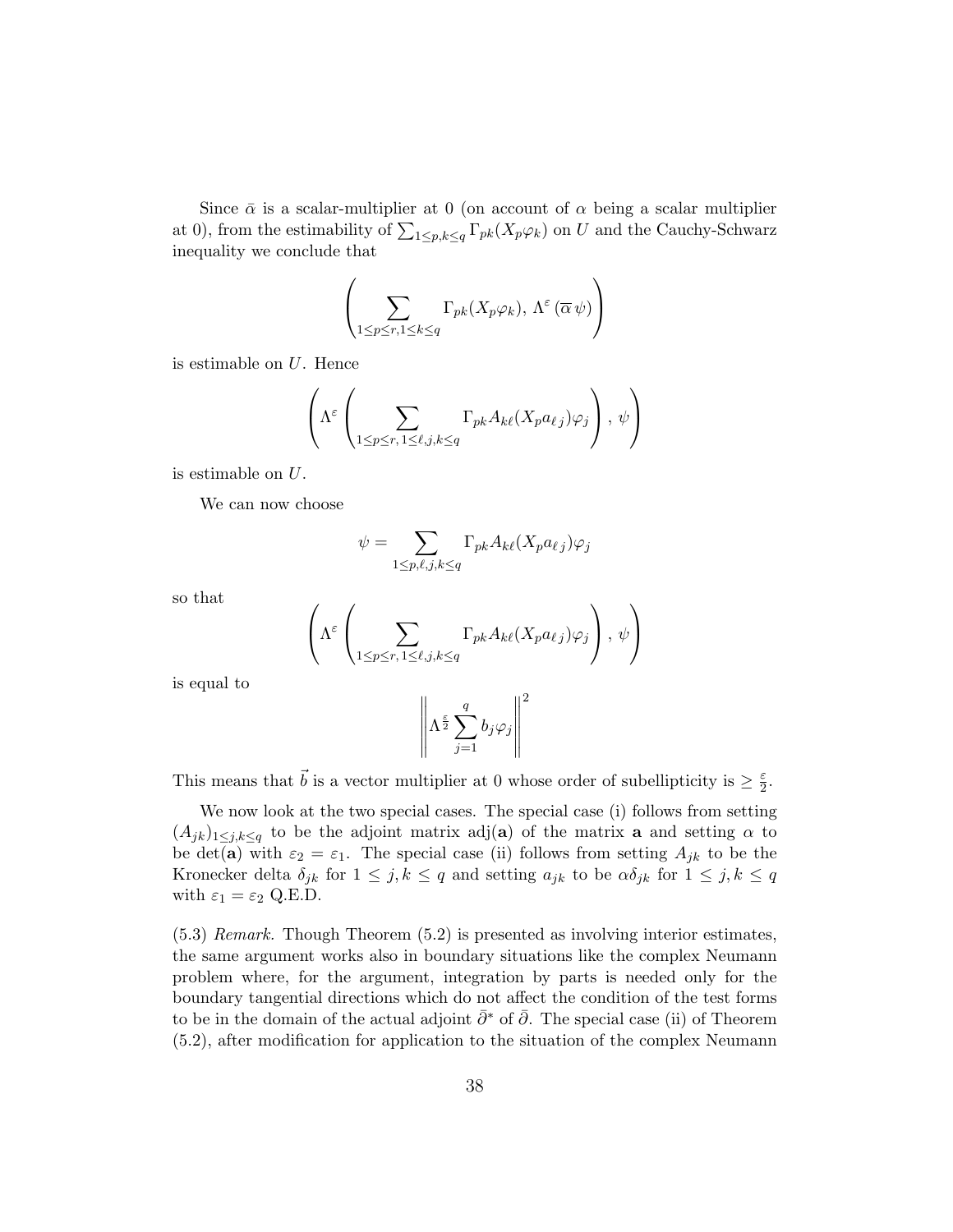problem for special domains, gives a procedure to generate a vector multiplier from a matrix multiplier. In (6.5) below, computations of examples are given to show that this procedure is a new procedure of generating vector multipliers for special domains in  $\mathbb{C}^n$  with  $n \geq 4$ .

(5.4) Estimable Linear Combinations and Initial Multipliers. The goal of the techninque of multiplier ideal sheaves is to use the differential relations among the multipliers and some initial multipliers to conclude, under some geometric conditions, that the function which is identically 1 is a scalar multiplier. An increase in the differential relations among the multipliers facilitates the achievement of the goal. Theorem (5.2) uses the collection  $(\Gamma_{k\ell})_{1\leq k,\ell\leq q}$  of smooth functions on  $\Omega$ to construct a new vector multiplier from a matrix multiplier. The condition on the collection  $(\Gamma_{k\ell})_{1\leq k,\ell\leq q}$  of smooth functions on  $\Omega$  is that  $\sum_{1\leq k,\ell\leq q} \Gamma_{k\ell} X_k \varphi_{\ell}$  is estimable on  $\Omega$ . For that reason we refer to the collection  $(\Gamma_{k\ell})_{1\leq k,\ell\leq q}$  of smooth functions on  $\Omega$  an *estimable linear combination*. To facilitate the construction of new vector multipliers, we can use a family of such estimable linear combinations  $\left(\Gamma^{(\lambda)}_{k\ell}\right)_{1\leq k,\ell\leq q}$ indexed by  $1 \leq \lambda \leq \lambda^*$  instead of a single one. There remains the crucial question of geometric conditions to guarantee solution of the regularity problem. This condition (which is similar to the condition of finite type for the complex Neumann problem) should be a condition on the family of estimable linear combinations  $(\Gamma_{k\ell}^{(\lambda)})_{1\leq k,\ell\leq q}$  for  $1\leq \lambda \leq \lambda^*$  and the choice of initial scalar multipliers  $\alpha^{(\sigma)}$  (for  $1 \leq \sigma \leq \sigma^*$ ) and initial vector multipliers  $\vec{\alpha}^{(\tau)}$  (for  $1 \leq \tau \leq \tau^*$ ). This question has not yet been satisfactorily answered.

### §6. New Procedure to Generate Vector Multiplier from Matrix Multiplier in Complex Neumann Problem of Special Domain

We now modify the argument in the special case (ii) of Theorem  $(5.2)$  to apply to the complex Neumann problem to obtain a new procedure of generating a vector multiplier from a matrix multiplier. This new procedure works for any bounded weakly pseudoconvex domain with smooth boundary, but we will carry out the modification only for a special domain, because the notations for a special domain have already been introduced here to make the argument for a special domain easier to present. Then we show by explicit computation for some special domains in  $\mathbb{C}^4$  that this new way of generating a vector multiplier cannot be derived from Kohn's procedures in (2.1).

(6.1) New Procedure to Generate Vector Multiplier from Matrix Multiplier for the Complex Neumann Problem. Let  $\Omega$  be a special domain in  $\mathbb{C}^{n+1}$  (with coordinates  $w, z_1, \dots, z_n$  defined by holomorphic functions  $F_j(z_1, \dots, z_n)$  on some open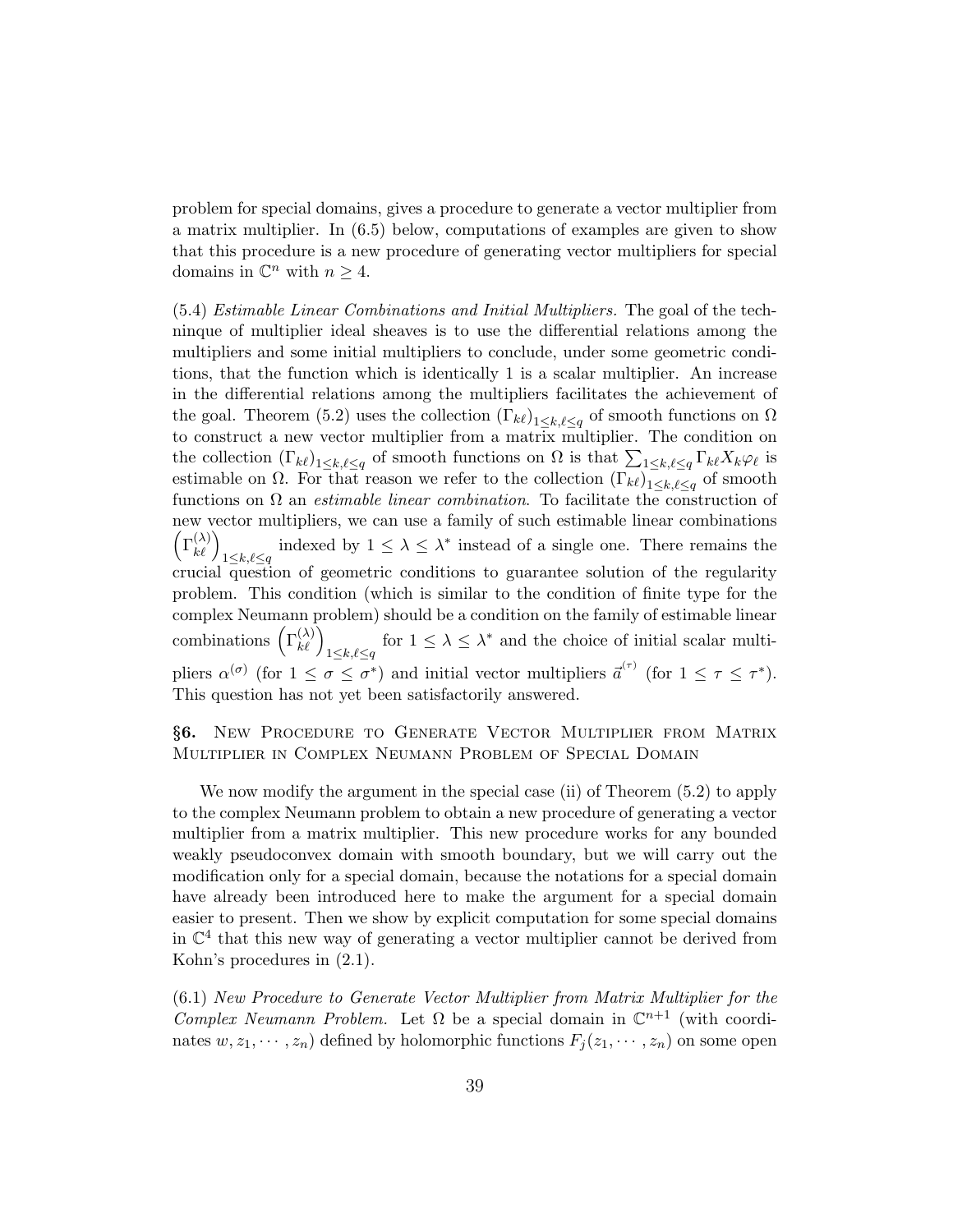neighborhood of  $\Omega$ , as described in (2.8.1). For the complex Neumann problem for the special domain  $\Omega$  in  $\mathbb{C}^{n+1}$ , the roles of the vector fields  $X_1, \cdots, X_q$  are played by  $\partial_j = \frac{\partial}{\partial z}$  $\frac{\partial}{\partial z_j}$  for 1 ≤ j ≤ n and the roles of  $X_1^*, \cdots, X_q^*$  are played by  $\partial_{\bar{j}} = \frac{\partial}{\partial \bar{z}_j}$  $\partial \bar z_j$ for  $1 \leq j \leq n$  and the role of  $\Gamma_{jk}$  for  $1 \leq j, k \leq q$  is played by the Kronecker delta  $\delta_{jk}$  for  $1 \leq j, k \leq n$ . Let  $\mathbf{a} = (a_{jk})_{1 \leq j,k \leq n}$  be a matrix whose entry  $a_{jk}$  is a holomorphic function of  $z_1, \dots, z_n$  defined on an open neighborhood of 0 in  $\mathbb{C}^n$  for  $1 \leq j, k \leq n$  such that each row vector  $\vec{a}_j = (a_{jk})_{1 \leq k \leq n}$  is a vector multiplier at 0 with order of subellipticity  $\geq \eta$  (for some  $0 < \eta \leq 1$ ). Let U be an open neighborhood of 0 in  $\mathbb{C}^{n+1}$  such that each  $a_{jk}$ , as a holomorphic function in  $z_1, \dots, z_n, w$ but independent of  $w$ , is defined on  $U$ .

Let  $\varphi = \sum_{j=1}^n \varphi_j \, d\bar{z}_j + \hat{\varphi} \, d\bar{w}$  be a smooth test  $(1,0)$ -form on  $\bar{\Omega} \cap U$  with compact support which is in the domain of the actual adjoint  $\bar{\partial}$ <sup>∗</sup> of  $\bar{\partial}$ . Let  $\psi$  be a scalar function which is a linear combination of  $\varphi_{\overline{j}}$  with smooth functions as coefficients and which we will specify more precisely later. Let  $0 < \varepsilon < \frac{\eta}{2}$ . The  $L^2$  inner product

$$
\left(\Lambda^{2\varepsilon}\left(\sum_{j=1}^n a_{\ell j}\,\varphi_{\bar{j}}\right),\,\bar{\partial}_p\psi\right)
$$

is estimable on  $U$  by the Cauchy-Schwarz inequaltiy from the assumption that  $\vec{a}_{\ell} = \sum_{j=1}^n a_{\ell j} dz_j$  is a vector-multiplier at 0 with order of subellipticity  $\geq \eta \geq 2\varepsilon$ for  $1 \leq \ell \leq n$  and the assumption that the  $L^2$  norm of  $\bar{\partial}_p \psi$  is estimable on U for  $1 \leq p \leq n$  (from the estimability of  $\bar{\partial}_p \varphi_{\bar{j}}$  on U for any  $1 \leq p, j \leq n$ ). Integration by parts applied to  $\bar{\partial}_p$  yields the estimability of

(6.1.1) 
$$
\left(\Lambda^{2\varepsilon}\left(\sum_{j=1}^n(\partial_p a_{\ell j})\varphi_{\bar{j}}\right),\psi\right)+\left(\Lambda^{2\varepsilon}\left(\sum_{j=1}^n a_{\ell j}(\partial_p \varphi_{\bar{j}})\right),\psi\right)
$$

on U after we take care of the error terms from the commutators of operators in the standard way.

Let  $(A_{q\ell})_{1\leq q,\ell\leq n}$  be the adjoint matrix of **a** so that  $\sum_{j=1}^{n} A_{ij}a_{jk} = (\det \mathbf{a})\delta_{ik}$ for  $1 \leq i, k \leq n$  (where  $\delta_{jk}$  is the Kronecker delta). Now for  $1 \leq p \leq n$  we apply  $\sum_{\ell=1}^n A_{p\ell}$  to (6.1.1) to get the estimability of

$$
\left(\Lambda^{2\varepsilon}\left(\sum_{\ell,j=1}^n A_{p\ell}(\partial_p a_{\ell j})\varphi_{\bar{j}}\right),\,\psi\right)+\left(\Lambda^{2\varepsilon}\left(\sum_{\ell,j=1}^n A_{p\ell}a_{\ell j}(\partial_p\varphi_{\bar{j}})\right),\,\psi\right)
$$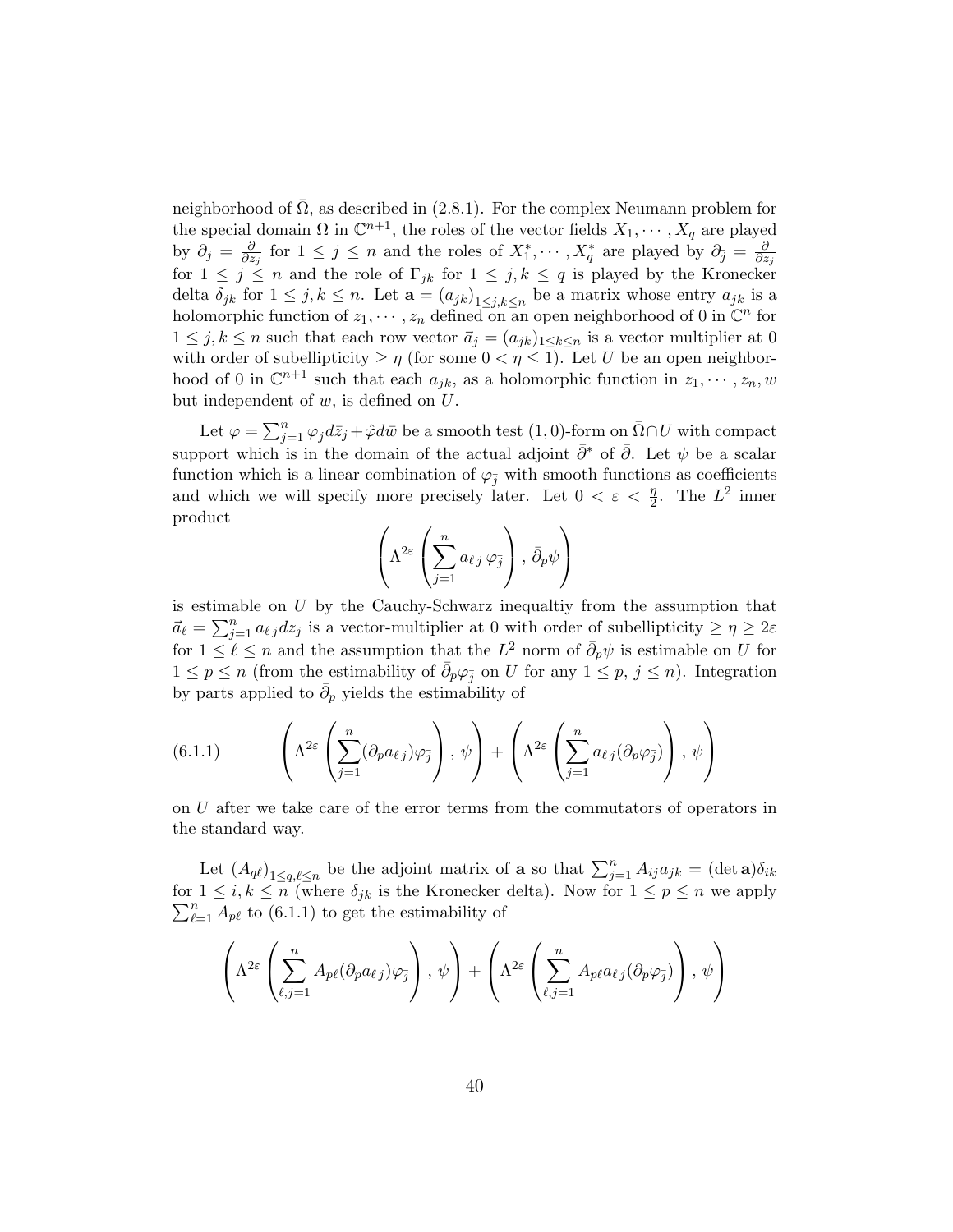on  $U$ , which is the same as

(6.1.2) 
$$
\left(\Lambda^{2\varepsilon}\left(\sum_{\ell,j=1}^n A_{p\ell}(\partial_p a_{\ell j})\varphi_{\bar{j}}\right), \psi\right) + \left(\Lambda^{2\varepsilon}\left((\det \mathbf{a})(\partial_p \varphi_{\bar{p}})\right), \psi\right),
$$

because  $\sum_{j=1}^{n} A_{ij} a_{jk} = (\det \mathbf{a}) \delta_{ik}$  for  $1 \leq i, k \leq n$ .

We now sum (6.1.2) over  $1 \leq p \leq n$  to get the estimability of

$$
\left(\Lambda^{2\varepsilon}\left(\sum_{p,\ell,j=1}^n A_{p\ell}(\partial_p a_{\ell j})\varphi_{\bar{j}}\right),\,\psi\right) + \left(\Lambda^{2\varepsilon}\left((\det\mathbf{a})\left(\sum_{p=1}^n \partial_p \varphi_{\bar{p}}\right)\right),\,\psi\right)
$$

on  $U$ , which is the same as

$$
\left(\Lambda^{2\varepsilon}\left(\sum_{p,\ell,j=1}^n A_{p\ell}(\partial_p a_{\ell j})\varphi_{\bar{j}}\right),\,\psi\right)+\left(\sum_{p=1}^n \partial_p \varphi_{\bar{p}},\,\Lambda^{2\varepsilon}\left(\overline{(\det\mathbf{a})}\psi\right)\right).
$$

As a determinant whose rows are vector-multipliers with order of subellipticity  $\geq \eta \geq 2\varepsilon$ , the determinant det(a) (as well as its complex-conjugate) is a scalarmultiplier with order of subellipticity  $\geq \eta \geq 2\varepsilon$ . The function  $\Lambda^{2\varepsilon}(\overline{\det \mathbf{a}})\psi$ is estimable on U, because  $\psi$  is a linear combination of  $\varphi_{\overline{j}}$  for  $1 \leq j \leq n$  with smooth functions as coefficients. From the estimability of  $\sum_{p=1}^{n} \partial_p \varphi_{\bar{p}}$  on U and the Cauchy-Schwarz inequality we conclude that

$$
\left(\Lambda^{2\varepsilon}\left(\sum_{p,\ell,j=1}^n A_{p\ell}(\partial_p a_{\ell j})\varphi_{\overline{j}}\right),\,\psi\right)
$$

is estimable on U. We now choose

$$
\psi = \sum_{p,\ell,j=1}^n A_{p\ell} (\partial_p a_{\ell j}) \varphi_{\bar{j}}
$$

so that

$$
\left(\Lambda^{2\varepsilon}\left(\sum_{p,\ell,j=1}^n A_{p\ell}(\partial_p a_{\ell j})\varphi_{\bar{j}}\right),\,\psi\right)_{L^2(\Omega)}
$$

is equal to  $\|\Lambda^{\varepsilon}\psi\|_{L^2(\Omega)}^2$ . This means that the  $(1,0)$ -form

$$
\sum_{j=1}^n \left( \sum_{1 \le p,\ell \le n} A_{p\ell}(\partial_p a_{\ell j}) \right) dz_j
$$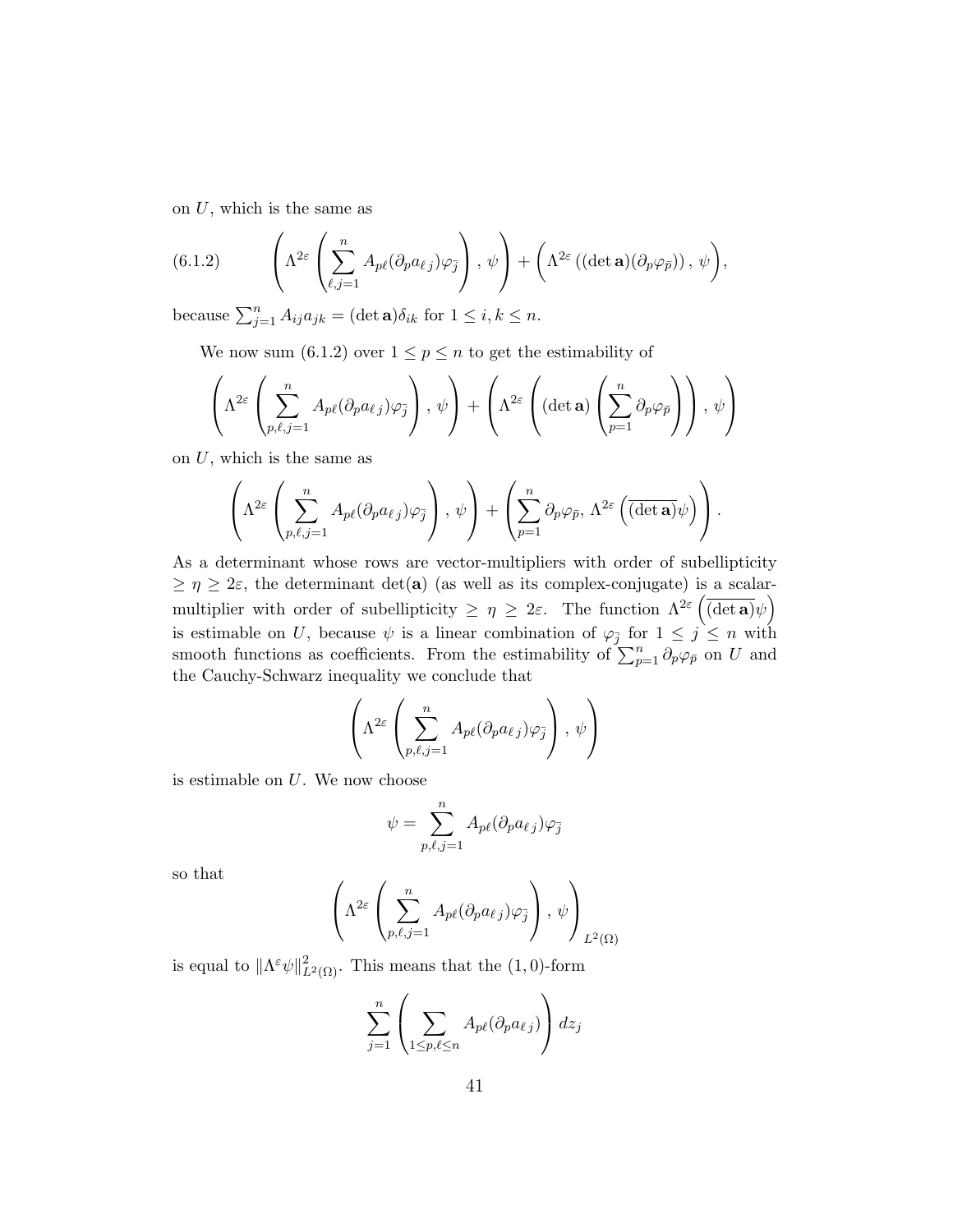is a vector-multiplier with order of subellit picity  $\geq \frac{\eta}{2}$  $\frac{\eta}{2}$ .. This is a new process of producing vector-multipliers from a matrix of vector-multipliers. We now summarize the result in the following theorem.

(6.2) Theorem. Let  $\Omega$  be a special domain in  $\mathbb{C}^{n+1}$  (with coordinates  $w, z_1, \dots, z_n$ ) defined by (2.8.1.1). Assume that 0 is a boundary point of  $\Omega$ . Let  $\mathbf{a} = (a_{jk})_{1 \leq j,k \leq n}$ be a matrix whose entry  $a_{ik}$  is a holomorphic function of  $z_1, \dots, z_n$  defined on an open neighborhood of 0 in  $\mathbb{C}^n$  for  $1 \leq j, k \leq n$  such that each row vector  $\vec{a}_j = (a_{jk})_{1 \leq k \leq n}$  is a vector multiplier at 0 with order of subellipticity  $\geq \eta$  (for some  $0 < \eta \leq 1$ ). Let adj(a) be the adjoint matrix of a. Then the holomorphic  $(1, 0)$ -form

(6.2.1) 
$$
\sum_{j=1}^{n} \left( \sum_{1 \leq p,\ell \leq n} (\text{adj}(\mathbf{a}))_{p\ell} (\partial_p a_{\ell j}) \right) dz_j
$$

is a vector multiplier at 0 with order of subellipticity  $\geq \frac{\eta}{2}$  $\frac{\eta}{2}$ , where  $(\text{adj}(a))_{p\ell}$  is the entry of adj(a) in the p-th row and the  $\ell$ -th column.

(6.3) Comparison with Known Procedure of Generating Vector Multiplier from *Matrix Multiplier.* In the case of a special domain, the known procedure  $(B)(i)(ii)$ in  $(2.1)$  to generate a vector multiplier from a given matrix multiplier **a** is to first use  $(B)(ii)$  in  $(2.1)$  to get the determinant det(a) of a as a scalar multiplier and then use (B)(i) in (2.1) to get the (1,0)-form  $\partial(\det(a))$  as a vector multiplier. Here we use the same notations as in (6.2).

We would like to compare  $\partial(\det(a))$  with the vector multiplier from Theorem (6.2). Since  $\sum_{j=1}^{n} (adj(a))_{kj} a_{jk} = det(a)$  for any  $1 \leq k \leq n$ , we have

(6.3.1) 
$$
\partial(\det \mathbf{a}) = \sum_{j=1}^{n} (\partial (\mathrm{adj}(\mathbf{a}))_{kj}) a_{jk} + \sum_{j=1}^{n} (\mathrm{adj}(\mathbf{a}))_{kj} (\partial a_{jk})
$$

which is different from the vector multiplier (6.2.1) where the index j of  $a_{\ell j}$  is used as the index for the component of the vector multiplier instead of the subscript  $j$ of  $\partial_i$  which is the index for the component of the vector multiplier (6.3.1).

As shown in the computations given below in (6.4) and (6.5), it turns out that in the case of  $n = 2$  the old procedure (B)(i)(ii) in (2.1) produces the same result as the new procedure given in Theorem (6.2), but in the case of  $n \geq 3$  the new procedure indeed gives some new vector multipliers different from those produced by the procedures  $B(i)(ii)$ .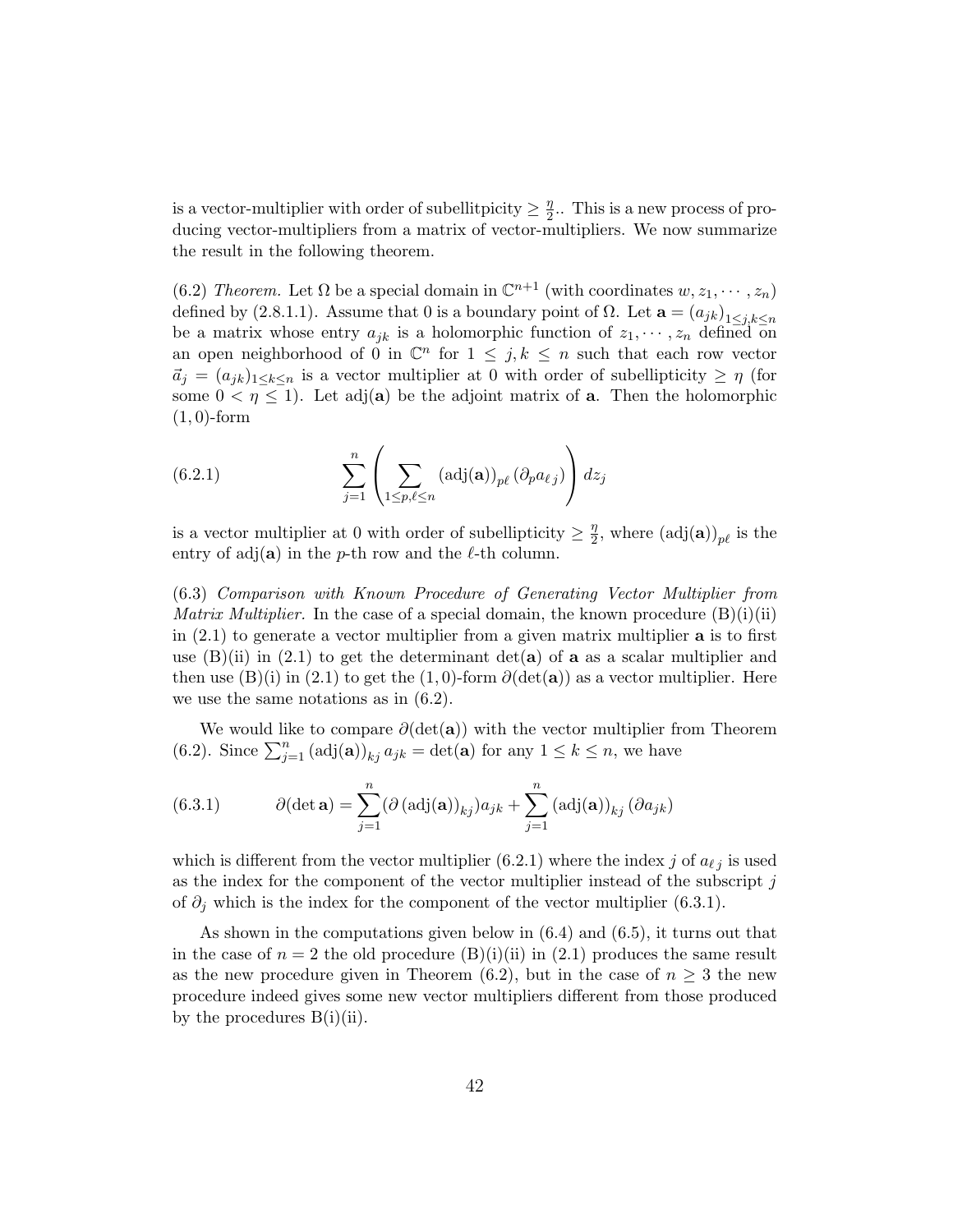(6.4) New Procedure Gives No New Vector Multipliers for 3-Dimensional Special Domain. We explicitly compute (6.2.1) and (6.3.1) in the case of a special domain  $\Omega$  in  $\mathbb{C}^3$  to determine whether the result (6.2.1) from the new procedure is different from the result (6.3.1) from the old procedure. We need only consider holomorphic functions and holomorphic 1-forms on  $\mathbb{C}^2$  as scalar and vector multipliers. Let  $a_{j1}dz_1 + a_{j2}dz_2$  as two holomorphic 1-forms which are vector multipliers. For the matrix multiplier  $\mathbf{a} = (a_{jk})_{1 \leq j,k \leq 2}$ , the adjoint matrix adj(**a**) is

$$
(A_{jk})_{1 \le j,k \le 2} = \begin{pmatrix} a_{22} & -a_{12} \\ -a_{21} & a_{11} \end{pmatrix}.
$$

The vector multiplier generated by the new procedure is  $b_1 dz_1 + b_2 dz_2$  with

$$
b_j = A_{11}\partial_1 a_{1j} + A_{12}\partial_1 a_{2j} + A_{21}\partial_2 a_{1j} + A_{22}\partial_2 a_{2j}
$$
  
=  $a_{22}\partial_1 a_{1j} - a_{12}\partial_1 a_{2j} - a_{21}\partial_2 a_{1j} + a_{11}\partial_2 a_{2j}.$ 

On the other hand,

$$
\partial_j(\det \mathbf{a}) = a_{11}\partial_j a_{22} + a_{22}\partial_j a_{11} - a_{12}\partial_j a_{21} - a_{21}\partial_j a_{12}
$$

so that the difference of their dot products with a test  $(0, 1)$ -form  $\varphi$  is

$$
(b_1 dz_1 + b_2 dz_2) \cdot \varphi - (\partial(\det \mathbf{a})) \cdot \varphi
$$
  
=  $(a_{22}(\partial_1 a_{11})\varphi_{\bar{1}} - a_{12}(\partial_1 a_{21})\varphi_{\bar{1}} - a_{21}(\partial_2 a_{11})\varphi_{\bar{1}} + a_{11}(\partial_2 a_{21})\varphi_{\bar{1}}$   
+  $a_{22}(\partial_1 a_{12})\varphi_{\bar{2}} - a_{12}(\partial_1 a_{22})\varphi_{\bar{2}} - a_{21}(\partial_2 a_{12})\varphi_{\bar{2}} + a_{11}(\partial_2 a_{22})\varphi_{\bar{2}})$   
 $-(a_{11}(\partial_1 a_{22})\varphi_{\bar{1}} + a_{22}(\partial_1 a_{11})\varphi_{\bar{1}} - a_{12}(\partial_1 a_{21})\varphi_{\bar{1}} - a_{21}(\partial_1 a_{12})\varphi_{\bar{1}}$   
+  $a_{11}(\partial_2 a_{22})\varphi_{\bar{2}} + a_{22}(\partial_2 a_{11})\varphi_{\bar{2}} - a_{12}(\partial_2 a_{21})\varphi_{\bar{2}} - a_{21}(\partial_2 a_{12})\varphi_{\bar{2}})$   
=  $(\partial_2 a_{21} - \partial_1 a_{12})(a_{11}\varphi_{\bar{1}} + a_{12}\varphi_{\bar{2}}) + (\partial_1 a_{12} - \partial_2 a_{21})(a_{21}\varphi_{\bar{1}} + a_{22})\varphi_{\bar{2}}$ 

with the cancellation of the four pairs of terms  $((1,1),(3,2)), ((1,2),(3,3)), ((2,3),(4,4)),$  $((2,4),(4,1))$  where  $(j,k)$  refers to the term on the j-th row in the k-th position in the array of terms in four rows of four terms each. The difference is a linear combination of  $a_{j1}\varphi_{\bar{1}} + a_{j2}\varphi_{\bar{2}}$  for  $j = 1, 2$  with smooth coefficients and is known to be estimable, because  $a_{j1}dz_1 + a_{j2}dz_2$  is a vector multiplier for  $j = 1, 2$ . It means that in the case of a special domain in  $\mathbb{C}^3$  the new procedure does not give any new multipliers.

(6.5) New Procedure Gives More Vector Multipliers for 4-Dimensional Special Domain. The new procedure of generating vector multipliers already gives vector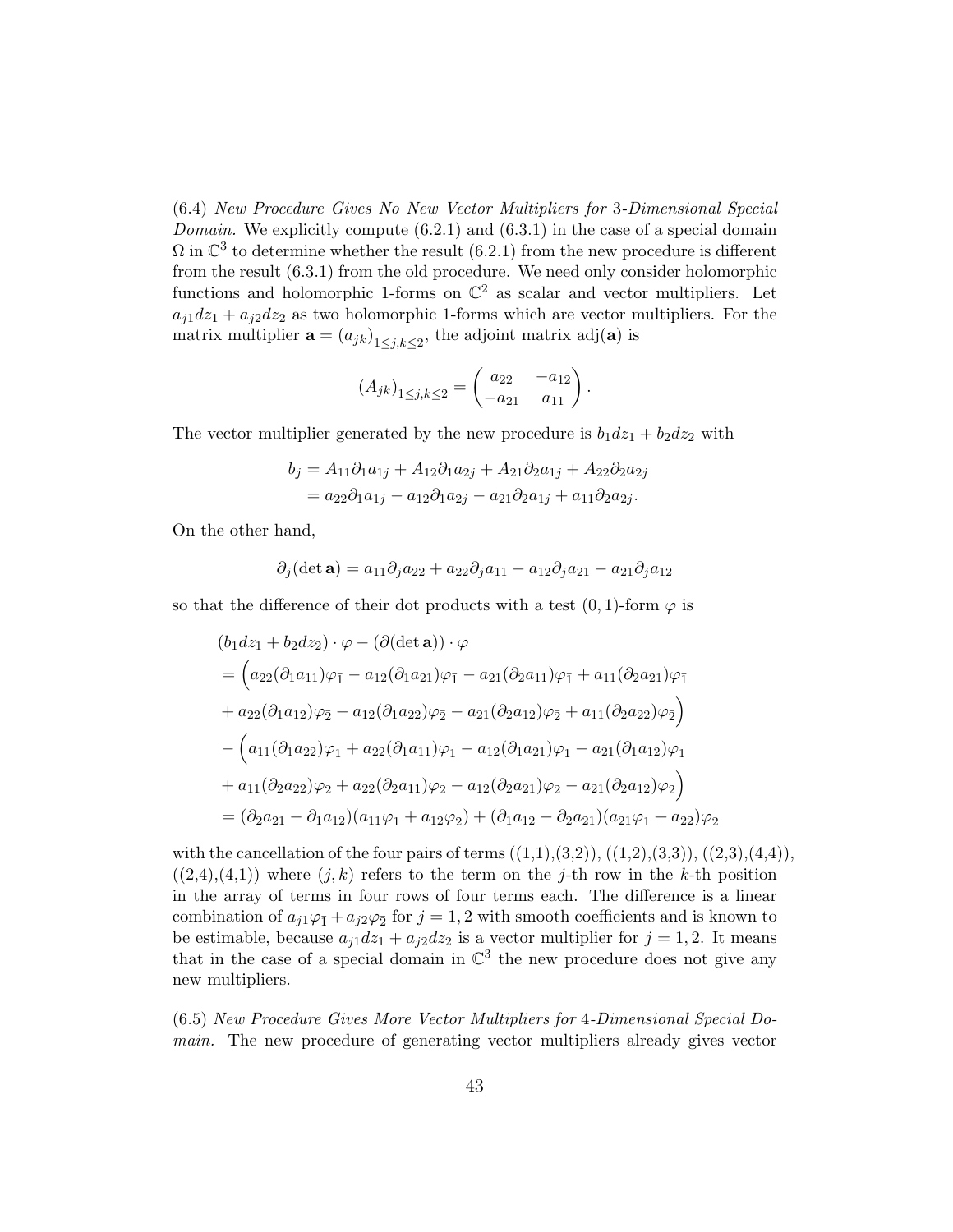multiplies different from those generated by the procedure  $B(i)(ii)$  in (2.1) in the case of special domain in  $\mathbb{C}^4$ , as shown in the following computation. Consider the upper triangular matrix

$$
\mathbf{a} = \begin{pmatrix} a_{11} & \xi & 0 \\ 0 & a_{22} & \eta \\ 0 & 0 & a_{33} \end{pmatrix}
$$

whose three row vectors are vector multipliers which are holomorphic in the variables  $z_1, z_2, z_3$ . Its adjoint matrix  $adj(a)$ , as the inverse of a times its determinant, is

$$
(A_{jk})_{1 \le j,k \le 3} = \begin{pmatrix} a_{22}a_{33} & -a_{33}\xi & \xi\eta \\ 0 & a_{11}a_{33} & -a_{11}\eta \\ 0 & 0 & a_{11}a_{22} \end{pmatrix}.
$$

We now compare the vector multiplier  $\partial(\det {\bf a})$  with the vector multiplier  $\sum_{j=1}^3 b_j dz_j$ generated by the new procedure by taking the difference of their dot products with a test function  $\varphi = \sum_{j=1}^3 \varphi_j dz_j + \hat{\varphi} dw$  to get

$$
\left(\sum_{j=1}^{3} b_j dz_j\right) \cdot \varphi - \partial(\det \mathbf{a}) \cdot \varphi
$$
  
= 
$$
\sum_{1 \le j < k \le 3} A_{jk} (\partial_\nu a_{jk}) \varphi_{\bar{\nu}}
$$
  
= 
$$
\sum_{\nu=1}^{3} (-a_{33} \xi \partial_\nu \xi - a_{11} \eta \partial_\nu \eta) \varphi_{\bar{\nu}}
$$
  
= 
$$
-\frac{1}{2} \sum_{\nu=1}^{3} (a_{33} \partial_\nu (\xi^2) - a_{11} \partial_\nu (\eta^2)) \varphi_{\bar{\nu}}.
$$

The assumption that a is a matrix multiplier gives us only the estimability of

$$
a_{11}\varphi_{\bar{1}} + \xi\varphi_{\bar{2}}, \quad a_{22}\varphi_{\bar{2}} + \eta\varphi_{\bar{3}}, \quad a_{33}\varphi_{\bar{3}},
$$

from which we cannot conclude the estimability of

$$
-\frac{1}{2}\sum_{\nu=1}^3 \left( a_{33} \partial_\nu (\xi^2) - a_{11} \partial_\nu (\eta^2) \right) \varphi_{\bar{\nu}}
$$

for arbitrary functions  $\xi$  and  $\eta$ , because even in the special case of  $\varphi_{\bar{1}} = \varphi_{\bar{2}} = 0$ , the estimability of

$$
-\frac{1}{2}\sum_{\nu=1}^3 \left(a_{33}\partial_\nu(\xi^2) - a_{11}\partial_\nu(\eta^2)\right)\varphi_{\bar{\nu}}
$$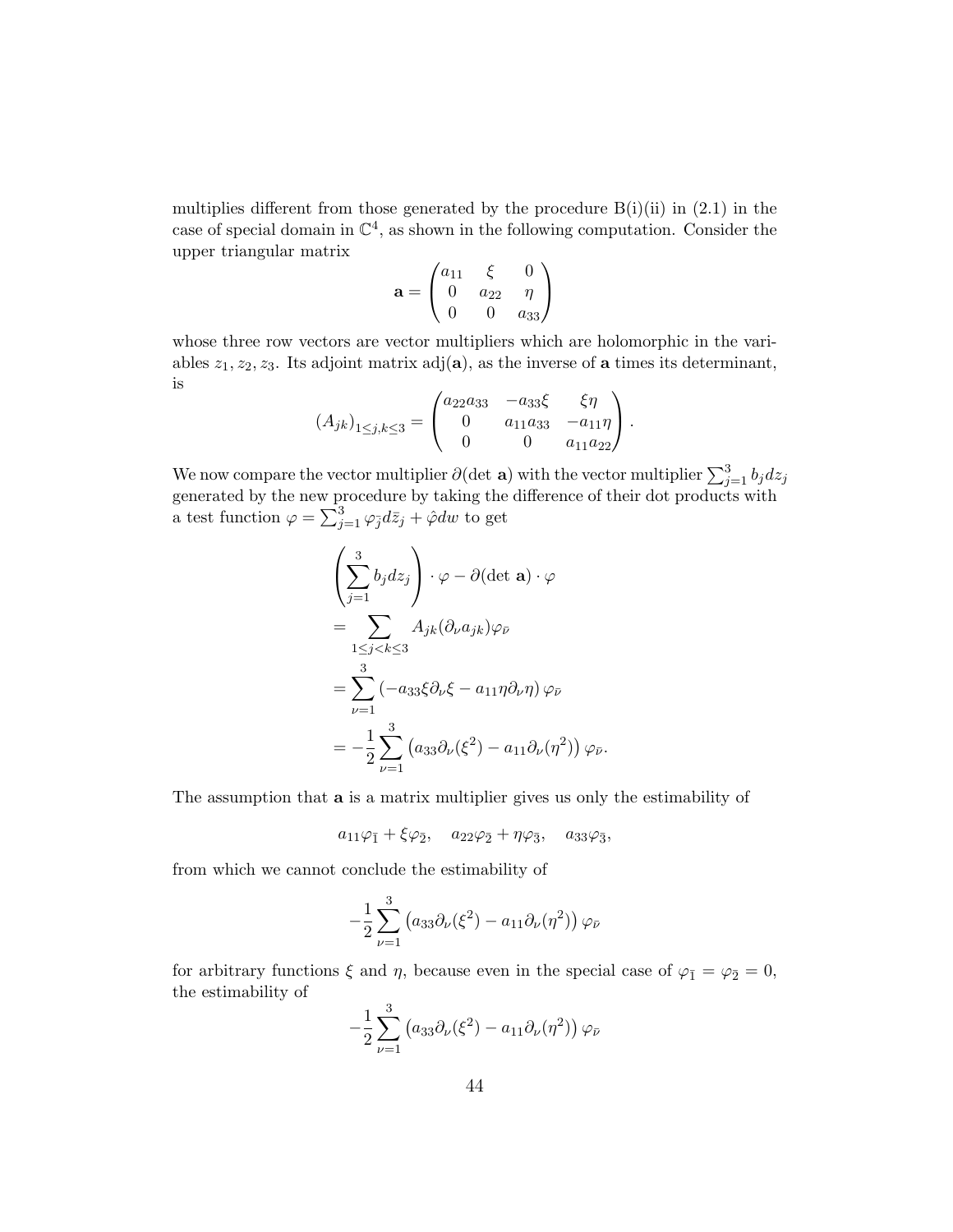would mean the estimability of  $a_{11}\partial_3(\eta^2)\varphi_3$  for arbitrary  $a_{11}$  and  $\eta$ , which cannot be derived from the estimability of  $a_{33}\varphi_{\bar{3}}$ . This shows that the new procedure gives more vector multipliers.

#### **REFERENCES**

[Catlin-D'Angelo2010] David Catlin and John P. D'Angelo, Subelliptic estimates. In: Several Complex Variables and Connections with PDE Theory and Geometry (Proc. 2008 Fridbourg Conference for Linda Rothschild). ed. Ebenfelt et al. Trends in Mathematics. Birkhäuser/Springer Basel AG, Basel, 2010, pp.75 – 94.

[D'Angelo1979] John P. D'Angelo, Finite type conditions for real hypersurfaces. J. Differential Geom. 14 (1979), 59 – 66.

[D'Angelo1982] John P. D'Angelo, Real hypersurfaces, orders of contact, and applications. Ann. of Math. 115 (1982), 615 - 637.

[Diederich-Fornaess1978] Klas Diederich and John-Erik Fornaess, Pseudoconvex domains with real-analytic boundary. Ann. of Math.  $107$  (1978), 371 – 384.

[Donaldson1985] Simon Donaldson, Anti self-dual Yang-Mills connections over complex algebraic surfaces and stable vector bundles. Proc. London Math. Soc. 50  $(1985)$ , 1 - 26.

[Hörmander1967] Lars Hörmander, Hypoelliptic second order differential equations. Acta Math. 119 (1967), 147 - 171.

[Kohn1972] Joseph J. Kohn, Boundary behavior of  $\overline{\partial}$  on weakly pseudo-convex manifolds of dimension two. Collection of articles dedicated to S. S. Chern and D. C. Spencer on their sixtieth birthdays. J. Differential Geometry 6 (1972), 523 -542.

[Kohn1977] Joseph J. Kohn, Sufficient conditions for subellipticity on weakly pseudo-convex domains. Proc. Nat. Acad. Sci. U.S.A. 74 (1977), 2214 - 2216.

[Kohn1979] Joseph J. Kohn, Subellipticity of the  $\bar{\partial}$ -Neumann problem on pseudoconvex domains: sufficient conditions. Acta Math.  $142$  (1979), 79 – 122.

[Kohn-Nirenberg1965] Joseph J. Kohn and Louis Nirenberg, Non-coercive boundary value problems. *Comm. Pure Appl. Math.* **18** (1965), 443 - 492.

[Nadel1990] Alan Michael Nadel, Multiplier ideal sheaves and Khler-Einstein metrics of positive scalar curvature. Ann. of Math. 132 (1990), 549 - 596.

[Siu2010] Yum-Tong Siu, Effective Termination of Kohn's Algorithm for Subelliptic Multipliers, Pure and Applied Mathematics Quarterly 6 (2010) (Special Issue in honor of Joseph J. Kohn), 1169 – 1241. (arXiv:0706.4113)